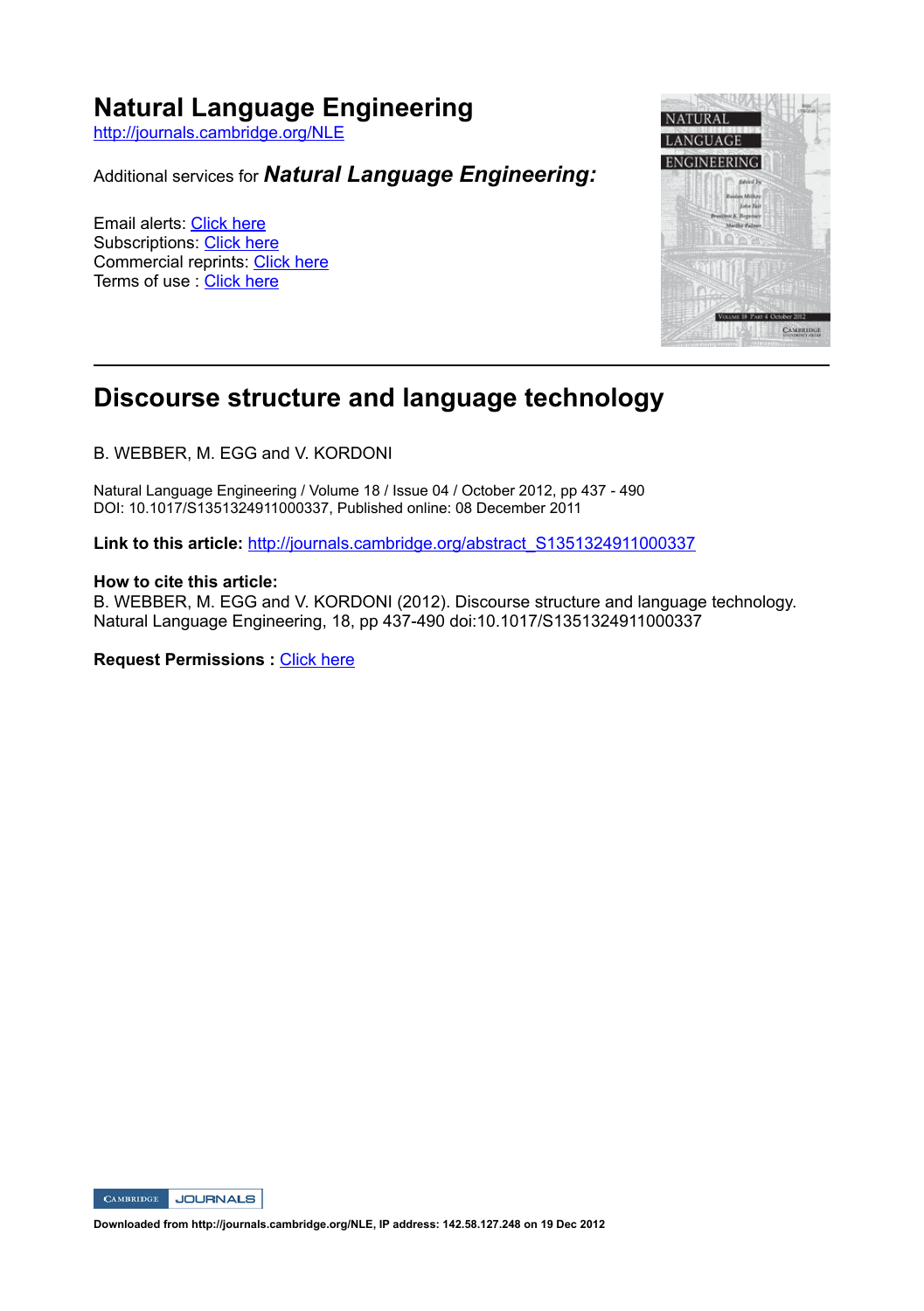## Discourse structure and language technology

B. WEBBER<sup>1</sup>, M. EGG<sup>2</sup> and V. KORDONI<sup>3</sup>

<sup>1</sup>School of Informatics University of Edinburgh, Edinburgh, UK e-mail: bonnie@inf.ed.ac.uk <sup>2</sup>Department of English and American Studies Humboldt University, Berlin, Germany e-mail: markus.egg@anglistik.hu-berlin.de  $3$ German Research Centre for Artificial Intelligence (DFKI GmbH) and Department of Computational Linguistics, Saarland University, Saarbrcken, Germany e-mail: kordoni@coli.uni-saarland.de

(Received 8 November 2010; revised 24 October 2011; accepted 26 October 2011; first published online 8 December 2011 )

#### **Abstract**

An increasing number of researchers and practitioners in Natural Language Engineering face the prospect of having to work with entire texts, rather than individual sentences. While it is clear that text must have useful structure, its nature may be less clear, making it more difficult to exploit in applications. This survey of work on discourse structure thus provides a primer on the bases of which discourse is structured along with some of their formal properties. It then lays out the current state-of-the-art with respect to algorithms for recognizing these different structures, and how these algorithms are currently being used in Language Technology applications. After identifying resources that should prove useful in improving algorithm performance across a range of languages, we conclude by speculating on future discourse structure-enabled technology.

#### **1 Introduction**

Given that language carries information in its structures – morphological, phonological, syntactic, etc., it is fitting that Language Technology (LT) can exploit these structures in two ways. On the one hand, LT can operate on the units provided by structure – for example, the syllable structure of unknown words in text-to-speech (TTS), or the named entities used in relation extraction. On the other hand, it can use structure as a guide to the location of useful information – for example, using dependency structures or parse trees to find the fillers of particular semantic roles.

Less exploited are structures that span multiple sentences – that is, *discourse* structures and dialogue structures – but this too is changing. This survey focuses on the former. Early work on discourse structure lacked both the huge amounts of text that have become available electronically as a source of empirical evidence and the data-intensive methods and shared resources (e.g., annotated corpora) that allow this evidence to be found and used. With growing amounts of data, methods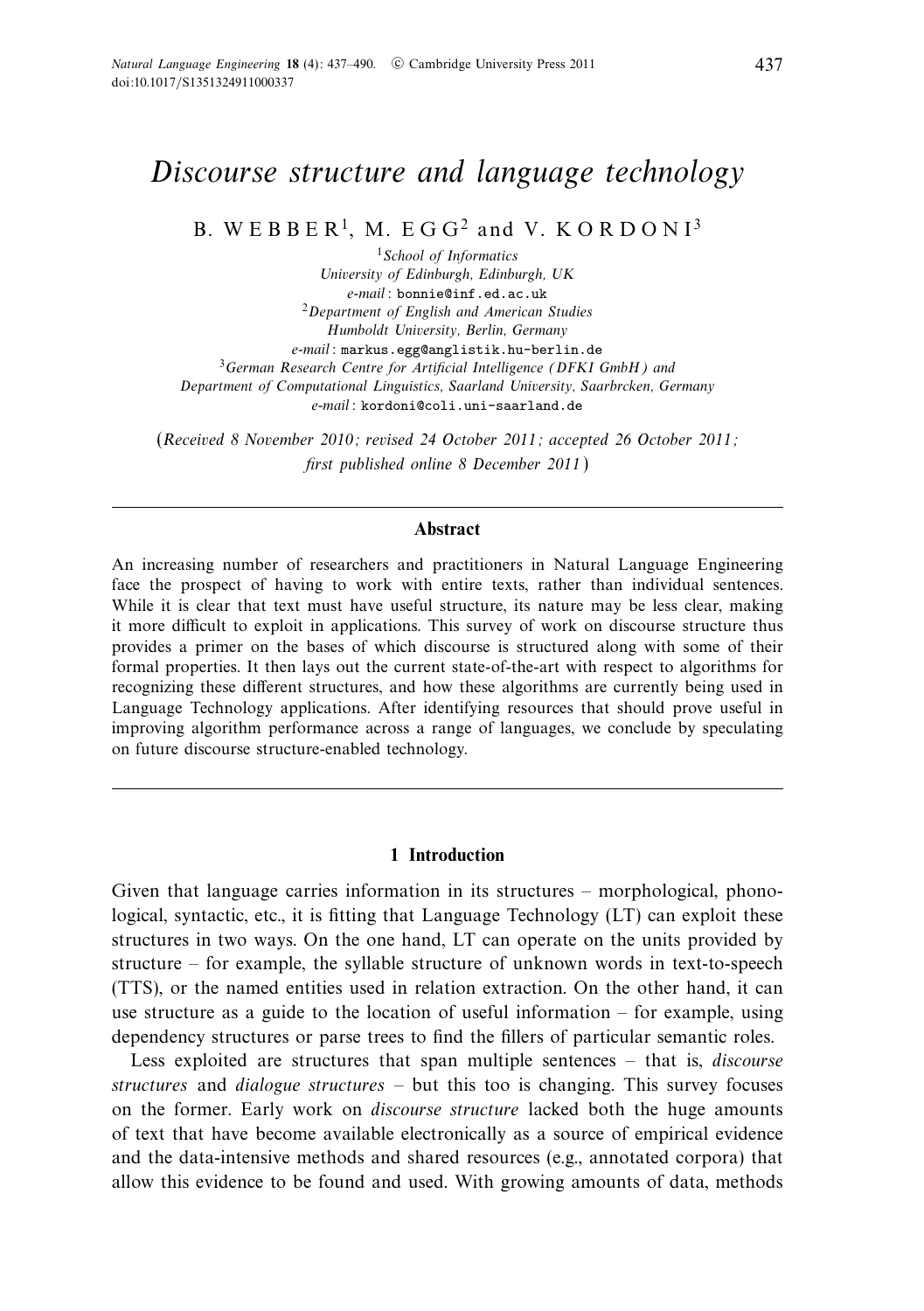and resources, discourse structure can now be understood in ways amenable to computational treatment. Thus, the goal of the current survey is to

- (1) introduce the reader to discourse structures, their constituent elements, and those of their formal properties relevant to LT (Section 2);
- (2) characterize the state-of-the-art algorithms that use discourse structures to find, extract, and/or interpret information in multi-sentence texts (Section 3);
- (3) describe current applications of these algorithms in LT tasks (Section 4);
- (4) indicate resources under development that should support enhanced algorithmic performance across a range of languages and genres (Section 5);
- (5) speculate on future developments (Section 6).

## **2 Framework**

In this section, we present the framework we use in the rest of the paper, specifically addressing the basic questions of what discourse is (Section 2.1), what discourse structures are and what they structure (Section 2.2), and what formal properties of discourse structures are relevant to LT (Section 2.3).

## *2.1 What is discourse?*

Discourse commonly comprises a sequence of sentences, although it can be found even within a single sentence – for example, the connected sequence of *eventualities* (states and events) described in the following:

(1) If they're drunk and meant to be on parade and you go to their room and they're lying in a pool of piss, then you lock them up for a day. (The Independent, 17 June 1997)

Within a discourse, the patterns formed by its sentences mean that the whole conveys more than the sum of its separate parts. While each sentence in (2) is a simple assertion

(2) Don't worry about the world coming to an end today. It is already tomorrow in Australia (Charles Schulz)*,*

the latter is meant as the reason for not worrying.

Another point about discourse is that it exploits language features, which allow speakers to specify that they are

- talking about something they have talked about before in the same discourse;
- indicating a relation that holds between the states, events, beliefs, etc. presented in the discourse;
- changing to a new topic or resuming one from earlier in the discourse.

Features that allow speakers to reveal that they are talking about something already under discussion include anaphoric expressions, such as the pronouns in

(3) The police are not here to create disorder. **They** are here to preserve **it**. (attributed to Yogi Berra)*,*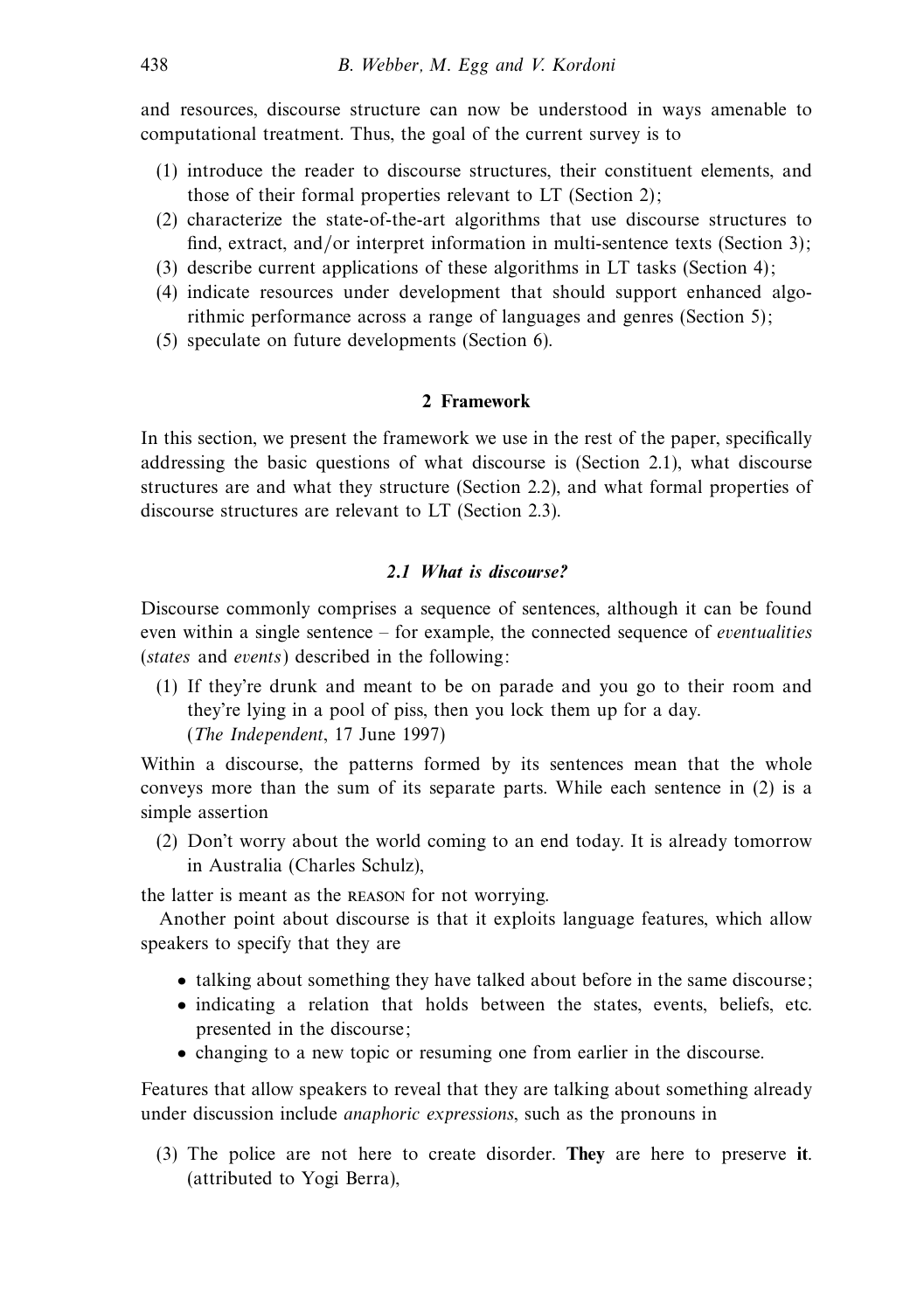and the ellipsis in

(4) Pope John XXIII was asked 'How many people work in the Vatican?' He is said to have replied, 'About **half**'.

Language features that allow a speaker to specify a relation that holds between the states, events, beliefs, etc. presented in the discourse include subordinating conjunctions such as 'until' and discourse adverbials such as 'as a result', as in the following:

(5) Men have a tragic genetic flaw. **As a result**, they cannot see dirt **until** there is enough of it to support agriculture. (paraphrasing Dave Barry, The Miami Herald, 23 November 2003)

Finally, language features in discourse that allow speakers to specify a change to a new topic or resumption of an earlier one include what are called cue phrases or boundary features, as in

(6) Man is now able to fly through the air like a bird He's able to swim beneath the sea like a fish He's able to burrow beneath the ground like a mole **Now** if only he could walk the Earth like a man, This would be paradise. (Lyrics to This would be Paradise, Auf der Maur)

While these same features of language can appear in an isolated sentence, such as

(7) When Pope John XXIII was asked 'How many people work in the Vatican?', **he** is said to have replied, 'About **half**',

the sentence usually has multiple clauses, across which these language features serve the same functions.

Given these properties, it is reasonable to associate discourse

- (1) with a sequence of sentences,
- (2) which conveys more than its individual sentences through their relationships to one another, and
- (3) which exploits special features of language that enable discourse to be more easily understood.

Work on **discourse structure** focuses primarily on the second of these.

## *2.2 What is structured in discourse structures?*

Discourse structures are the patterns that one sees in multi-sentence (multi-clausal) texts. Recognizing these pattern(s) in terms of the elements that compose them is essential to correctly deriving and interpreting information in the text.

The elements may be *topics*, each about a set of entities and what is being said about them. Or they may be functions, each realized by one or more clauses, where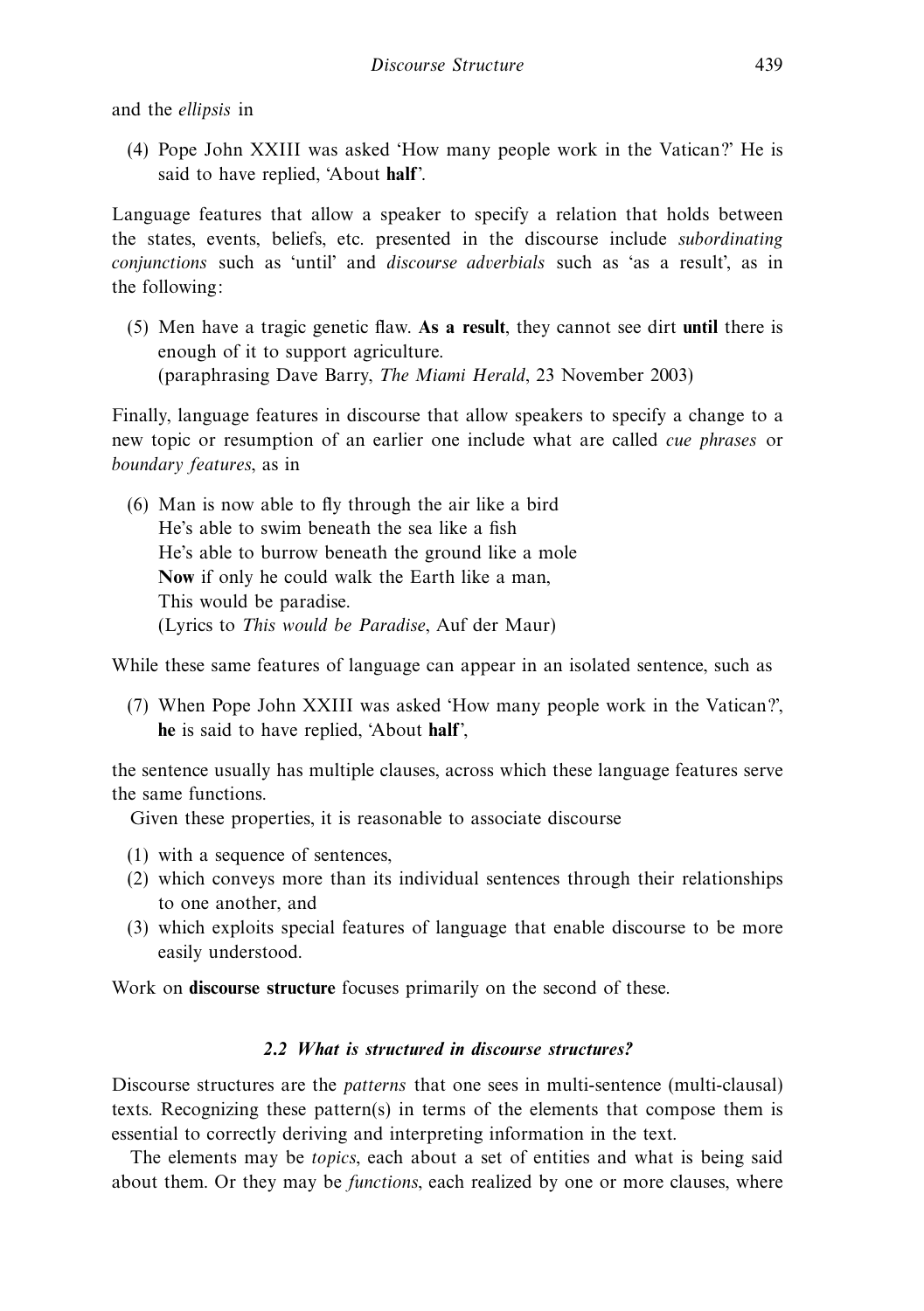

Fig. 1. A glider aloft (http://www.idn.org.pl/users/pawinski/szybowiec Diana.jpg).

the function served may be with respect to the discourse as a whole or some other segment of discourse. Or they may be events, states, and/or other eventualities and their spatio-temporal relations. Feeding into these are not only clauses and sentences but low-level structures above the sentence, variously called coherence relations, discourse relations, or rhetorical relations. Here we briefly describe each of these structures in turn.

## 2.2.1 Topics

Discourse can be structured by its topics, each comprising a set of entities and a limited range of things being said about them. Topic structure is common in the expository text found in text books and encyclopedias. A topic can be characterized by the question it addresses, as in the following text about gliders (Figure 1) from http://simple.wikipedia.org/wiki/Glider, here annotated with question-phrased topics:

(8) Gliders are aircraft which do not have a motor. They are sometimes called 'sailplanes'. ⇒ **What defines a glider** Gliders are controlled by their pilots by using control-sticks. Some gliders can only carry one person, but some gliders can carry two persons. In gliders with two seats, each pilot has a control-stick. Gliders always have seats for the pilots. ⇒ **How gliders are controlled**

Gliders have long wings so that they will only lose height slowly. In some places the air goes up faster than the glider is going down. The pilot of a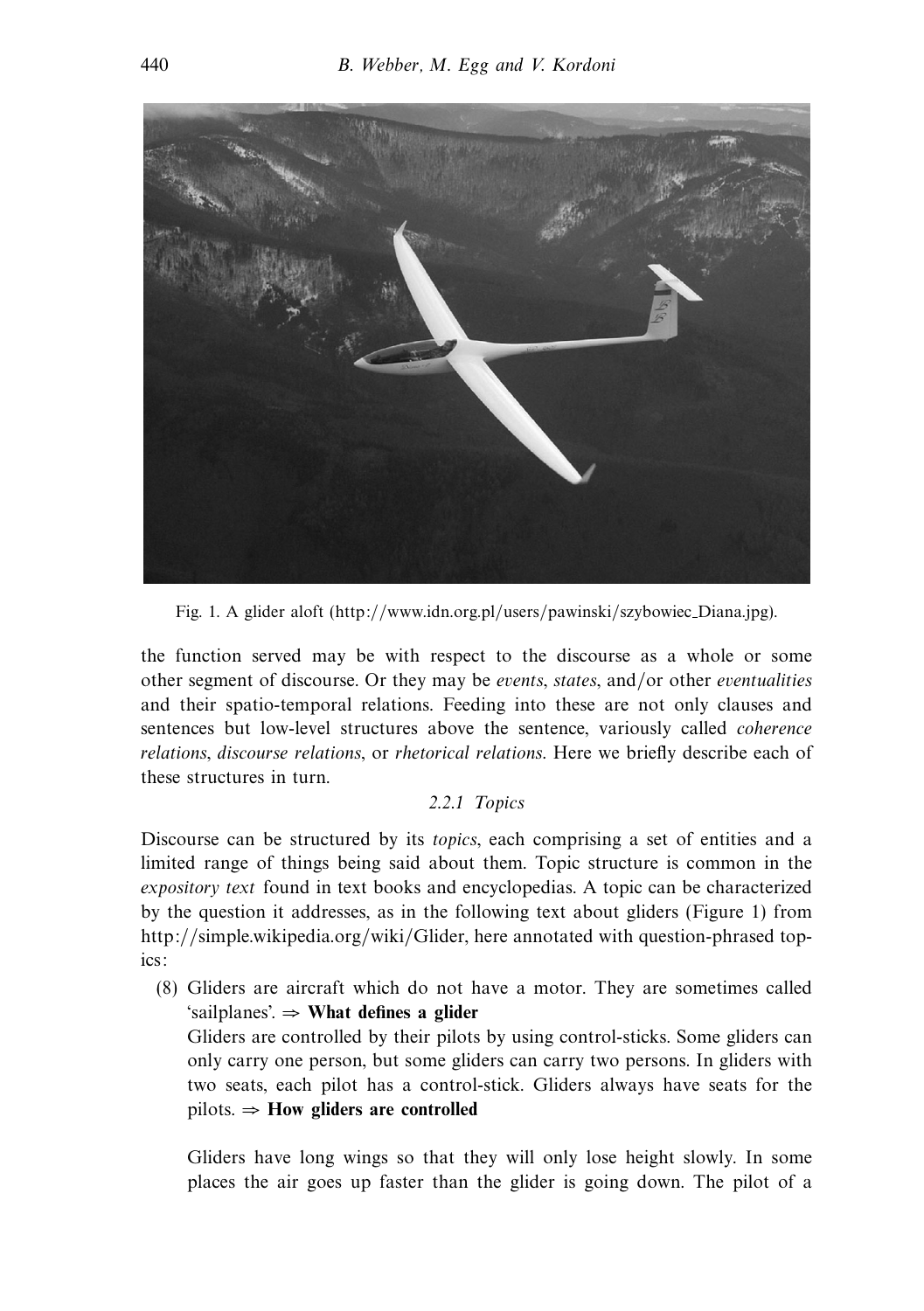glider can make it climb by flying to these places. Good pilots can travel long distances by always finding rising air. Some pilots race each other over hundreds of kilometres each day. Other pilots just fly for fun. ⇒ **How gliders travel**

Gliders cannot get into the air by themselves. They are pulled into the air by an aircraft with a motor or they are pulled up by motor on the ground.

## ⇒ **How gliders get off the ground**

Each topic involves a set of entities, which may (but do not have to) change from topic to topic. Here the entities consist of gliders; then gliders, their pilots, and passengers; then gliders and their means of propulsion; and then gliders and their launch mechanisms. This aspect of structure has been modelled as *entity chains* (Barzilay and Lapata 2008) – each a sequence of expressions that refer to the same entity. There are several entity chains in the text about gliders:

> $Glders \rightarrow They \rightarrow Gliders \rightarrow their \rightarrow...$ some places  $\rightarrow$  these places their pilots  $\rightarrow$  each pilot  $\rightarrow$  the pilots

Where a set of entity chains ends and another set starts has been used as evidence that the discourse has moved from one topically oriented segment to another (Kan, Klavans and McKeown 1998). Patterns of entity chains can also be characteristic of particular types of discourse, and therefore be of value in assessing the quality of automatically generated text (Section 4.5).

Low-level evidence for the topic structure of discourse comes from the strong correlation between topic and lexical usage, which Halliday and Hasan (1976) call lexical cohesion. This can involve word repetition, the use of semantically related words, such as hypernyms (more general terms), hyponyms (more specific terms), synonyms (terms with a similar sense), and meronyms (terms that refer to a part of a given whole), as well as the use of words that bear more general associations such as between  $f_N$  and air, or aircraft and pilot. Lexical cohesion can simply be a matter of the density of related terms within a segment, or of particular patterns of related terms, such as lexical chains (Barzilay and Elhadad 1997; Galley et al. 2003; Clarke and Lapata 2010), defined as sequences of semantically related words – e.g.,

**G**liders 
$$
\xrightarrow{\text{hypernymy}} \text{aircraft}
$$
  
\n**G**liders  $\xrightarrow{\text{spnonymy}} \text{saliplanes}$   
\n**G**liders  $\xrightarrow{\text{meronymy}} \text{wings}$ 

Over time, topic structures can become conventionalized in their coverage and order, as shown in the sub-headings of Wikipedia articles about US states (Figure 2). Having such a conventional order simplifies both the problem of finding particular types of information and that of assembling information into a natural text, as discussed in Section 3.1. In Natural Language Generation, conventionalized topic structures were used in early work on text generation (McKeown 1985; Paris 1988).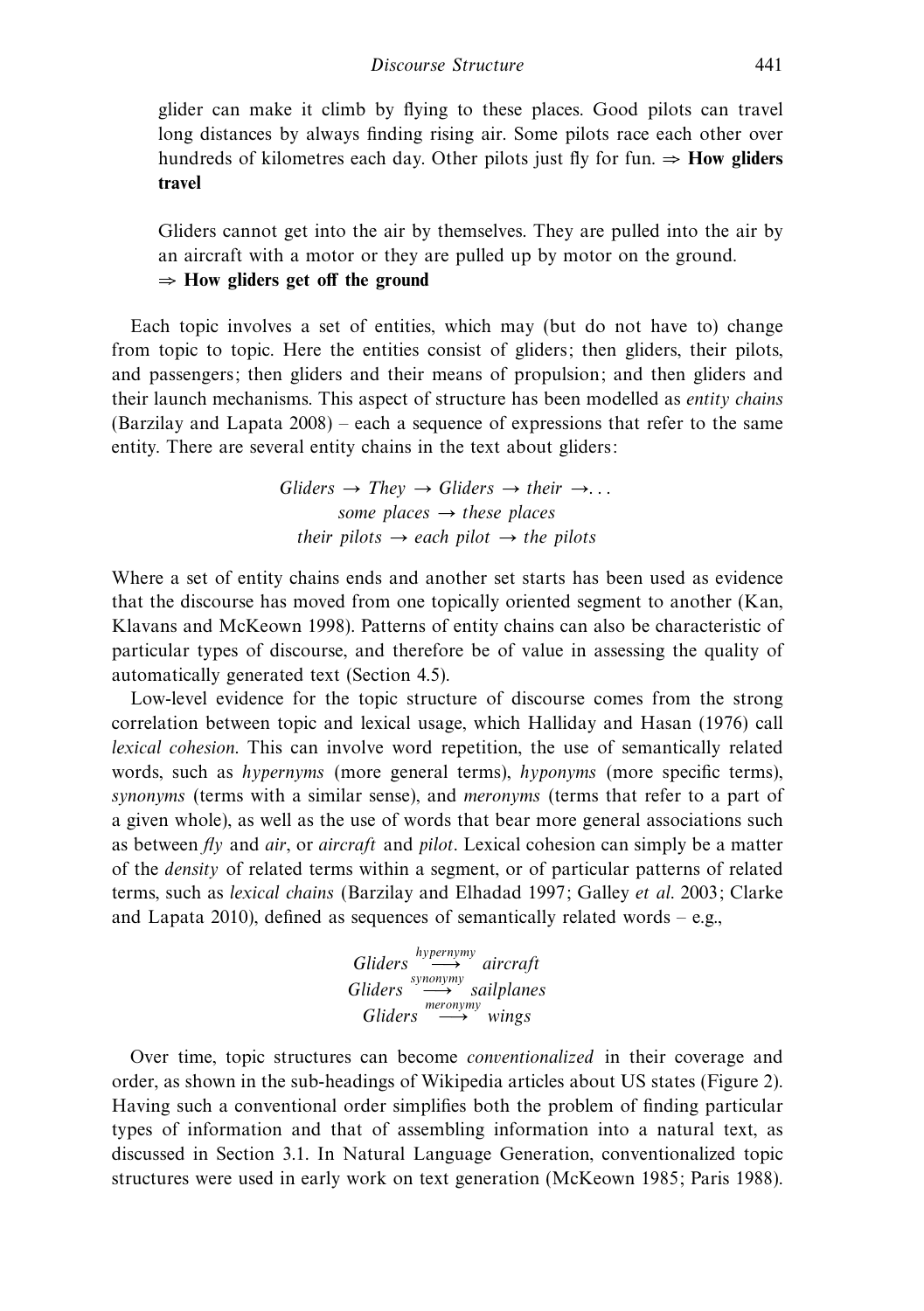|             | Wisconsin                         | Louisiana                                | Vermont                              |
|-------------|-----------------------------------|------------------------------------------|--------------------------------------|
| 1<br>2<br>3 | Etymology<br>History<br>Geography | Etymology<br>Geography<br><b>History</b> | Geography<br>History<br>Demographics |
| 4           | Demographics                      | Demographics                             | Economy                              |
| 5<br>6      | Law and government<br>Economy     | Economy<br>Law and government            | Transportation<br>Media              |
| 7           | Municipalities                    | Education                                | <b>Utilities</b>                     |
| 8           | Education                         | <b>Sports</b>                            | Law and government                   |
| 9           | Culture                           | Culture                                  | Public health                        |
| 10          |                                   |                                          |                                      |

Fig. 2. Sub-headings of Wikipedia articles about US states.

#### 2.2.2 Functions

Discourse can also be structured by the *functions* served by its elements – that is, by their role(s) in the communication. One can identify very general communicative roles or intentions – e.g., assist another element in fulfilling its communicative role(s) – or more specific ones – e.g., present a conclusion drawn from previous discourse elements. There are also communicative roles that are specific to particular genres – e.g., identify the alleged offenses in textual descriptions of criminal cases (Moens, Uyttendaele and Dumortier 1999), and present advantage of methodology in scientific research papers (Liakata et al. 2010). In fact, one aspect of many textual genres is their conventionalized high-level functional structure.

The genre of news reports is a good example of this: The functions served in their conventionalized inverted pyramid structure comprise (1) a summary of who is involved, what took place, when and where it took place, why it happened, and (optionally) how, all found in an initial *lede paragraph*; (2) a sequence of paragraphs that provide more details about these points in the  $body$ ; and (3) less important information presented in a final tail.

Another example is the structure in which eventualities and their spatio-temporal relations are presented in text – conventionally, in their chronological order. Departures from this convention produce very striking effects – as in films, such as Memento and Betrayal where scenes appear in reverse chronological order.

A third example that has been a significant focus of attention in LT is scientific research papers – and more recently, their abstracts,<sup>1</sup> the high-level functions served in their sequence of sections comprise (1) the background for the research, which motivates its objectives and/or the hypothesis being tested (Background); (2) the methods or study design used in the research  $(Methods)$ ; (3) the results or outcomes (Results); and (4) a discussion of the results and a presentation of conclusions to be drawn (Discussion). Algorithms for segmenting the functional structure of genre-specific texts are discussed in Section 3.1.

<sup>1</sup> http://www.nlm.nih.gov/bsd/policy/structured abstracts.html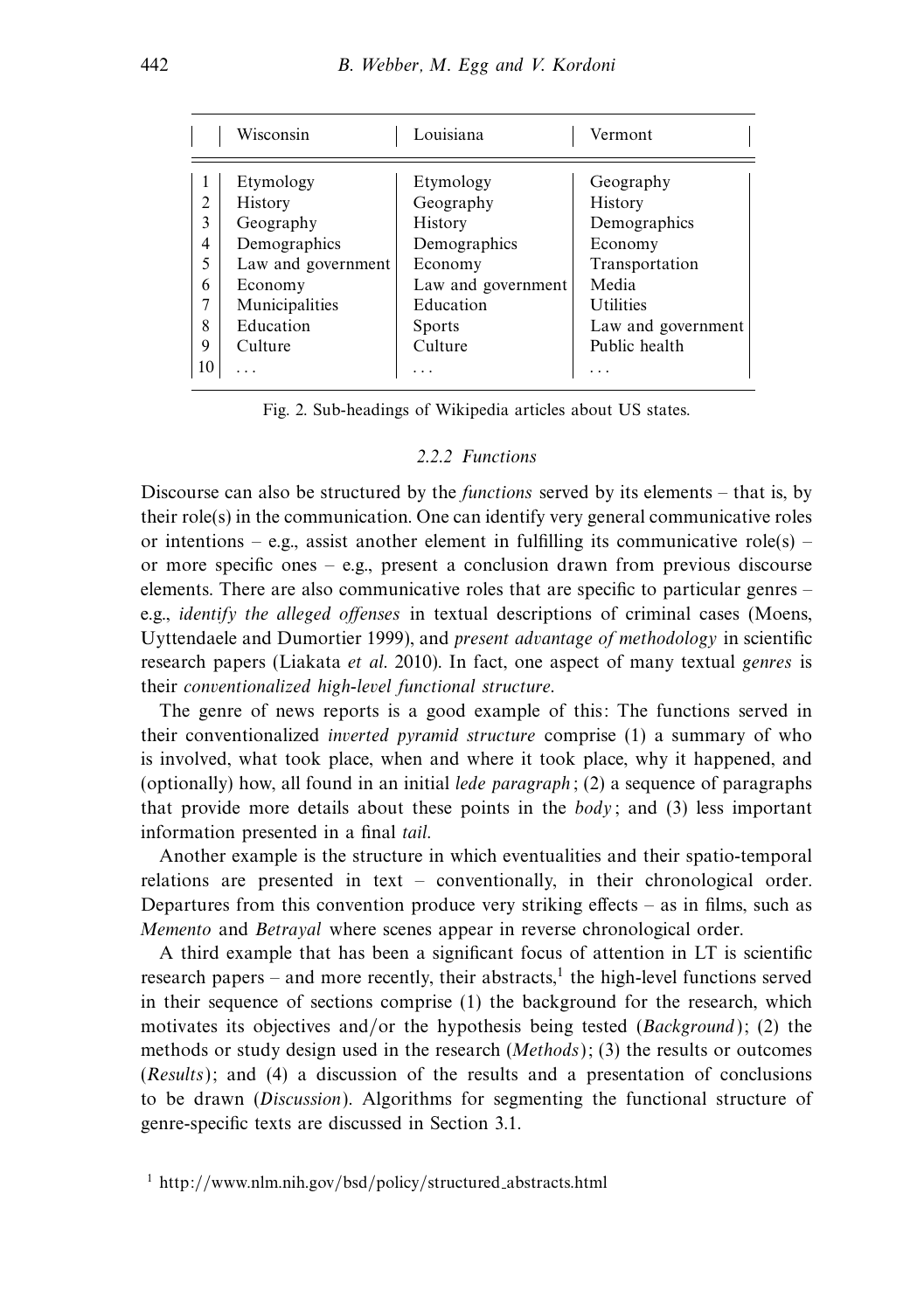

Fig. 3. Intentional structure of Example 9.

The least conventionalized functional structure is a wide-open reflection of the speaker's communicative intentions and their relations to each another. This produces a more complex intentional structure, which was a major focus of important work in the 1980s and 1990s (Grosz and Sidner 1986, 1990; Moore and Paris 1993; Moser and Moore 1996; Lochbaum 1998). The kind of tree structure commonly assumed for intentional structure (Section 2.3.1) is illustrated in Figure 3. Moore and Paris (1993) give this as the structure underlying the utterance in Example 9 made by someone tutoring a student in the programming language LISP.

(9) You should replace (SETQ  $X$  1) with (SETF  $X$  1). SETQ can only be used to assign a value to a simple-variable. SETF can be used to assign a value to any generalized-variable. A generalized-variable is a storage location that can be named by any access function (Moore and Paris 1993).

Since the recognition of intentional structure seems to require extensive modelling of human intentions and their relations, there has been little empirical work on this area of functional structure except in the context of dialogue (Section 6.1).

## 2.2.3 Eventualities

Discourse can be structured by eventualities (descriptions of events and states) and their spatio-temporal relations. One can find such structure in news reports, in the Methods section of a scientific paper, in accident reports, and, more generally, in Narrative, as should be clear from its definition:

'A perceived sequence of nonrandomly connected events, i.e., of described states or conditions which undergo change (into some different states or conditions).' (Toolan 2006)

As with the previous two structuring devices (i.e., topics and functions), patterns of eventualities may be conventionalized, as in Propp's analysis of Russian folk tales (Propp 1968) in terms of common morphological elements such as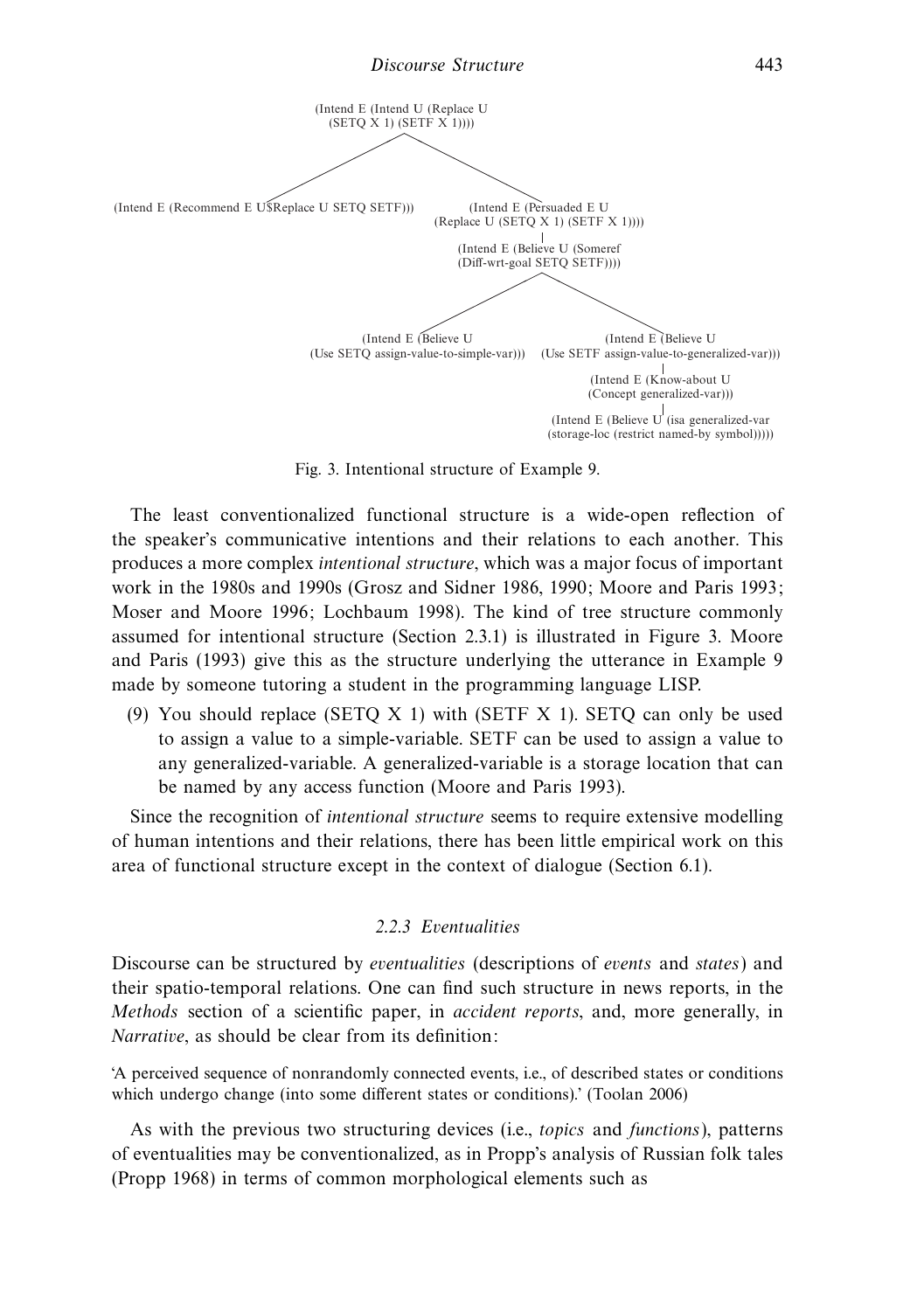- an interdiction is addressed to the protagonist, where the hero is told not to do something;
- the interdiction is violated, where the hero does it anyway;
- the hero leaves home, on a search or journey;
- the hero is tested or attacked, which prepares the way for receiving a magic agent or helper.

Or they may be more open, associated with individual psychologies or environmental factors. In the 1970s and the early 1980s, there was considerable interest in the linear and hierarchical structuring inherent in narrative, expressed in terms of story schemata (Rumelhart 1975), scripts (Schank and Abelson 1977) and story grammars (Kintsch and van Dijk 1978; Mandler 1984). This was motivated in part by the desire to answer questions about stories – in particular, allowing a reader to 'fill in the gaps', recognizing events that had to have happened, even though they have not been explicitly mentioned in the narrative.

Because of the clear need for extensive world knowledge about events and their relations, and (as with intentional structure, Section 2.2.2) for extensive modelling of human intentions and their relations, there has been little empirical work in this area until very recently (Chambers and Jurafsky 2008; Finlayson 2009; Bex and Verheij 2010; Do, Chan and Roth 2011).

## 2.2.4 Discourse relations

Discourse also has low-level structure corresponding to discourse relations that hold either between the semantic content of two units of discourse (each consisting of one or more clauses or sentences) or between the speech act expressed in one unit and the semantic content of another.<sup>2</sup> This semantic content is an *abstract object* (Asher 1993) – a proposition, a fact, an event, a situation, etc. Discourse relations can be explicitly signalled through explicit discourse connectives as in

(10) The kite was created in China, about 2,800 years ago. **Later** it spread into other Asian countries, like India, Japan and Korea. **However**, the kite only appeared in Europe by about the year 1600. (http://simple.wikipedia.org/wiki/Kite)

Here the adverbial 'later' expresses a succession relation between the event of creating kites and that of kites spreading to other Asian countries, while the adverbial 'however' expresses a CONTRAST relation between the spread of kites into other Asian countries and their spread into Europe. One can consider each of these a higher order predicate-argument structure, with the discourse connective ('later' and 'however') conveying the predicate with two abstract objects expressing its arguments.3

<sup>&</sup>lt;sup>2</sup> The smallest unit of discourse, sometimes called a *basic discourse unit* (Polanyi *et al.*) 2004b) or elementary discourse unit or EDU (Carlson, Marcu and Okurowski 2003), usually corresponds to a clause or nominalization, or an anaphoric or deictic expression referring to either, but other forms may serve as well – cf. Section 5.1.6.

<sup>&</sup>lt;sup>3</sup> No discourse connective has yet been identified in any language that has other than two arguments.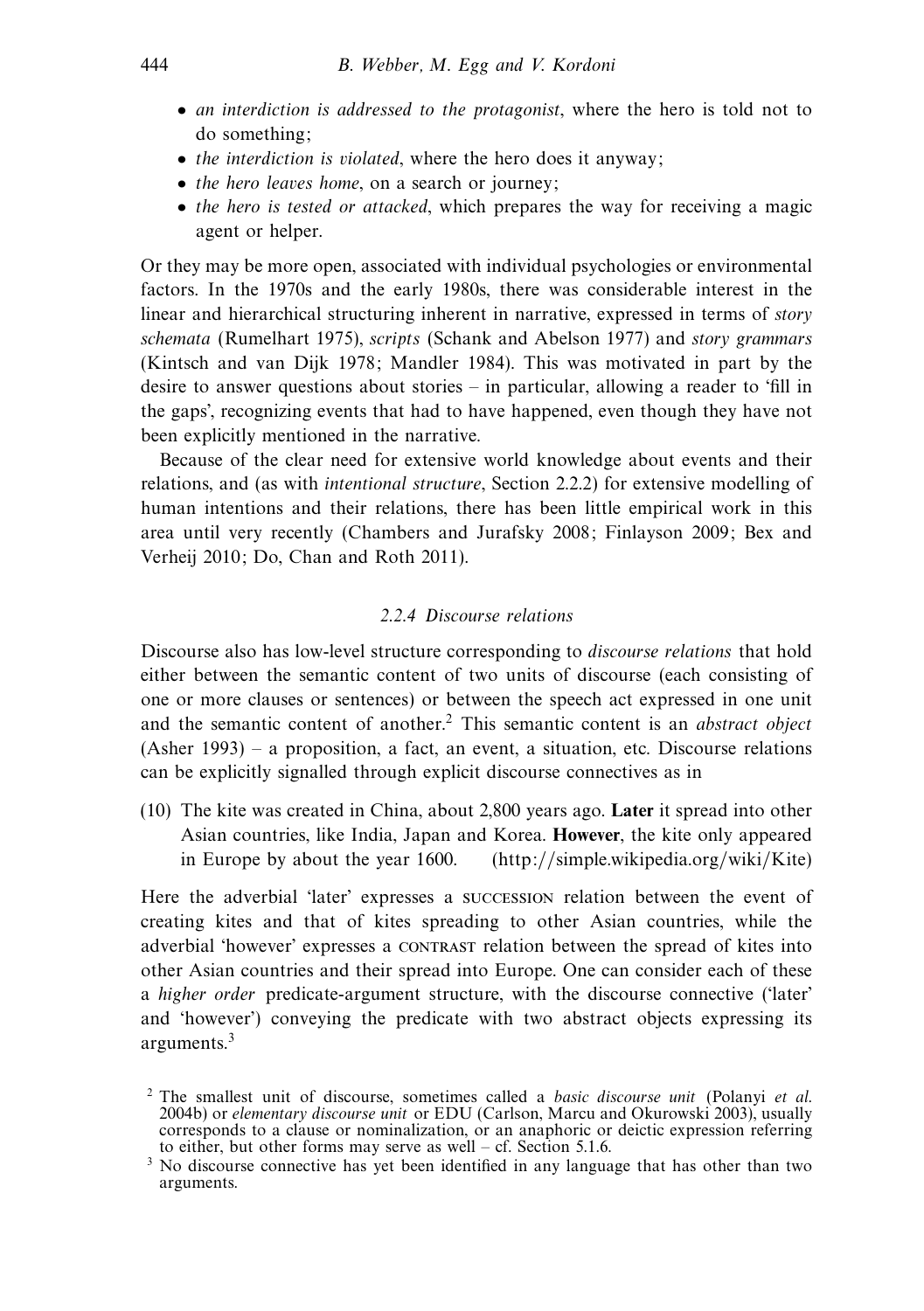Relations can also be signalled implicitly through utterance adjacency, as in

(11) Clouds are heavy. The water in a cloud can have a mass of several million tons. (http://simple.wikipedia.org/wiki/Cloud)

Here the second utterance can be taken to either elaborate or instantiate the claim made in the adjacent first utterance. (In terms of their intentional structure, the second utterance can be taken to justify the first.) Algorithms for recovering the structure associated with discourse relations are discussed in Section 3.2, and its use in text summarization and sentiment analysis is discussed in Sections 4.1 and 4.4, respectively.

#### *2.3 Properties of discourse structure relevant to LT*

The structures associated with topics, functions, eventualities, and discourse relations have different formal properties that have consequences for automatically extracting and encoding information. The ones we discuss here are complexity (Section 2.3.1), coverage (Section 2.3.2), and symmetry (Section 2.3.3).

## 2.3.1 Complexity

Complexity relates to the challenge of recovering structure through segmentation, chunking, and/or parsing (Section 3). The earliest work on discourse structure for both text understanding (Kintsch and van Dijk 1978; Grosz and Sidner 1986; Mann and Thompson 1988; Grosz and Sidner 1990) and text generation (McKeown 1985; Dale 1992; Moore 1995; Walker et al. 2007) viewed it as having a tree structure. For example, the natural-sounding recipes are automatically generated in Dale (1992), such as

(12) Butter Bean Soup

Soak, drain and rinse the butter beans. Peel and chop the onion. Peel and chop the potato. Scrape and chop the carrots. Slice the celery. Melt the butter. Add the vegetables. Saute them. Add the butter beans, the stock and the milk. Simmer. Liquidise the soup. Stir in the cream. Add the seasonings. Reheat,

have a structure isomorphic to a hierarchical plan for producing them (Figure 4), modulo aggregation of similar daughter nodes that can be realized as a single conjoined unit (e.g., 'Soak, drain and rinse the butter beans').

At issue among advocates for tree structure underlying all (and not just some) types of discourse was what its nodes corresponded to. In the Rhetorical Structure Theory (RST) (Mann and Thompson 1988), terminal nodes projected to elementary discourse units (cf. Footnote 2), while a non-terminal corresponded to a complex discourse unit with particular rhetorical relations holding between its daughters. The original version of RST allowed several relations to simultaneously link different discourse units into a single complex unit. More recent applications of RST – viz., Carlson *et al.* (2003) and Stede (2004) – assume only a single relation linking the immediate constituents of a complex unit, which allows the identification of non-terminal nodes with discourse relations.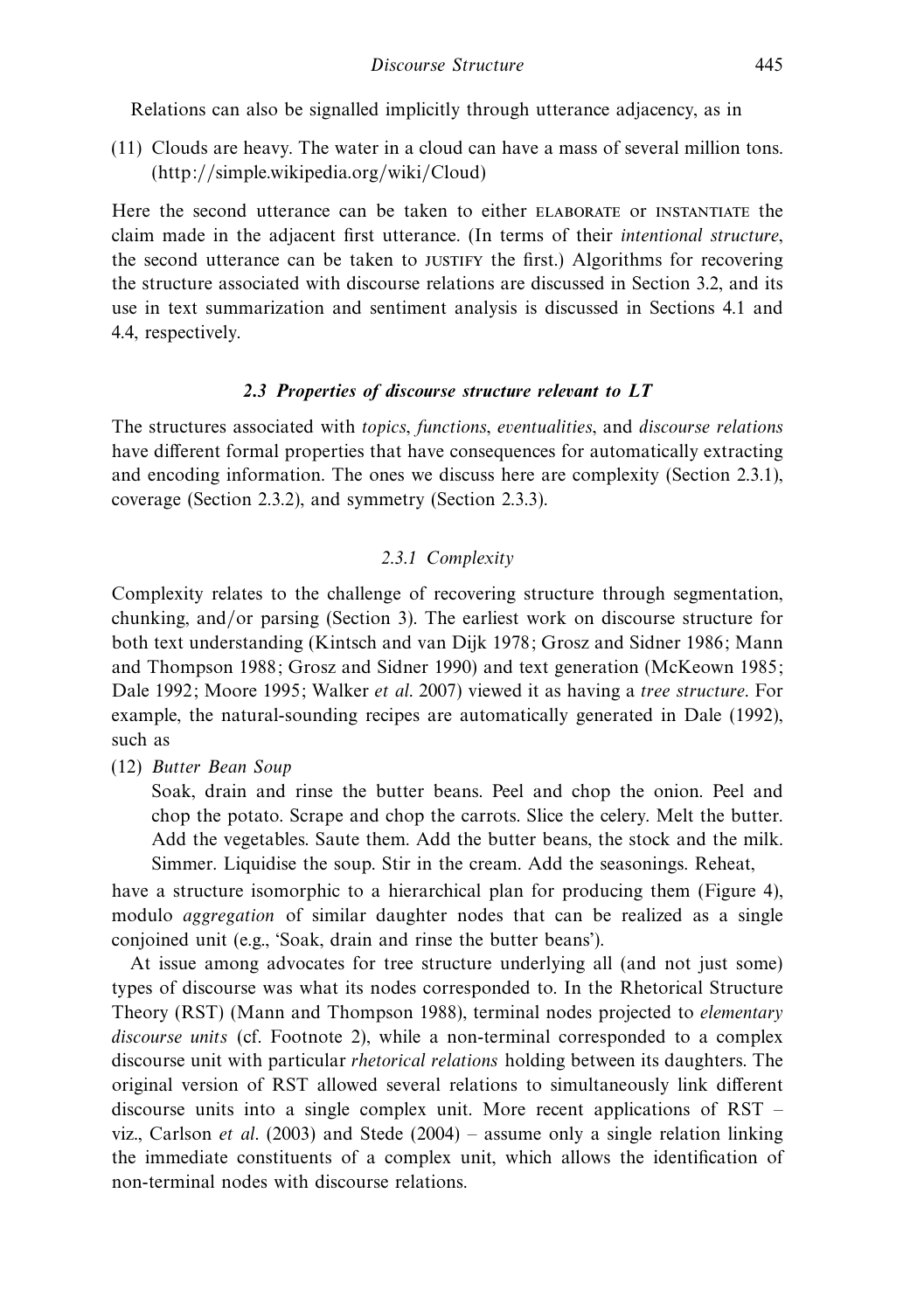

Fig. 4. Discourse structure of recipe for butter bean soup from Dale (1992).

In Dale (1992), each node in the tree (both non-terminal and terminal) corresponded to the next step in a plan to accomplish its parent. In text grammar (Kintsch and van Dijk 1978), as in sentence-level grammar, higher level non-terminal constituents (each with a communicative goal) rewrite as a sequence of lower level non-terminals with their own communicative goals. And in Grosz and Sidner's (1986) work on the intentional structure of discourse, all nodes corresponded to speaker intentions, with the communicative intention of a daughter node supporting that of its parent, and precedence between nodes corresponding to the need to satisfy the earlier intention before one that follows.

Other proposed structures were nearly trees, but with some nodes having multiple parents, producing sub-structures that were directed acyclic graphs rather than trees. Other 'almost tree' structures display crossing dependencies. Both are visible among the discourse relations annotated in the Penn Discourse TreeBank (PDTB) (Lee et al. 2006, 2008). The most complex discourse structures are the chain graphs found in the Discourse GraphBank (Wolf and Gibson 2005). These graphs reflect an annotation procedure in which annotators were allowed to create discourse relations between any two discourse segments in a text without having to document the basis for the linkage.

At the other extreme, topic-oriented texts have been modelled with a simple linear topic structure (Sibun 1992; Hearst 1997; Barzilay and Lee 2004; Malioutov and Barzilay 2006). Linear topic structures have also been extended to serve as a model for the descriptions of objects and their historical contexts given on museum tours (Knott et al. 2001). Here within a linear sequence of segments that take up and elaborate on a previously mentioned entity are more complex tree-structured descriptions as shown in Figure 5.

#### 2.3.2 Coverage

Coverage relates to how much of a discourse belongs to the structural analysis. For example, since every part of a discourse is about something, all of it belongs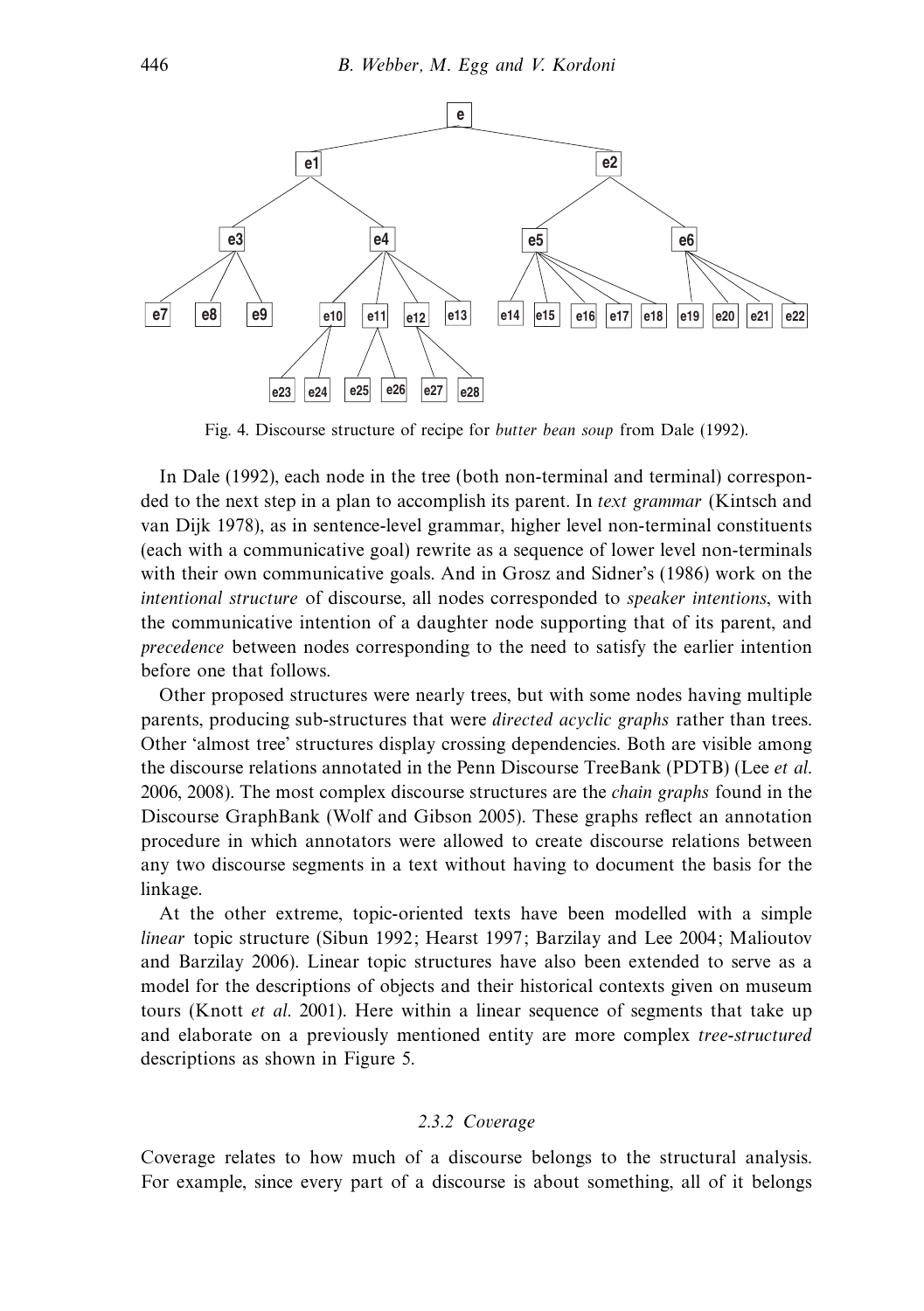

Fig. 5. Illustration of the mixed linear/hierarchical structure presented by Knott et al. (2001) for extended descriptions. EC stands for entity chain, and the dotted arrows link the focussed entity in the next chain with its introduction earlier in the text.

somewhere within a topic segmentation (Section 3.1). So segmentation by topic provides a full cover of a text. On the other hand, the structure associated with discourse relations and recovered through discourse chunking (Section 3.2) may only be a partial cover. The latter can be seen in the conventions used in annotating the PDTB (Prasad et al. 2008):

- (1) An attribution phrase is only included in the argument to a discourse relation if the relation holds between the attribution and another argument (e.g., a contrast between what different agents said or between what an agent said and what she did etc.) or if the attribution is conveyed in an adverbial (e.g., 'according to government figures'). Otherwise, it is omitted.
- (2) A Minimality Principle requires that an argument only includes that which is needed to complete the interpretation of the given discourse relation. Any clauses (e.g., parentheticals, non-restrictive relative clauses, etc.) not so needed are omitted.

This is illustrated in Example 13: Neither the attribution phrase (boxed) nor the non-restrictive relative clause that follows is included in either argument of the discourse relation associated with But.

 $(13)$   $T<sub>m</sub>$  sympathetic with workers who feel under the gun', says Richard Barton of the Direct Marketing Association of America , which is lobbying strenuously against the Edwards beeper bill. 'But **the only way you can find out how your people are doing is by listening**'. (wsj<sub>-1058)</sub><sup>4</sup>, CatalogEntry=LDC95T7

#### 2.3.3 Symmetry or asymmetry

Symmetry has to do with the importance of different parts of a discourse structure – whether all parts have equal weight. In particular, RST (Mann and Thompson 1988) takes certain discourse relations to be **asymmetric**, with one argument (the nucleus) more essential to the purpose of the communication than its other argument (the satellite). For example, looking ahead to Section 4.1 and Example 22, whose RST analysis is given in Figure 6, the second clause of the following sentence is taken to be more essential to the communication than its first clause, and hence the sentence is analyzed as satellite–nucleus:

<sup>4</sup> Labels of the form wsj xxxx refer to sections of the Wall Street Journal Corpus, http://www.ldc.upenn.edu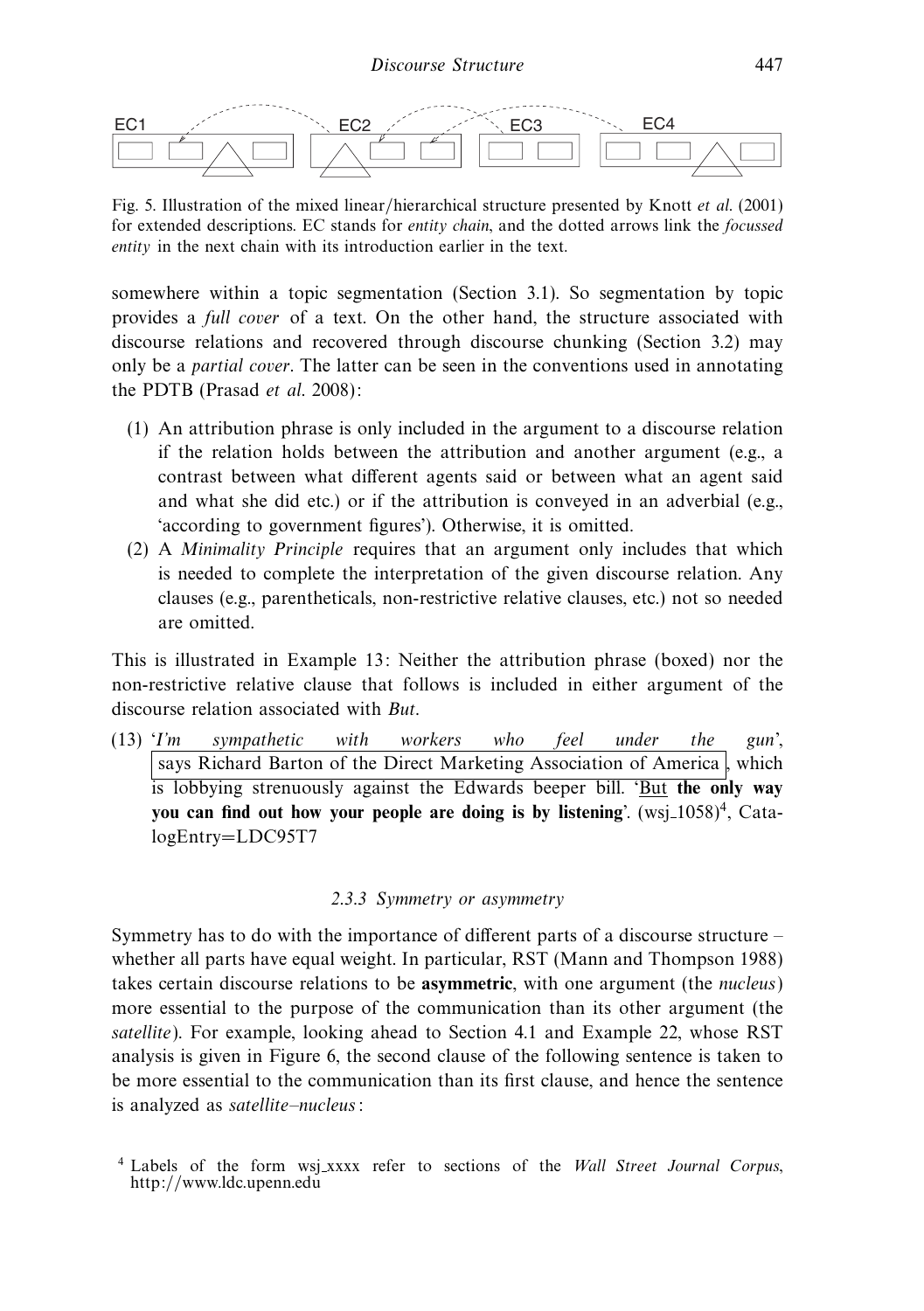

Fig. 6. Discourse structure of Example (22).

(14) Although the atmosphere holds a small amount of water, and water-ice clouds sometimes develop, most Martian weather involves blowing dust or carbon dioxide.

The belief that satellites can thus be removed without harm to the essential content of a text underlies the RST-based approaches to extractive summarization (Daume III and Marcu  $2002$ ; Uzêda, Pardo and Nunes  $2010$ ) as discussed in Section 4.1. However, Section 5.2 presents arguments from Stede (2008b) that RST's concept of nuclearity conflates too many notions that should be considered separately.

#### **3 Algorithms for discourse structure**

In this section, we discuss algorithms for recognizing or generating various forms of discourse structures. The different algorithms reflect different properties that are manifested by discourse structure. We start with discourse segmentation, which divides a text into a linear sequence of adjacent topically coherent or functionally coherent segments (Section 3.1). Then we discuss discourse chunking, which identifies the structures associated with discourse relations (Section 3.2), concluding in Section 3.3 with a discussion of *discourse parsing*, which (like sentence-level parsing) constructs a complete and structured cover over a text.

#### *3.1 Linear discourse segmentation*

We discuss segmentation into a linear sequence of topically coherent or functionally coherent segments in the same section in order to highlight similarities and differences in the methods and features that are employed by each segment.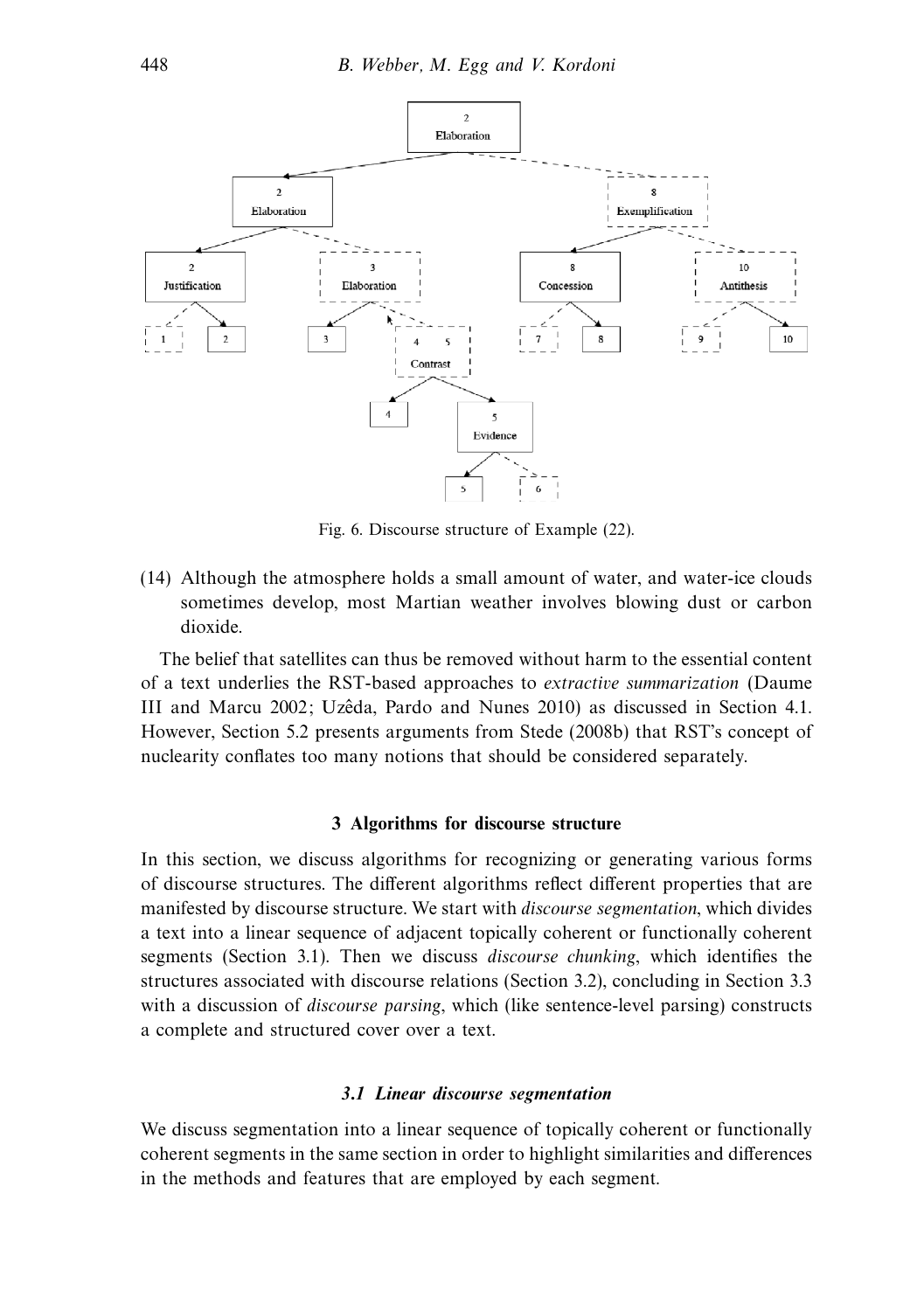### 3.1.1 Topic segmentation

Being able to recognize topic structure was originally seen as benefitting information retrieval (Hearst 1997). More recently, its potential value in segmenting lectures, meetings, or other speech events has come to the fore, making such oral events more amenable to search (Galley et al. 2003; Malioutov and Barzilay 2006).

Segmentation into a linear sequence of topically coherent segments generally assumes that the topic of a segment will differ from that of adjacent segments (adjacent spans that share a topic are taken to belong to the same segment.) It is also assumed that topic constrains lexical choice, either of all words of a segment or just its content words (i.e., excluding stop-words).

Topic segmentation is based on either semantic-relatedness, where words within a segment are taken to relate to each other more than to words outside the segment (Hearst 1997; Choi, Wiemer-Hastings and Moore 2001; Galley et al. 2003; Bestgen 2006; Malioutov and Barzilay 2006), or topic models, where each segment is taken to be produced by a distinct and compact lexical distribution (Purver et al. 2006; Eisenstein and Barzilay 2008; Chen et al. 2009). In both approaches, segments are taken to be sequences of sentences or pseudo-sentences (i.e., fixedlength strings), whose relevant elements may be all the words or just the content words.

All semantic-relatedness approaches to topic segmentation involve (1) a metric for assessing the semantic relatedness of terms within a proposed segment; (2) a locality that specifies which units within the text are assessed for semantic relatedness; and (3) a threshold for deciding how low relatedness can drop before it signals a shift to another segment.

Hearst's (1994, 1997) work on TextTiling is a clear illustration of this approach. Hearst considers several different relatedness metrics before focussing on simple cosine similarity, using a vector representation of fixed-length spans in terms of word stem frequencies (i.e., words from which any inflection has been removed). Cosine similarity is computed solely between adjacent spans, and an empirically determined threshold is used to choose segment boundaries.

Choi et al. (2001) and Bestgen (2006) use Latent Semantic Analysis (LSA) instead of word-stem frequencies in assessing semantic relatedness, again via cosine similarity of adjacent spans. While LSA may be able to identify more lexical cohesion within a segment (increasing intra-segmental similarity), it may also recognize more lexical cohesion across segments (making segments more difficult to separate).

Galley et al. (2003) use lexical chains to model lexical cohesion, rather than either word-stem frequencies or LSA-based concept frequencies. Even though their lexical chains exploit only term repetitions, rather than the wider range of relations noted in Section 2.2.1, lexical chains are still argued to better represent topics than simple frequency by virtue of their structure: Chains with more repetitions can be weighted more highly with a bonus for chain *compactness*  $-$  of two chains with the same number of repetitions, the shorter can be weighted more highly. Compactness captures the locality of a topic, and the approach produces the stateof-the-art performance. A similar approach is taken by Kan et al. (1998), though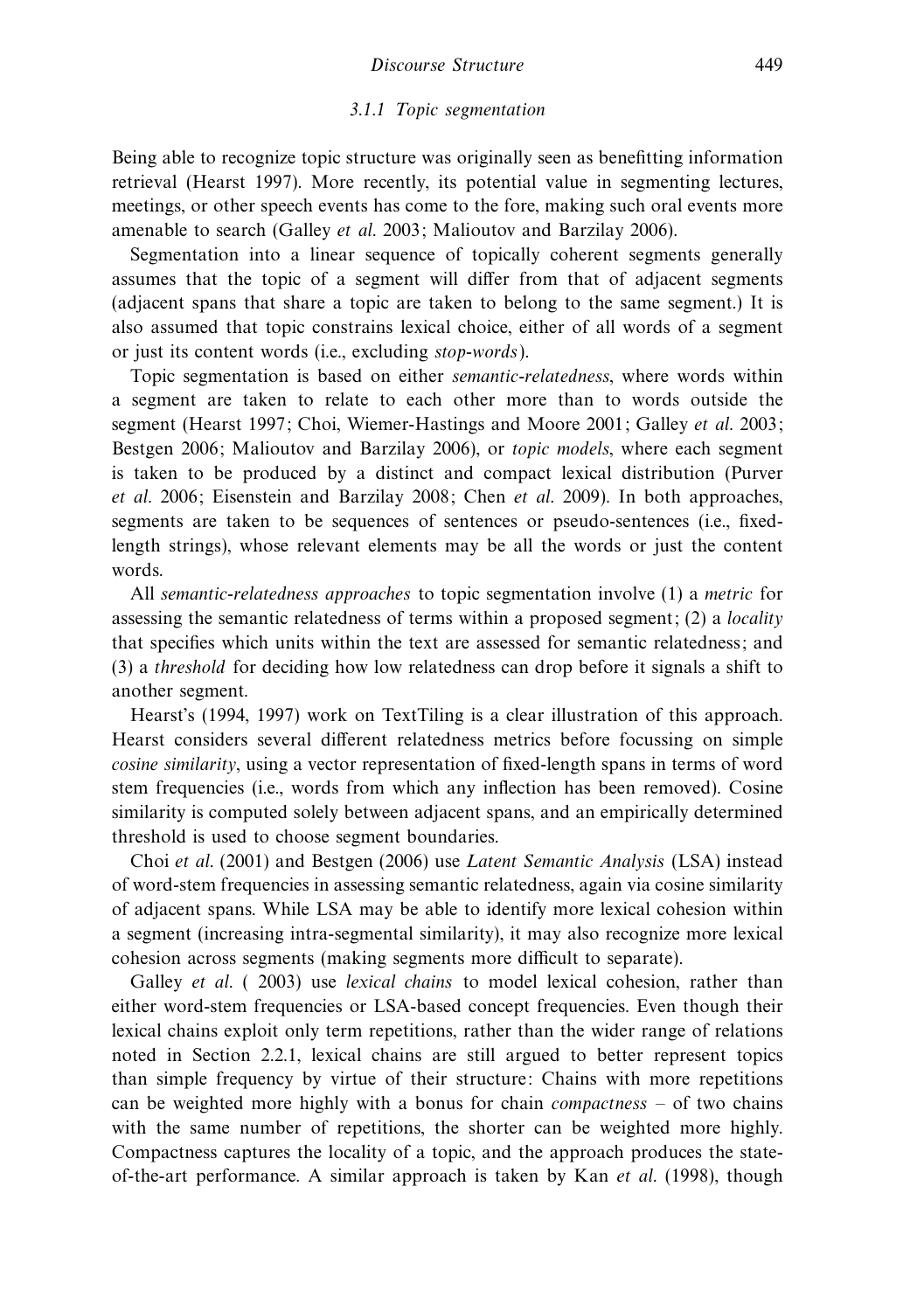based on entity chains. This enables pronouns to be included as further evidence for intra-segmental semantic similarity.

Rather than considering the kinds of evidence used in assessing semantic relatedness, Malioutov and Barzilay (2006) experiment with locality: Instead of just considering relatedness of adjacent spans, they consider the relatedness of all spans within some large neighborhood whose size is determined empirically. Rather than making segmentation decision-based simply on the (lack of) relatedness of the next span, they compute a weighted sum of the relatedness of later spans (with weight attenuated by distance) and choose boundaries based on minimizing lost relatedness using min-cut. This allows for more gradual changes in topic than do those approaches that only consider the next adjacent span.

The more recent Bayesian *topic modelling approach* to discourse segmentation is illustrated in the work of Eisenstein and Barzilay (2008). Here each segment is taken to be generated by a topically constrained language model over word stems with stop-words removed and with words in a segment modelled as draws from the model. Eisenstein and Barzilay also attempt to improve their segmentation through modelling how cue words, such as okay, so, and yeah, are used in speech to signal topic change. For this, a separate draw of a topic-neutral cue phrase (including none) is made at each topic boundary. Their system, though slow, does produce performance gains on both written and spoken texts.

Turning to texts in which the order of topics has become more or less conventionalized (Section 2.2.1), recent work by Chen et al. (2009) uses a latent topic model for unsupervised learning of global discourse structure that makes neither the too weak assumption that topics are randomly spread through a document (as in the work mentioned above) nor the too strong assumption that the succession of topics is fixed. The global model they use (the generalized Mallows model) biases toward sequences with a similar ordering by modelling a distribution over the space of topic permutations, concentrating probability mass on a small set of similar ones. Unlike in Eisenstein and Barzilay (2008), word distributions are not just connected to topics, but to discourse-level topic structure. Chen et al. (2009) show that on a corpus of relatively conventionalized articles from Wikipedia their generalized Mallows model outperforms Eisenstein and Barzilay's (2008) approach.

For an excellent overview and survey of topic segmentation, see Purver (2011).

## 3.1.2 Functional segmentation

As outlined in Section 2.2.2, functional structure ranges from the conventionalized, high-level structure of particular text genres to the non-formulaic intentional structure of a speaker's own communicative intentions. Because of the open-ended knowledge of the world and of human motivation needed for recognizing intentional structure, recent empirical approaches to recognize functional structure have focussed on producing a flat segmentation of a discourse into labelled functional regions. For this task, stop words, linguistic properties like tense, and extra-linguistic features, such as citations and figures, have proved beneficial to achieve good performance.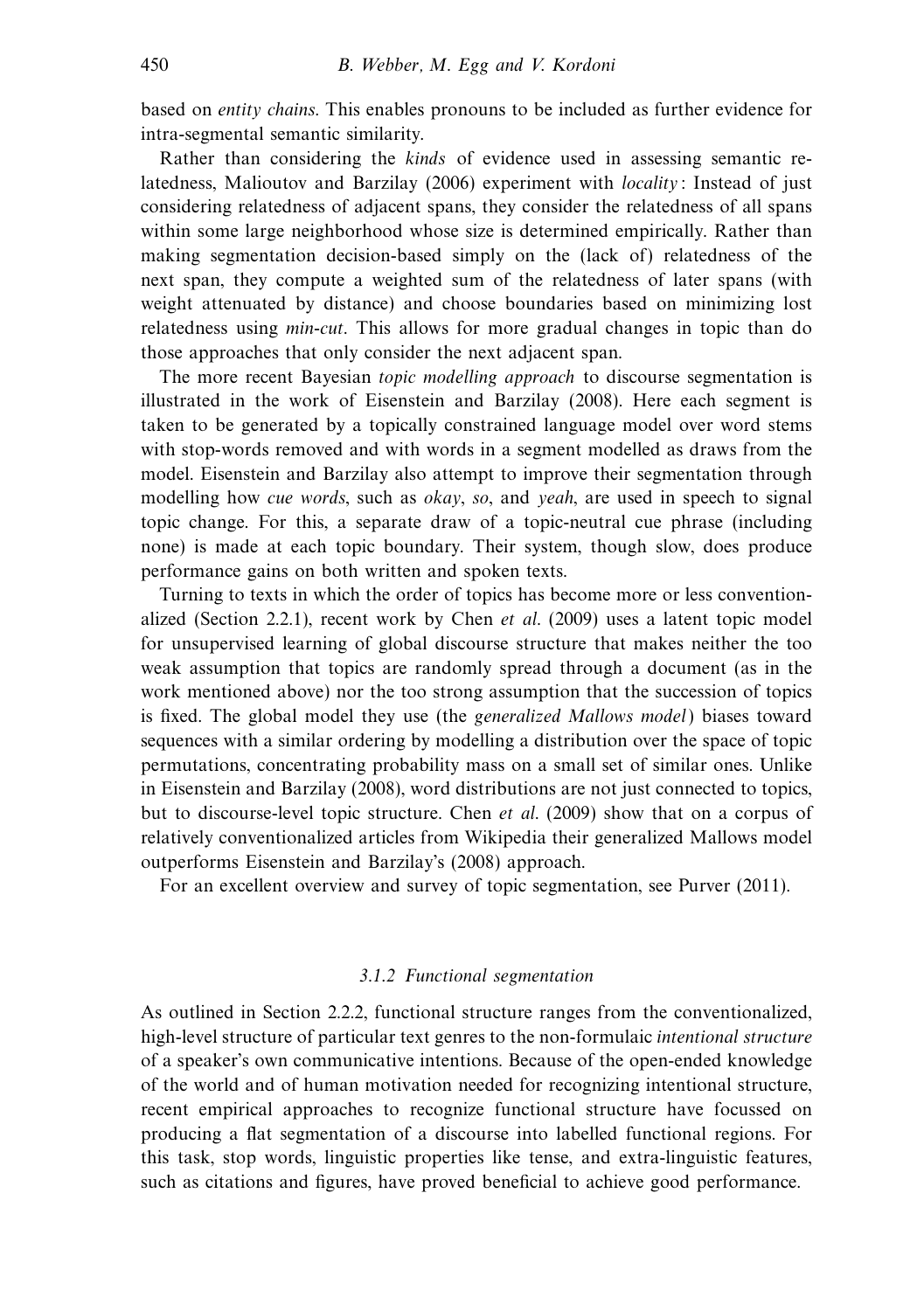Most of the computational work on this problem has been done on the genre of biomedical abstracts. As we have noted in Section 2.2.2, scientific research papers commonly display explicitly labelled sections that deal (in order) with (1) the background for the research, which motivates its objectives and/or the hypothesis being tested (Background); (2) the methods or study design used in the research (*Methods*); (3) the results or outcomes (*Results*); and (4) a discussion thereof, along with conclusions to be drawn *(Discussion)*.

Previously such section labels were not found in biomedical abstracts. While these abstracts have been erroneously called unstructured (in contrast with the structured abstracts whose sections are explicitly labelled), it is assumed that both kinds have roughly the same structure. This means that a corpus of structured abstracts can serve as relatively free training data for recognizing the structure inherent in unstructured abstracts.<sup>5</sup>

The earliest of this work (McKnight and Srinivasan 2003) treated functional segmentation of biomedical abstracts as an individual sentence classification problem, usually with a sentence's rough location within the abstract (e.g., start, middle, end) as a feature. Later work took it as a problem of learning a sequential model of sentence classification with sentences related to *Objectives* preceding those related to Methods, which in turn precede those related to Results, ending with ones presenting Conclusions. Performance on the task improved when Hirohata et al. (2008) adopted the Beginning/Inside/Outside (BIO) model of sequential classification from Named Entity Recognition. The BIO model recognizes that evidence that signals the start of a section may differ significantly from evidence of being inside the section. Although results are not directly comparable since all research reported to date has been trained and tested on different corpora, both Chung (2009) and Hirohata and colleagues (2008) report accuracy that is 5-to-10 points higher than McKnight and Srinivaasan (2003).

Work is also being carried out on automating a fine-grained functional labelling of scientific research papers (Teufel and Moens 2002; Mizuta et al. 2006; Liakata et al. 2010). This work has shown that high-level functional segmentation is not strongly predictive of all the fine-grained functional labels of sentences within a given segment. (see also Guo *et al.* 2010, who compare high-level functional segmentation of research papers and abstracts with these two fine-grained functional labelling schemes on a hand-labelled corpus of 1,000 abstracts on cancer risk assessment.) On the other hand, attention to larger patterns of fine-grained functional labels could be a first step toward reconstructing an intentional structure of what the writer is trying to achieve.

Progress is also being made on recovering and labelling the parts of texts with other conventional functional structures – legal arguments consisting of sentences expressing premises and conclusions (Palau and Moens 2009), student

<sup>&</sup>lt;sup>5</sup> Not all structured abstracts use the same set of section labels. However, most researchers (McKnight and Srinivasan 2003; Lin et al. 2006; Ruch et al. 2007; Hirohata et al. 2008; Chung 2009) opt for a set of four labels, usually some variant of Objectives, Methods, Results, and Conclusions.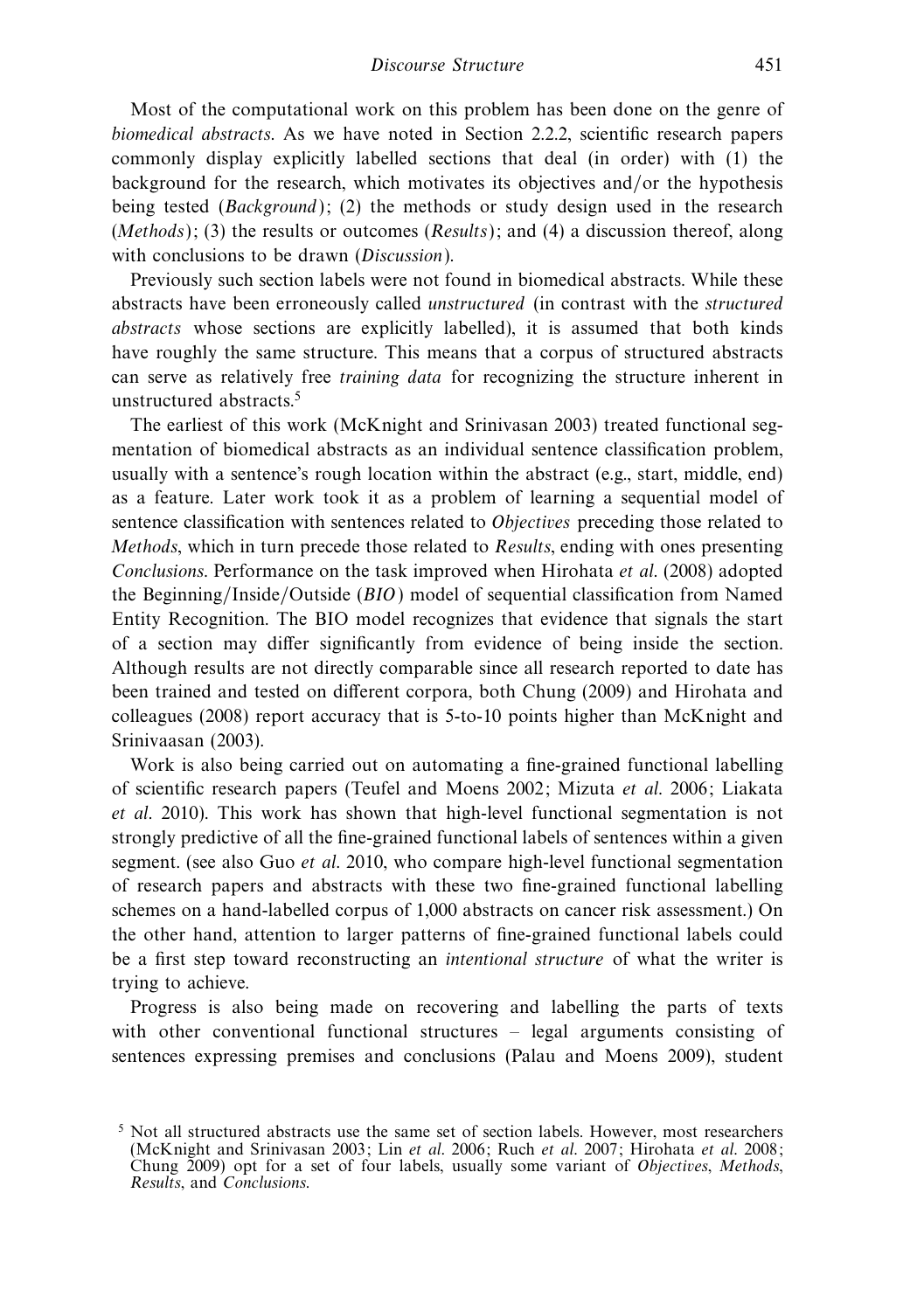essays (Burstein, Marcu and Knight 2003), and the full text of biomedical articles (Agarwal and Yu 2009).

## *3.2 Discourse chunking*

By discourse chunking, we refer to recognizing units within a discourse such as discourse relations that are not assumed to provide a full cover of the text (Section 2.3.2). Discourse chunking is thus a lightweight approximation to discourse parsing, discussed in Section 3.3.

Underpinning any approach to recognizing discourse relations in a text are answers to three questions:

- (1) Given a language, what affixes, words, terms, and/or constructions can signal discourse relations, and which tokens in a given discourse actually do so?
- (2) Given a token that signals a discourse relation, what are its arguments?
- (3) Given such a token and its arguments, what sense relation(s) hold between the arguments?

Here we address the first two questions. The third will be discussed with discourse parsing (Section 3.3), since the issues are the same. By distinguishing and ordering these questions, we are not implying that they need to be answered separately or in that order in practice: Joint solutions may work even better.

Given a language, what elements (e.g., affixes, words, terms, constructions) can signal discourse relations? Some entire part of speech classes can signal discourse relations, although particular tokens can serve other roles as well. For example, all coordinating and subordinating conjunctions signal discourse relations when they conjoin clauses or sentences, as in

- (15) a. Finches eat seeds, and/but/or robins eat worms.
	- b. Finches eat seeds. But today, I saw them eating grapes.
	- c. While finches eat seeds, robins eat worms.
	- d. Robins eat worms, just as finches eat seeds.

With other parts of speech, only a subset may signal discourse relations. For example, with adverbials, only discourse adverbials such as 'consequently' and 'for example' signal discourse relations:

- (16) a. Robins eat worms and seeds. Consequently they are omnivores.
	- b. Robins eat worms and seeds. Frequently they eat both simultaneously.

While both pairs of sentences above bear a discourse relation to each other, only in  $16(a)$  is the type of the relation (RESULT) signalled by the adverb. In the ELABORATION relation expressed in 16(b), the adverb just conveys how often the situation holds. Discourse relations can also be signalled by special constructions that Prasad, Joshi and Webber (2010b) call alternative lexicalizations – for example,

- This/that  $\langle be \rangle$  why/when/how  $\langle S \rangle$  (e.g., 'That's why we're here'.)
- *This/that <be> before/after/while/because/if/etc. <S> (e.g., 'That was after* we arrived'.)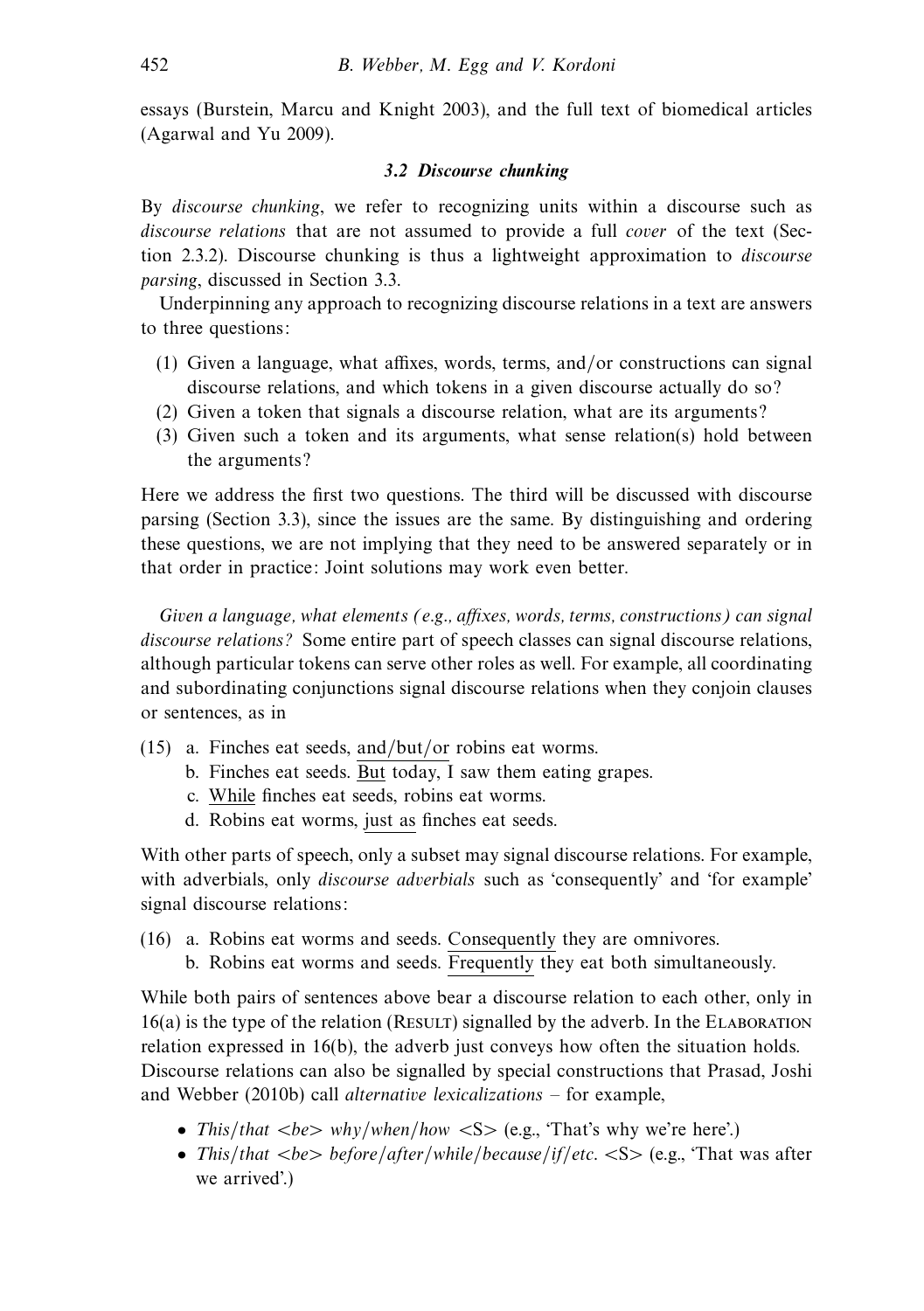- The reason/result  $\langle be \rangle \langle$ S  $\rangle$  (e.g., 'The reason is that we want to get home'.)
- *What's more*  $\langle S \rangle$  (e.g., 'What's more, we've taken too much of your time'.)

Identifying all the elements in a language, including alternative lexicalizations, that signal discourse relations is still an open problem (Prasad *et al.* 2010b). One option is to use a list of known discourse connectives to automatically find other ones. Prasad et al. (2010b) show that additional discourse connectives can be discovered through monolingual paraphrase via back-translation (Callison-Birch 2008). Versley (2010) shows how *annotation projection*<sup>6</sup> can be used to both annotate German connectives in a corpus and discover those not already included in the Handbuch der Deutschen Konnektoren (Pasch et al. 2003).

Not all tokens of a given type may signal a discourse relation.<sup>7</sup> For example, 'once' only signals a discourse relation when it serves as a subordinating conjunction (Example 17(a)), not as an adverbial (Example 17(b)):

(17) a. Asbestos is harmful once it enters the lungs. (subordinating conjunction) b. Asbestos was once used in cigarette filters. (adverb)

Although tokens may appear ambiguous, Pitler and Nenkova (2009) found that for English, discourse and non-discourse usage can be distinguished with at least 94% accuracy.

Identifying discourse relations also involves recognizing its two arguments.<sup>8</sup> In the PDTB, these two arguments are simply called

- **Arg2**: the argument from text syntactically bound to the connective;
- *Arg1* : the other argument.

Because **Arg2** is defined in part by its syntax, the main difficulty comes from attribution phrases, which indicate that the semantic content is 'owned' by some agent. This ownership may or may not be a part of the argument. The attribution phrase in Example 18 (here, boxed) is not a part of **Arg2**, while in Example 19, both Arg1 and **Arg2** include their attribution phrase.

- (18) We pretty much have a policy of not commenting on rumors, and  $\vert$ I think  $\vert$  that **falls in that category.** (wsj<sub>-2314)</sub>
- (19)  $\vert$  Advocates said  $\vert$  the 90-cent-an-hour rise, to \$4.25 an hour by April 1991, is too small for the working poor, while **opponents argued that the increase will still** hurt small business and cost many thousands of jobs. (wsj<sub>-0098)</sub>

Because Arg1 need not be adjacent to **Arg2**, it can be harder to recognize. Firstly, like pronouns, anaphoric discourse adverbials may take as its Arg1 an entity introduced earlier in the discourse rather than one that is immediately adjacent – for example

<sup>6</sup> In annotation projection, texts in a source language are annotated with information (e.g., POS-tags, coreference chains, semantic roles, etc.), which the translation model then projects in producing the target text. Other uses of annotation projection are mentioned in Section 6.2.

<sup>7</sup> The same is true of discourse markers (Petukhova and Bunt 2009).

<sup>8</sup> As noted in Section 2.2.4, no discourse connective has yet been identified in any language that has other than two arguments.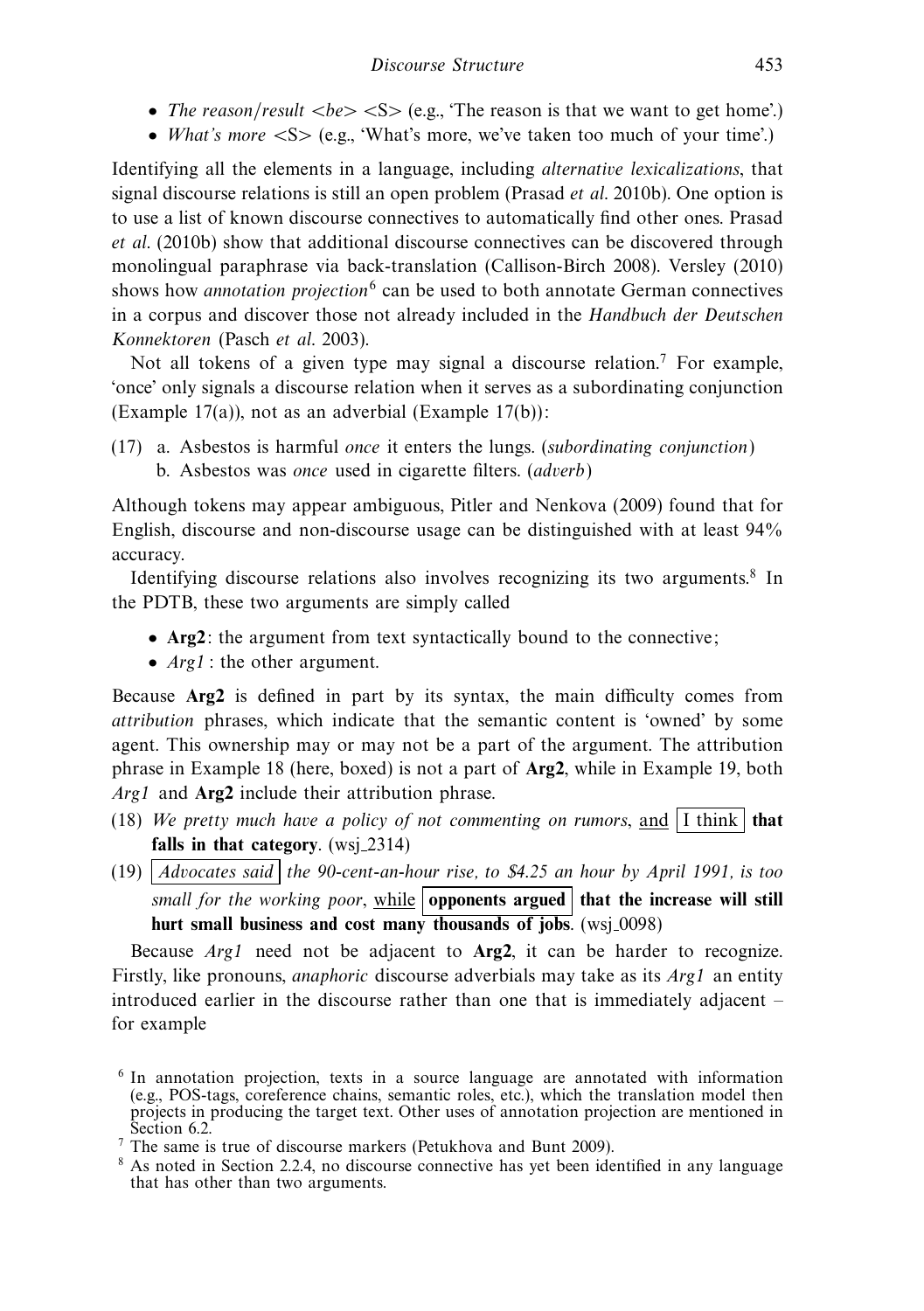(20) On a level site you can provide a cross pitch to the entire slab by raising one side of the form (step 5, p. 153), but for a 20-foot-wide drive this results in an awkward 5-inch (20 x 1/4 inch) slant across the drive's width. Instead, **make the drive higher at the center**.

Here,  $Arg1$  of instead comes from just the 'by' phrase in the previous sentence – that is, the drive should be made higher at its center instead of raising one side.

Secondly, annotation of the PDTB followed a minimality principle (Section 2.3.2), so arguments need only contain the minimal amount of information needed to complete the interpretation of a discourse relation. In Example 21, neither the quote nor its attribution are needed to complete the interpretation of the relation headed by But, so they can be excluded from  $Arg1$ . The result is that  $Arg1$  is not adjacent to **Arg2**.

(21) Big buyers like Procter & Gamble say there are other spots on the globe and in India, where the seed could be grown. 'It's not a crop that can't be doubled or tripled', says Mr. Krishnamurthy. But **no one has made a serious effort to transplant the crop.**  $(wsi_0.0515)$ 

There is a growing number of approaches to the problem of identifying the arguments to discourse connectives. Wellner (Wellner and Pustejovsky 2007; Wellner 2008) has experimented with several approaches using a 'head-based' dependency representation of discourse that reduces argument identification to simply locating their heads.

In one experiment, Wellner (Wellner and Pustejovsky 2007; Wellner 2008) identified discourse connectives and their candidate arguments using a discriminative log-linear ranking model on a range of syntactic, dependency, and lexical features. He then used a log-linear re-ranking model to select the best pair of arguments (Arg1 –**Arg2**) in order to capture any dependencies between them. Performance on coordinating conjunctions improves through re-ranking from 75.5% to 78.3% accuracy (an 11.4% error reduction), showing the model captures dependencies between Arg1 and **Arg2**. While performance is significantly worse on discourse adverbials (42.2% accuracy), re-ranking again improves performance to 49% (an 11.8% error reduction). Finally, while performance is the highest on subordinating conjunctions (87.2% accuracy), it is degraded by re-ranking to 86.8% accuracy (a 3% increase in errors). So if dependencies exist between the arguments of subordinating conjunctions, they must be different in kind than those that hold between the arguments to coordinating conjunctions or discourse adverbials.

Wellner (Wellner and Pustejovsky 2007; Wellner 2008) also investigated a fully joint approach to discourse connective and argument identification, which produced a 10%–12% reduction in errors over a model he explored, which identified them sequentially.

Wellner's (Wellner and Pustejovsky 2007; Wellner 2008) results suggest that better performance might come from connective-specific models. Elwell and Baldridge (2008) investigate this, using additional features that encode the specific connective (e.g., but, then, while, etc.); the type of connective (coordinating conjunction, subordinating conjunction, discourse adverbial); and local context features, such as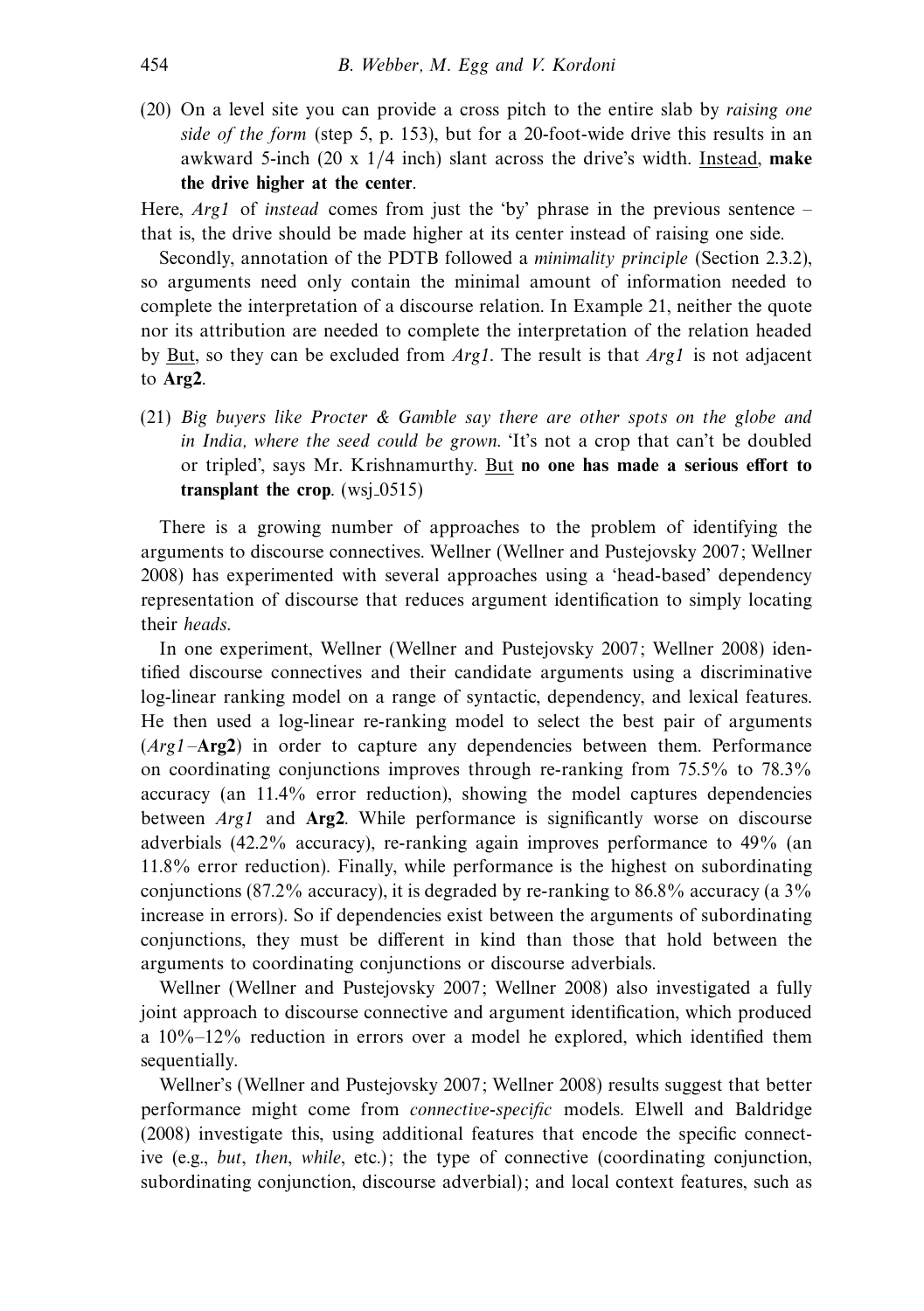the words to the left and right of the candidate and to the left and right of the connective. While Elwell and Baldridge (2008) demonstrate no performance difference on coordinating conjunctions, and slightly worse performance on subordinating conjunctions, performance accuracy improved significantly on discourse adverbials  $(67.5\% \text{ vs. } 49.0\%)$ , showing the value of connective-specific modelling.

More recently, Prasad, Joshi and Webber (2010a) have shown improvements on Elwell and Baldridge's (2008) results by taking into account the **location** of a connective – specifically, improved performance for inter-sentential coordinating conjunctions and discourse adverbials by distinguishing within-paragraph tokens from paragraph-initial tokens. This is because 4,301/4,373 (98%) of within-paragraph tokens have their Arg1 in the same paragraph, which significantly reduces the search space. (Paragraphs in the Wall Street Journal corpus tend to be very short – an average of 2.17 sentences per paragraph across the 1,902 news reports in the corpus, and an average of three sentences per paragraph across its 104 essays (Webber 2009).) Ghosh et al. (2011b) achieve even better performance on recognizing  $Arg1$ both within and across paragraphs by including **Arg2** labels in their feature set for recognizing Arg1.

Although component-wise performance still has a way to go, nevertheless it is still worth verifying that the components can be effectively assembled together. This has now been demonstrated, first in the work of Lin, Ng and Kan (2010), whose end-toend processor for discourse chunking identifies explicit connectives, their arguments and their senses, as well as implicit relations and their senses (only top eleven sense types, given data sparsity) and attribution phrases, and more recently in the work of Ghosh et al. (2011a).

## *3.3 Discourse parsing*

As noted earlier, discourse parsing resembles sentence-level parsing in attempting to construct a complete structured cover of a text. As such, only those types of discourse structures that posit more of a cover than a linear segmentation (e.g., RST (Mann and Thompson 1988), Segmented Discourse Representation Theory (SDRT) (Asher and Lascarides 2003), and Polanyi's Theory of discourse structure and coherence (Polanyi et al. 2004a)) demand discourse parsing.

Now, any type of parsing requires (1) a way of identifying the basic units of analysis – i.e., tokenization; (2) a method for exploring the search space of possible structures and labels for their nodes; and (3) a method for deciding among alternative analyses. Although discourse parsing is rarely described in these terms and tokenization is sometimes taken for granted (as was also true in early work on parsing – cf. Woods (1968)), we hope it nevertheless provides a useful framework for understanding what has been done to date in the area.

#### 3.3.1 Tokenization

Sentence-level parsing of formal written text relies on the fact that sentence boundaries are explicitly signalled, though the signals are often ambiguous. For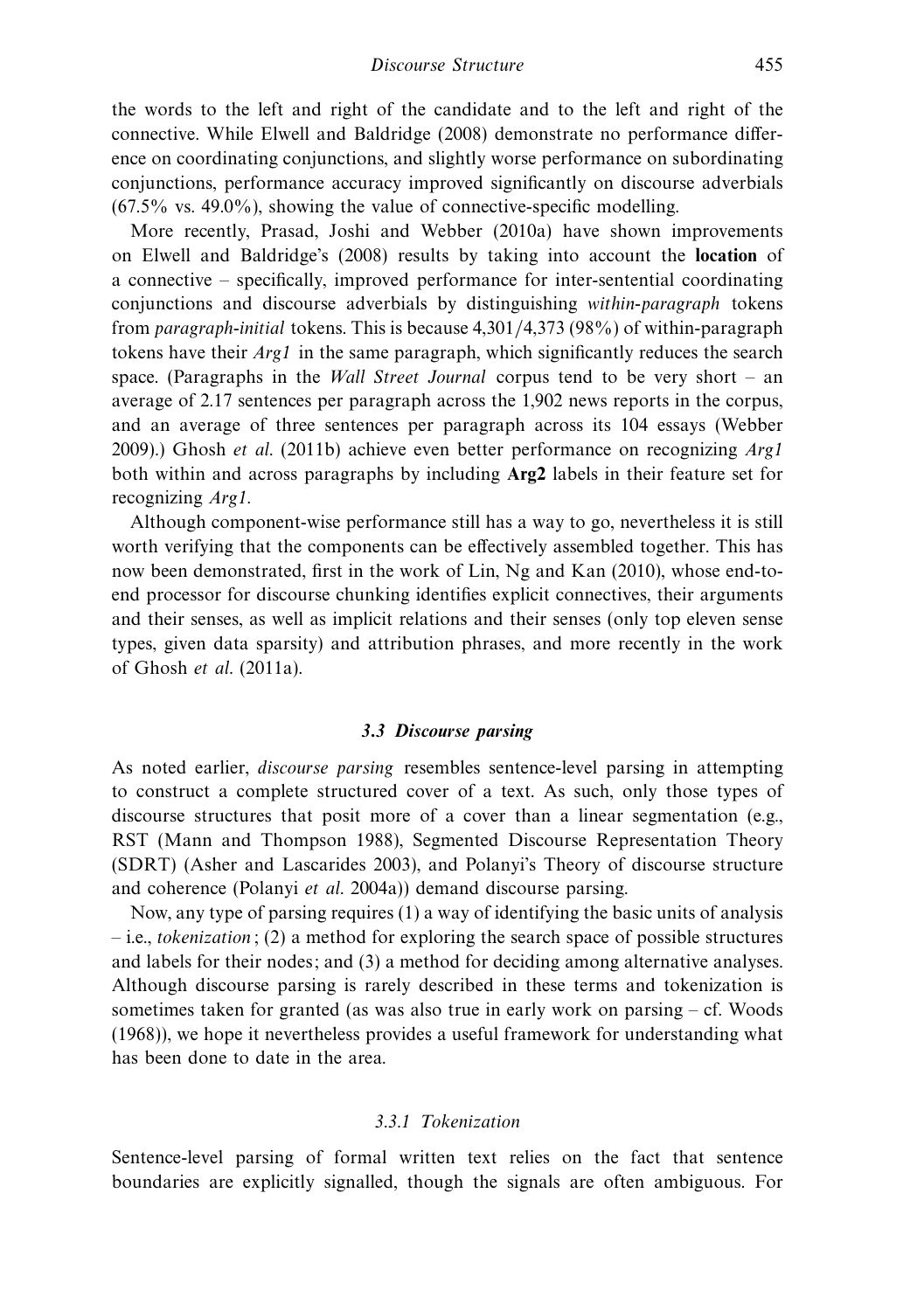example, while a period ('full stop') can signal a sentence boundary, it can also appear in abbreviations, decimal numbers, formatted terms, etc. However, this is still less of a problem than that of identifying the units of discourse (discourse tokenization) for two reasons:

- (1) There is no general agreement as to what constitutes the elementary units of discourse (sometimes called EDUs) or as to what their properties are  $-e.g.,$ whether or not they admit discontinuities.
- (2) Since parsing aims to provide a complete cover for a discourse, when one unit of a discourse is identified as an EDU, what remains in the discourse must also be describable in EDU terms as well. (Note that this is not true in the case of discourse chunking, which is not commited to providing a complete cover of a text.)

In the construction of the RST Corpus (Carlson *et al.* 2003), significant attention was given to clearly articulating of rules for tokenizing an English text into EDUs so that they can be applied automatically. In this same RST framework, Sagae (2009) treats discourse tokenization as a binary classification task on each word of a text that has already been parsed into a sequence of dependency structures: The task is to decide whether or not to insert an EDU boundary between the current word and the next. Features used here include, *inter alia*, the current word (along with its POS-tag, dependency label, and direction to its head), and the previous two words (along with their POS-tags and dependency labels). Discourse tokenization by this method resulted in a precision, recall, and F-score of 87.4%, 86%, and 86.7%, respectively, on the testing section of the RST Corpus.

In the work of Polanyi *et al.* (2004b), discourse tokenization is done after sentencelevel parsing with the Lexical-Functional Grammar (LFG)-based Xerox Linguistic Environment (XLE). Each sentence is broken up into discourse-relevant units based on lexical, syntactic, and semantic information, and then these units are combined into one or more small discourse trees, called Basic Discourse Unit (BDU) trees, which then play a part in subsequent processing. These discourse units are thus syntactic units that encode a minimum unit of content and discourse function. Minimal functional units include greetings, connectives, discourse markers, and other cue phrases that connect or modify content segments. In this framework, units may be discontinuous or even fragmentary.

Also allowed to be discontinuous are the complex units into which Baldridge, Asher and Hunter (2007) segment discourse – e.g., allowing a complex unit to omit a discourse unit associated with an intervening attribution phrase such as 'officials at the Finance Minstry have said'. However, their experiments on discourse parsing (discussed below) do not treat these complex units as full citizens, using only their first EDU. Tokenization is the manually done gold standard.

Other researchers either assume that discourse segmentation has already been carried out, allowing them to focus on other parts of the process (e.g., Subba, Eugenio and Kim 2006), or they use sentences or clauses as a proxy for basic discourse segments. For example, in order to learn elementary discourse units that should be linked together in a parse tree, Marcu and Echihabi (2002) take as their EDUs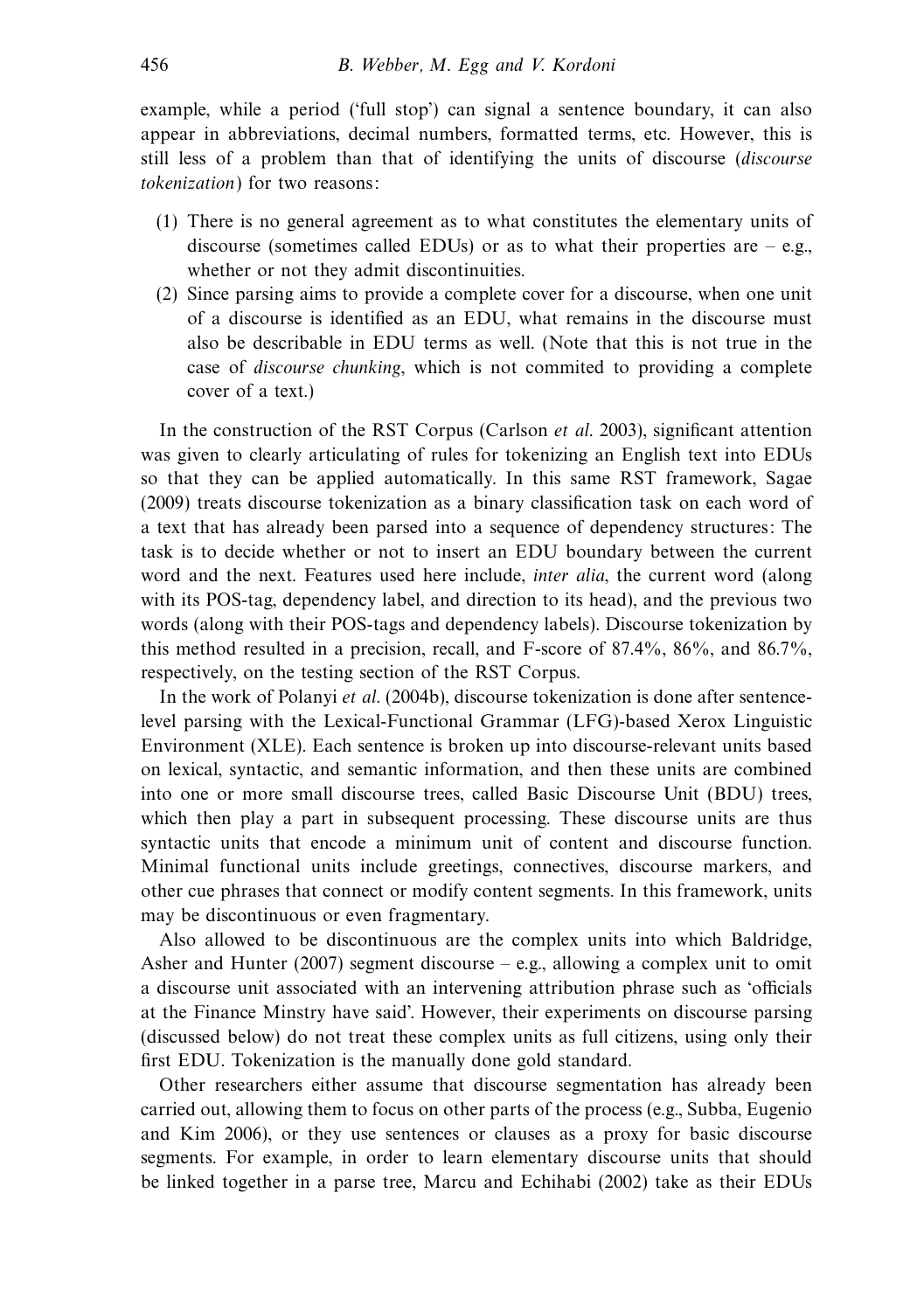two clauses (main and subordinate) associated with unambiguous subordinating conjunctions.

### 3.3.2 Structure building and labelling

Discourse parsing explores the search space of possible parse structures by identifying how the units of a discourse (elementary and derived) fit together into a structure, with labels usually drawn from some set of semantic and pragmatic sense classes. Structure building and labelling can be done using rules (manually authored or induced through machine learning (e.g., Subba et al. 2006), or probabilistic parsing, or even vector-based semantics (Schilder 2002). The process may also exploit preferences, such as a preference for right-branching structures, and/or wellformedness constraints, such as the right frontier constraint (Polanyi et al. 2004b), which stipulates that the next constituent to be incorporated into an evolving discourse structure can only be linked to a constituent on its right frontier.<sup>9</sup>

In the work of Polanyi et al.  $(2004b)$ , the parser decides where to attach the next BDU into the evolving structure based on a small set of rules that consider syntactic information, lexical cues, structural features of the BDU and the proposed attachment point, and the presence of constituents of incomplete n-ary constructions on the right edge. The approach thus aims to unify sentential syntax with discourse structure so that most of the information needed to assign a structural description to a text becomes available from regular sentential syntactic parsing and regular sentential semantic analysis.

Subba *et al.* (2006) attempt to learn rules for attachment and labelling using Inductive Logic Programming (ILP) on a corpus of manually annotated examples. The resulting rules have the expressive power of first-order logic and can be learned from positive examples alone. Within this ILP framework, labelling (i.e., deciding what discourse relation holds between linked discourse units) is done as a classification task. Verb semantic representations in Verb $Net^{10}$  provide the background knowledge needed for ILP and the manually annotated discourse relations between pairs of EDUs serve as its positive examples. Subba and Eugenio (2009) take this a step further, focusing on the genre of instruction manuals in order to restrict the relevant sense labels to a small set. They also demonstrate performance gains through the use of some genre-specific features, including genrespecific verb semantics, suggesting genre-specific discourse parsers as a promising avenue of research.

The covering discourse structures built by Baldridge *et al.* (2007) are nominally based on SDRT (Asher and Lascarides 2003), which allows such structures to be directed graphs with multiply parented nodes and crossing arcs. However, only one of the two discourse parsing experiments described by Baldridge et al. (2007) treats

<sup>9</sup> This is actually a simple stack constraint that has previously been invoked in resolving object anaphora (Holler and Irmen 2007) and event anaphora (Webber 1991), constraining their antecedents to ones in a segment somewhere on the right-hand side of the evolving discourse structure.

<sup>10</sup> http://verbs.colorado.edu/ mpalmer/projects/verbnet.html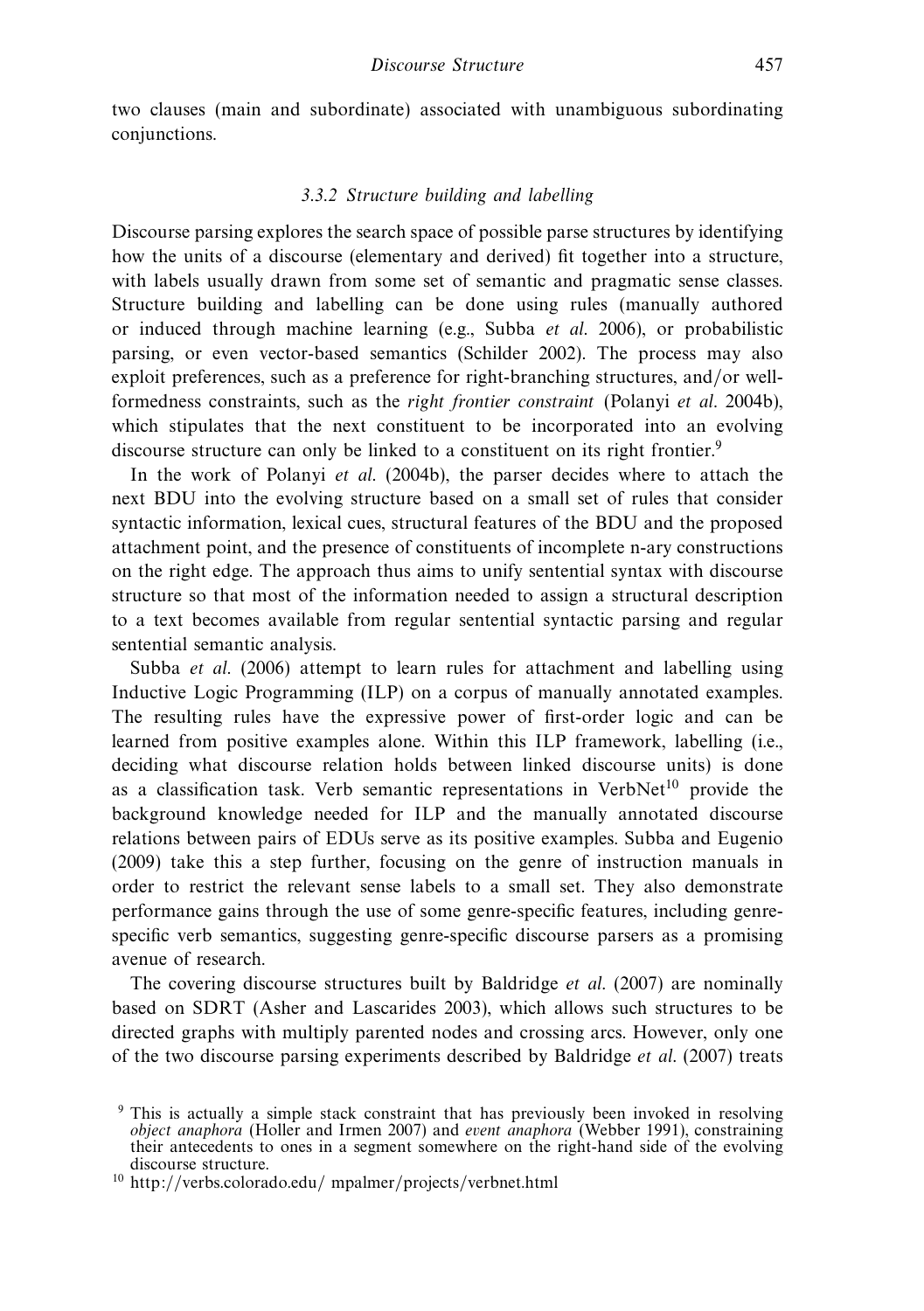them as such. Both experiments use *dependency parsing*, which takes each discourse segment as a token whose direct SDRT-labelled dependency on another token must be identified. One experiment uses McDonald's Minimum-Spanning Tree (MST) parser (McDonald, Crammer and Pereira 2005) with a projective algorithm, which cannot recover crossing SDRT dependencies, and the other uses a non-projective algorithm, which can recover crossing SDRT dependencies. Complex units (see the discussion of tokenization above) are replaced in both experiments with their first element. Results reported on a manually segmented and labelled corpus of sixty news texts from MUC-6<sup>11</sup> are 23.0%/51.9% labelled/unlabelled accuracy for the non-projective algorithm and 22.8%/50.8% accuracy for the projective algorithm.

For building discourse structures in an RST framework (Mann and Thompson 1988), Marcu (1999) used a decision-tree learner and shallow syntactic features to create a shift-reduce parser for RST structure-building and labelling. Later, Soricut and Marcu (2003) used the output of the Charniak parser as input to a bottomup chart parsing algorithm for discourse structure. This had a higher accuracy than Marcu's (1999) earlier shift-reduce approach but recovered only intra-sentential discourse relations.

Sagae's (2009) approach to structure-building and labelling in the RST framework sends EDUs identified through discourse tokenization (described above) to a transition-based constituent parsing algorithm (Sagae and Lavie 2005). This treats each EDU as an individual token and builds an RST tree using one shift and three reduce operations. The latter operations require identifying and upwardly percolating head EDUs, which requires the prior identification of the nucleus/satellite status of each EDU in the text (cf. Section 2.3.3). As might be expected, Sagae's approach (2009) outperforms both Marcu's (1999) and Soricut and Marcu's (2003) approaches.

Chart parsing is used in the approach to discourse analysis proposed by Schilder (2002). It uses linguistic knowledge based on discourse markers to constrain an underspecified discourse representation. Whatever remains underspecified is then further specified via a vector space model computation of a topicality score for every discourse unit. Sentences in prominent positions, like first sentences of paragraphs etc., are given an adjusted topicality score. Thus, this parsing algorithm assumes that the number of distinct structures that can be constructed over a sequence of  $n$  discourse units is exponential in  $n$ . Its robustness is served by overt discourse markers. In their absence, other compensating techniques would be required – for instance, an underspecified parse forest of rhetorical trees.

One general issue in work on discourse structure building and labelling is that of having sufficient data to test and/or appropriately weight the features used in attachment and labelling decisions. There have been at least two efforts aimed at using unsupervised machine learning techniques to acquire such data. Marcu and Echihabi (2002) attempted to automatically create useful labelled data from a large unannotated corpus of multi-clause sentences, each sentence containing an unambiguous subordinating conjunction as its sentence-internal discourse connective. They labelled each sentence with the relation signalled unambiguously by its

 $11$  http://www-nlpir.nist.gov/related projects/muc/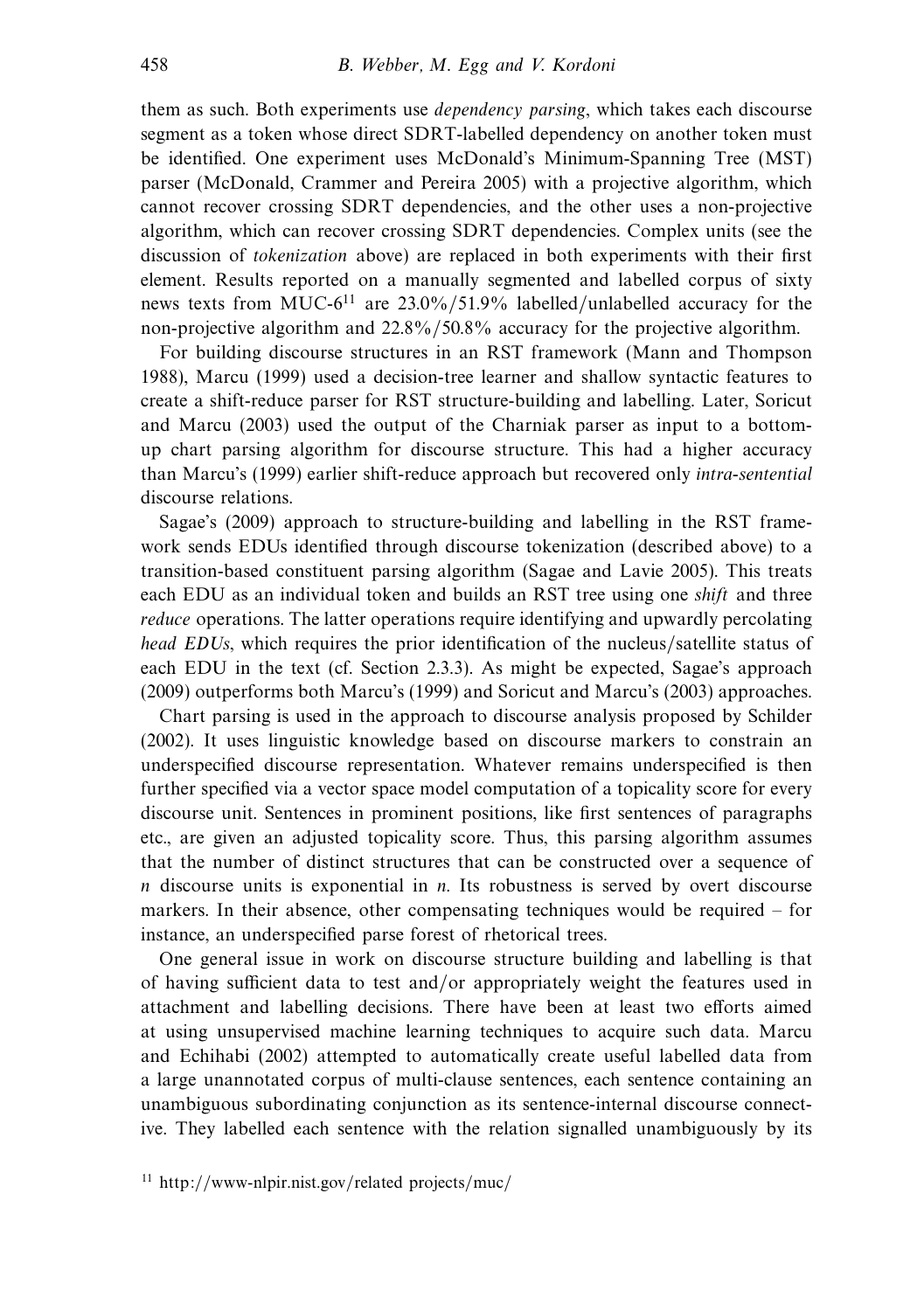connective and assigned it features consisting of all word pairs drawn from the clauses so connected (one from each clause). They then removed the connective from each example and trained a sense recognizer on the now 'unmarked' examples.

Sporleder and Lascarides (2008) extend this approach by adding syntactic features based on POS-tags, argument structure, and lexical features. They report that their richer feature set, combined with a boosting-based algorithm, is more accurate than the original word pairs alone, achieving 57.6% accuracy in a five-way classification task, where Marcu and Echihabi (2002) achieve 49% accuracy in a six-way classification task.

More importantly, Sporleder and Lascarides (2008) consider the validity of a methodology in which artificial 'unmarked' examples are created from ones with explicit unambiguous connectives, and show that it is suspect. Webber (2009) provides further evidence against this methodology, based on significant differences in the distribution of senses across explicit and implicit connectives in the PDTB corpus (e.g., 1,307 explicit connectives expressing CONTINGENCY.CONDITION versus one implicit connective with this sense, and 153 explicit connectives expressing Expansion.Restatement versus 3,148 implicite connectives with this sense). However, the relevant experiment has not yet been done on the accuracy of recognizing unmarked coherence relations based on both Sporleder and Lascarides' (2008) richer feature set and priors for unmarked coherence relations in a corpus like the PDTB.

#### **4 Applications**

Here we consider applications of the research presented earlier, concentrating on a few in which discourse structure plays a crucial role – summarization, information extraction (IE), essay analysis and scoring, sentiment analysis, and assessing the naturalness and coherence of automatically generated text. (For a more complete overview of applications of the approach to discourse structure called Rhetorical Structure Theory, the reader is referred to Taboada and Mann (2006).)

#### *4.1 Summarization*

Document summarization is one of the earliest applications of discourse structure analysis. In fact, much of the research to date on discourse parsing (in both the RST framework and other theories of hierarchical discourse structure) has been motivated by the prospect of applying it to summarization (Ono, Sumita and Miike 1994; Daume III and Marcu 2002). For this reason, we start by describing summarization based on a weighted hierarchical discourse structure (Marcu 2000; Thione et al. 2004) and then review other ways in which research on discourse structure has been applied to summarization.

Summarization based on weighted hierarchical discourse structure relies on the notion of *nuclearity* (cf. Section 2.3), which takes one part of a structure, the *nucleus*, to convey information that is more central to the discourse than that conveyed by the rest (one or more satellites). As a consequence, a satellite can often be omitted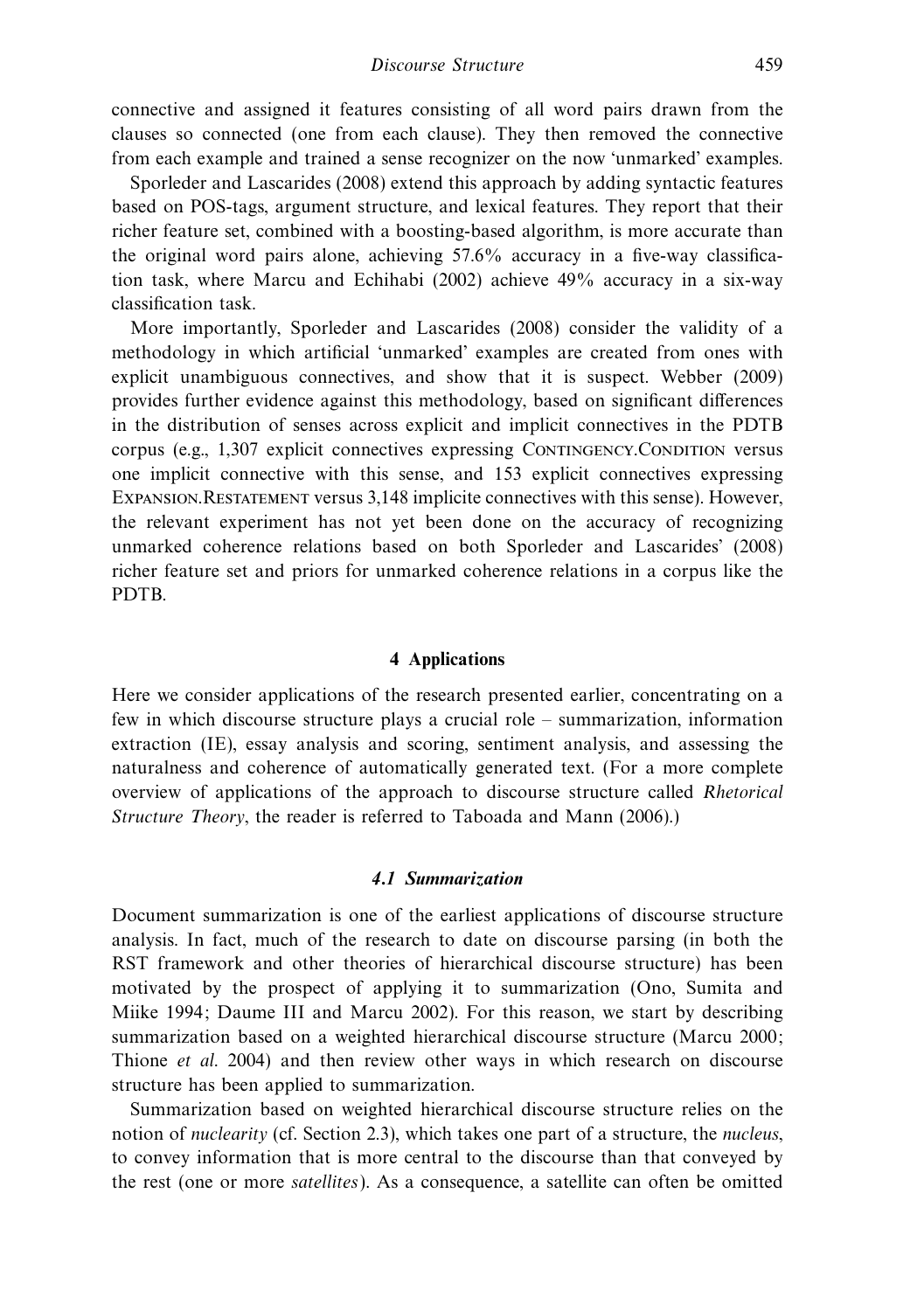from a discourse without diminishing its readability or altering its content.<sup>12</sup> If a discourse is then taken to be covered by a hierarchical structure of relations, each of which consists of a nucleus and satellites, a partial ordering of discourse elements by importance (or summary worthiness) can then be derived, and a cut-off chosen, above which discourse elements are included in the summary. The length of the summary can thus be chosen freely, which makes summarization *scalable*. Consider the following example from Marcu (2000):

(22) With its distant orbit –  $50\%$  farther from the sun than Earth – and slim atmospheric blanket,  $C_1$  Mars experiences frigid weather conditions.  $C_2$  Surface temperatures typically average about −60 degrees Celsius (−76 degrees Fahrenheit) at the equator and can dip to  $-123$  degrees Celsius near the poles.  $C_3$  Only the mid-day sun at tropical latitudes is warm enough to thaw ice on occasion, *C*<sup>4</sup> but any liquid water formed in this way would evaporate almost instantly  $C_5$  because of the low atmospheric pressure.  $C_6$  Although the atmosphere holds a small amount of water, and water-ice clouds sometimes develop, *C*<sup>7</sup> most Martian weather involves blowing dust or carbon dioxide. *C*<sup>8</sup> Each winter, for example, a blizzard of frozen carbon dioxide rages over one pole, and a few meters of this dry-ice snow accumulate as previously frozen carbon dioxide evaporates from the opposite polar cap. *C*<sup>9</sup> Yet even on the summer pole, where the sun remains in the sky all day long, temperatures never warm enough to melt frozen water.  $C_{10}$ 

The discourse structure tree that Marcu (2000) gives for (22) is depicted in Figure 6. Here the labels of the nuclei in partial trees percolate to their respective mother node. The nucleus of a relation is indicated with a solid line, and the satellite is indicated with a dashed line.

The weight of a discourse segment is then calculated with respect to the labels assigned to tree nodes. Each branching level constitutes an equivalence class of equally important nodes (excepting those that already show up in higher branching levels). The equivalence classes are calculated top-down. For Figure 6, the equivalence classes and their ordering is  $2 > 8 > 3$ ,  $10 > 1,4,5,7,9 > 6$ . Consequently, a twosegment summary of (22) should consist of  $C_2$  and  $C_8$ , which would be augmented by  $C_3$  and  $C_{10}$  in a four-segment summary. While different methods have been suggested in the literature to calculate these weights, Uzeda *et al.* (2010) show that these methods yield similar results.

Approaches to summarization that exploit *configuration*  $-$  i.e., the position of discourse segments in the discourse structure and the status of segments as nucleus or satellite can be found in both Marcu (2000) system and the PALSUMM system of Thione et al. (2004).

Recently, information on the discourse relations that link specific segments was used to distinguish material that should or should not be included in summaries. Louis, Joshi and Nenkova (2010) compare the predictive power of configurational

 $12$  Note that this does not hold good for all discourse relations, e.g., omitting the premise of a condition relation would severely change a discourse.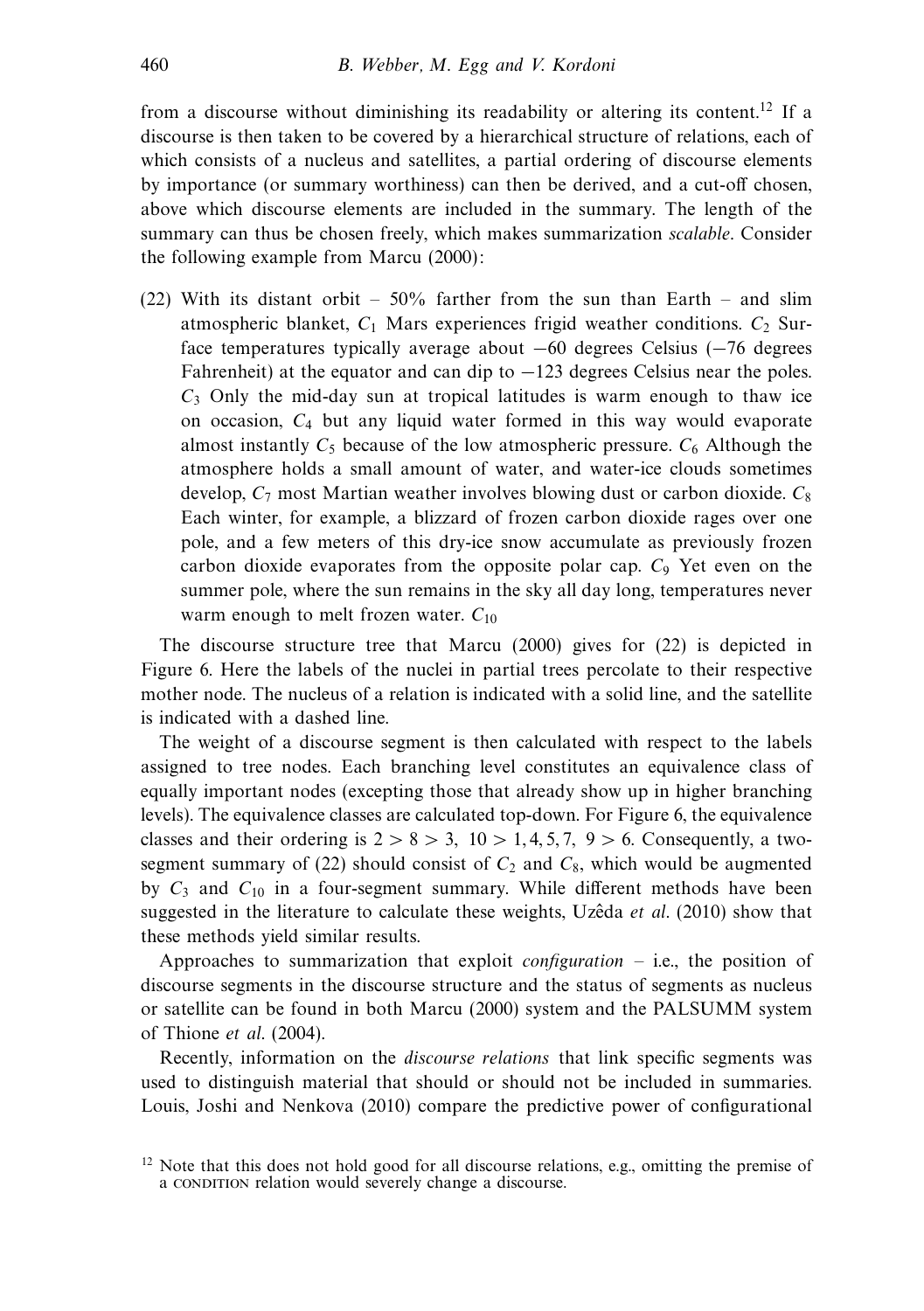properties of discourse structure against relevant discourse relations for the summary worthiness of specific discourse segments. They conclude that information on discourse configuration is a good indicator for which segments should show up in a summary, whereas discourse relations turn out useful for the identification of material that should be omitted from the summary. Louis and Nenkova (2011) use the discourse relations instantiation and restatement as defined and annotated in the PDTB to identify more general sentences in a text, which they claim are typical for handcrafted but not for automatically generated summaries and hence should be preserved in summaries.

This approach instantiates a set of design choices for approaches to summarization on the basis of discourse structure. First, it is an instance of extractive summarization, which selects the most important sentences for a summary. This contrasts with sentence compression, which shortens the individual sentences (Mani 2001).

A second design choice involves the goal of the summary: Daume III and Marcu (2002) attempt to derive informative summaries that represent the textual content of documents. An alternative goal, useful in summarizing scientific articles, involves highlighting the contribution of an article and relating it to previous work (Teufel and Moens 2002). With indicative summaries, the goal is to facilitate the selection of documents that are worth reading (Barzilay and Elhadad 1997).

A third design choice involves assumptions about the document to be summarized. While Daume III and Marcu (2002) assume a hierarchical structure, other approaches just take it to be flat (cf. Section 2.2.2). For example, in summarizing scientific papers, Teufel and Moens (2002) assume that a paper is divided into research goal (aim), outline of the paper (textual), presentation of the paper's contribution (methods, results, and discussion – labelled here  $own$ ), and presentation of other work (other). They classify individual sentences for membership in these classes by discourse segmentation (Section 3.1). This strategy is especially fruitful if the summarization concentrates on specific core parts of a document rather than on the document as a whole.

Teufel and Moens (2002) do not assume that all sentences within a given section of the paper belong to the same class (cf. Section 3.1), but they do find that adherence to a given ordering differs by scientific field: Articles in the natural sciences appear more sequential in this respect than the Computational Linguistics articles that they are targeting.

A fourth design decision involves the type of document to be summarized. Most summarization work targets either news or scientific articles. This choice has wide ramifications for a summarizer because the structure of these documents is radically different: The 'inverted pyramid' structure of news articles (cf. Section 2.2.2) means that their first sentences are often good summaries, while for scientific articles, core sentences are more evenly distributed. This difference shows, for instance, in the evaluation of Marcu's (2000) summarizer, which was developed on the basis of essays and argumentative text: Its F-score on summarizing scientific articles was up to 9.1 points higher than its F-score on summarizing newspaper articles.

A final design decision involves the way a summarizer identifies the discourse structure on which their summarization is based. While Marcu (2000) crucially relies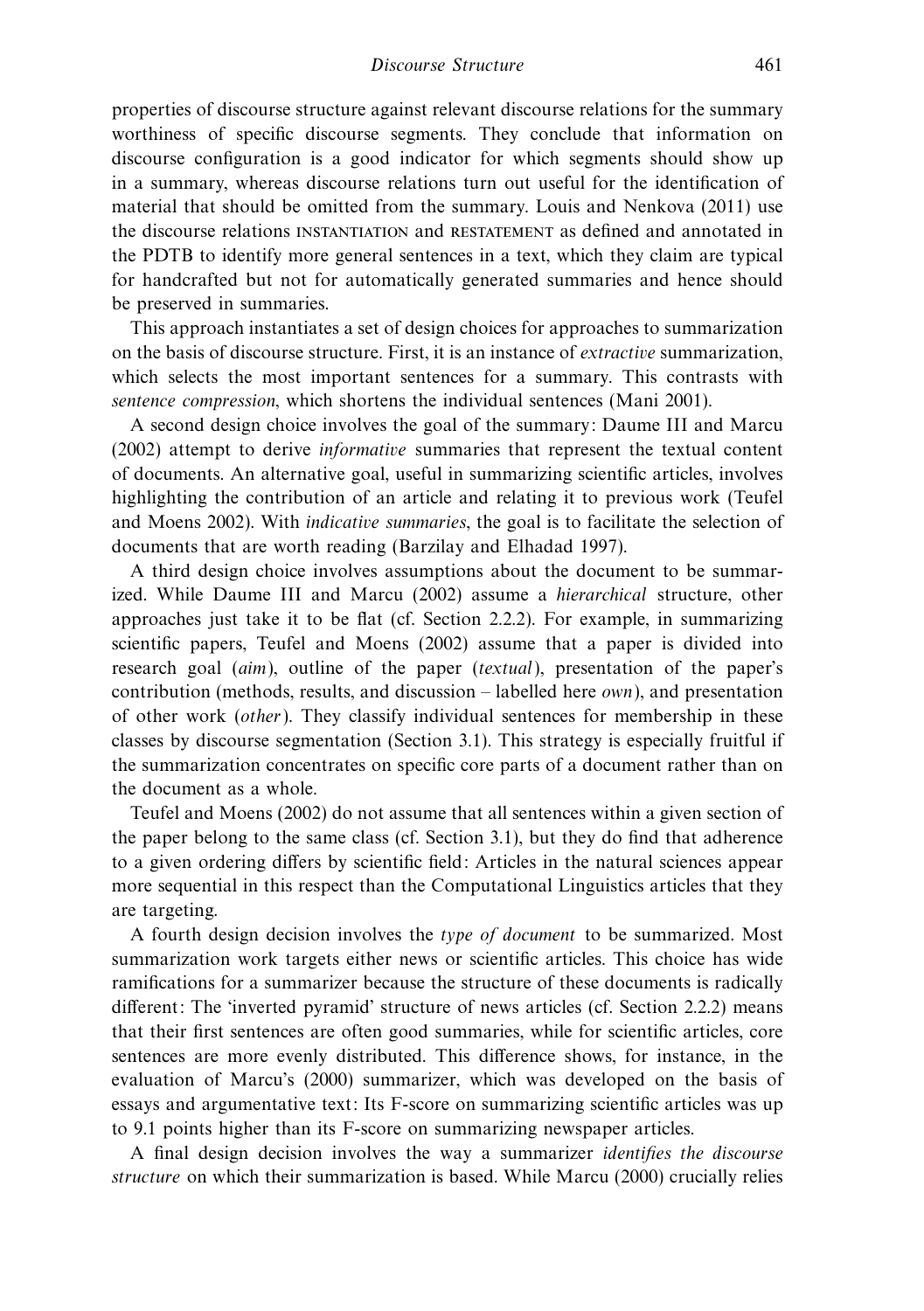| Name: %MURDERED%                                         |  |  |  |  |  |  |  |
|----------------------------------------------------------|--|--|--|--|--|--|--|
| Event Type: MURDER                                       |  |  |  |  |  |  |  |
| TriggerWord: murdered                                    |  |  |  |  |  |  |  |
| Activating Conditions: passive-verb                      |  |  |  |  |  |  |  |
| Slots: VICTIM <subject>(human)</subject>                 |  |  |  |  |  |  |  |
| PERPETRATOR <prep-phrase, by="">(human)</prep-phrase,>   |  |  |  |  |  |  |  |
| INSTRUMENT <prep-phrase, with="">(weapon)</prep-phrase,> |  |  |  |  |  |  |  |

Fig. 7. Template for extraction of information on murders.

on cue phrases (especially discourse markers) and punctuation for the identification of elementary and larger discourse units, Teufel and Moens (2002) characterize discourse elements by features like location in the document, length, and lexical and phrasal cue elements (e.g., along the lines of ), and citations.

A third method involves the use of lexical chains (Section 2.2.1). Lexical chains can be used for both extraction and compression: For Barzilay and Elhadad (1997), important sentences comprise the first representative element of a strong lexical chain, and it is these sentences that are selected for the summary. For Clarke and Lapata (2010), sentence compression requires that terms from strong chains must be retained. However, there are different ways of calculating the strength of lexical chains. Barzilay and Elhadad (1997) base it on length and homogeneity of the chain, Clarke and Lapata (2010) base it on the amount of sentences spanned over.

The use of lexical chains allows *topicality* to be taken into account to heighten the quality of summaries. Clarke and Lapata (2010) require the entity that serves as the center of a sentence (in the sense of the Centering Theory, cf. Section 4.5) be retained in a summary based on sentence compression. Schilder (2002) shows that discourse segments with low topicality (measured in terms of their similarity to the title or a lead text) should occupy a low position in a hierarchical discourse structure that can be used for extractive summarization.

#### *4.2 Information extraction*

The task of information extraction is to extract from text-named entities<sup>13</sup> relations that hold between them, and event structures in which they play a role. IE systems focus on specific domains (e.g., terrorist incidents) or specific types of relations (e.g., people and their dates of birth, protein–protein interactions). Event structures are often described by templates in IE, where the named entities to be extracted fill in specific slots, as in Figure 7.

Discourse structure can be used to guide the selection of parts of a document which are relevant to IE. This strategy is a part of a larger tendency toward a

<sup>&</sup>lt;sup>13</sup> Named entities comprise persons, locations, and organizations, but also various numeric expressions, e.g., times or monetary values. The challenge for NLP is to establish the identity of these entites across widely varying ways of referring to them.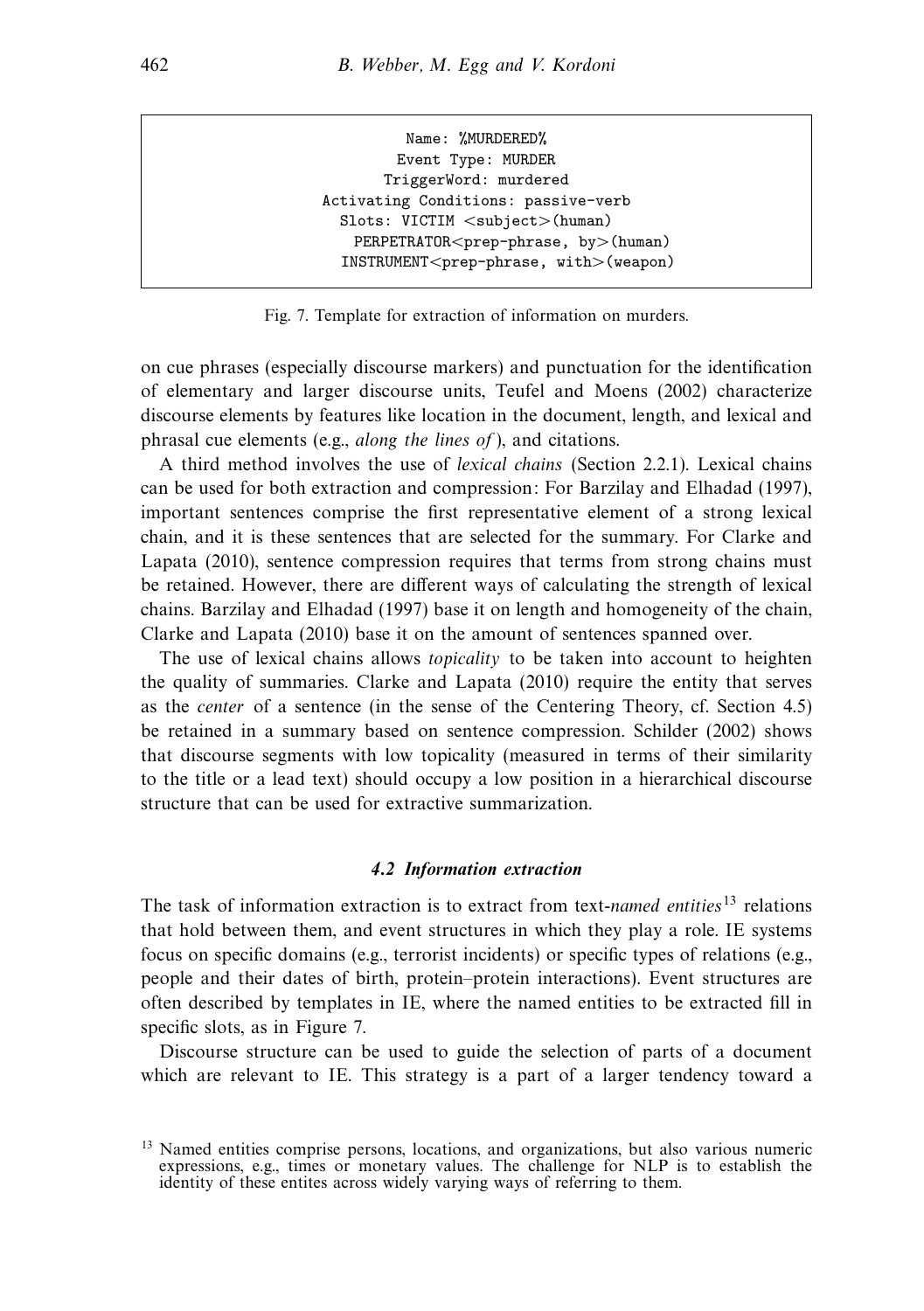two-step IE, which first identifies relevant regions for a specific piece of information and then tries to extract this piece of information from these regions.

Decoupling these two steps boosts the overall performance of IE systems (Patwardhan and Riloff 2007). Restricting the search for information to relevant parts of a document reduces the number of false hits (which often occur in irrelevant parts) and, consequently, of erroneous multiple retrievals of potential fillers for the same slot. For example, the IE task of finding new results in biomedical articles has the problem that not all the results referred to in a paper are new. Instead, they may be background or findings reported in other papers (Mizuta et al. 2006). At the same time, limiting search to only the relevant parts of a text increases confidence because potential candidates are more likely to be correct. This method was also promoted by the insight that in order to extract all the desired information from a scientific article, only the full article suffices (and not only the abstract, as in earlier attempts to do IE for scientific articles).

Much of this work does not consider discourse structure. For example, approaches like Gu and Cercone (2006) or Tamames and de Lorenzo (2010) classify individual sentences for their likelihood of containing extraction relevant material. But discourse structure information has proven to be valuable for this classification if the structure of the documents is strongly conventionalized, as for example in scientific articles or legal texts (Section 2.2.2).

Different kinds of discourse structures can be used for IE purposes. Mizuta et al. (2006) use a flat discourse structure based on the discourse zoning of Teufel and Moens (2002) for IE from biology articles. While Moens et al. (1999) assume that their legal texts have a hierarchical discourse structure that can be described in terms of a text grammar (Kintsch and van Dijk 1978), their work on IE from legal texts only use its sequential upper level. In contrast, Maslennikov and Chua's (2007) IE approach uses a hierarchical discourse structure.

More specifically, Mizuta *et al.*'s (2006) goal is to identify the novel contribution of a paper. They note that this cannot be done by merely looking at the section labelled Results, as this would produce both false positives and false negatives (Section 3.1.2). Therefore, they adopt discourse zoning (Teufel and Moens 2002) as an initial process to distinguish parts of papers that present previous work from those parts that introduce novel contributions, taking advantage of the fact that zoning results in the attribution of results to different sources (present or previous work). Mizuta *et al.* (2006) then classify the novel contributions of a paper (the *own* class of Teufel and Moens 2002) into subclasses such as Method, Result, Insight, and Implication. They conclude by investigating the distribution of these subclasses across the common division of scientific articles into four parts here called Introduction, Materials and Methods, Results, and Discussion (cf. Section 3.1).

For this, they hand-annotated twenty biological research papers and correlated the fine-grained subclasses with the four zones. Some of their results confirm expectations, while others do not. For example, while the Materials and Methods section consists almost exclusively of descriptions of the author's methods, and more than 90% of these novel methodological contributions are located there, only 50% of results are actually expressed in the Results section.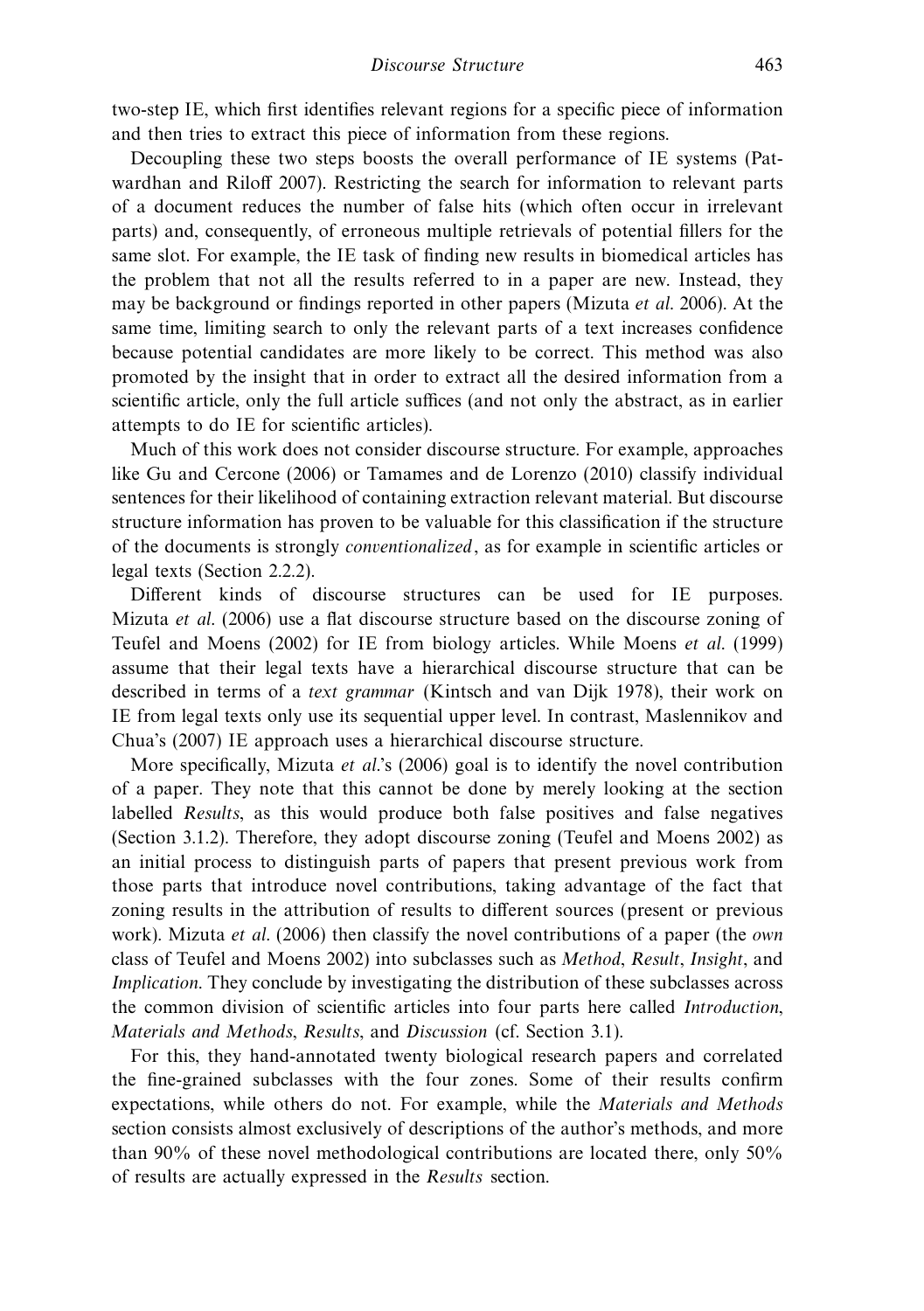Eales, Stevens and Robertson's (2008) work complements the results of Mizuta et al. (2006): Their goal is the extraction of information on protocols of molecular phylogenetic research from biological articles. These protocols describe the methods used in a scientific experiment, they are extracted in order to assess their quality (and along with it, the quality of the entire article).

To this end, Eales et al. (2008) rely on two insights: first, the fact that scientific articles typically consist of the four parts mentioned above (Introduction, Materials and Methods, Results, and Discussion), and second, the high correlation between the second of these sections and methodological innovations of a scientific paper (as shown by Mizuta et al. 2006). They trained a classifier to identify these four sections (discourse zoning), and then concentrated on the *Methods* section to extract information about the way in which a specific piece of research was conducted. They got extremely high precision (97%) but low recall (55%) because the classifier failed to recognize all parts of the documents that belong to the Methods section.

A similar kind of exploitation of genre-specific structural conventions can be found in the SALOMON system of Moens et al. (1999), which extracts relevant information from criminal cases (with the eventual goal of producing short indicative summaries). The system makes use of the fact that these cases have a highly conventionalized functional structure in which for example victim and perpetrator are identified in text segments preceding the one in which the alleged offences and the opinion of the court are detailed.

The relevant information to be extracted from the documents are the respective offences and their evaluation by the court. It is fairly straightforward to extract this information after the document has been segmented, as the functional label of a segment is strongly predictive of the information it will contain.

Maslennikov and Chua's (2007) approach is different as it assumes a fully hierarchical discourse structure. Their goal is to extract semantic relations between entities, for instance,  $\dot{x}$  is located in  $\dot{y}$ . They point out that extracting these relations on the basis of correlations between these relations and paths through a syntactic tree structure (between the nodes for the constituents that denote these entities) is highly unreliable once these syntactic paths get too long. This is bound to happen once one wants to advance to syntactic units above the clause level.

Therefore, they complement these paths by analogous paths through a hierarchical discourse tree in the RST framework which are derived by Soricut and Marcu's (2003) discourse parser Spade. These paths link the elementary discourse units of which the constituents denoting the entities are part. This discourse information is used to filter the wide range of potentially available syntactic paths for linguistic expressions above the clause level (only 2% of which are eventually useful as indicators of semantic relations).

Maslennikov and Chua (2007) show that their inclusion of information from discourse structure leads to an improvement of the F-score from 3% to 7% in comparison to other state-of-the-art IE systems that do not take into account discourse structure. However, this strategy basically amounts to reintroducing clause structure into their system because the EDU structures are typically clausal. Hence,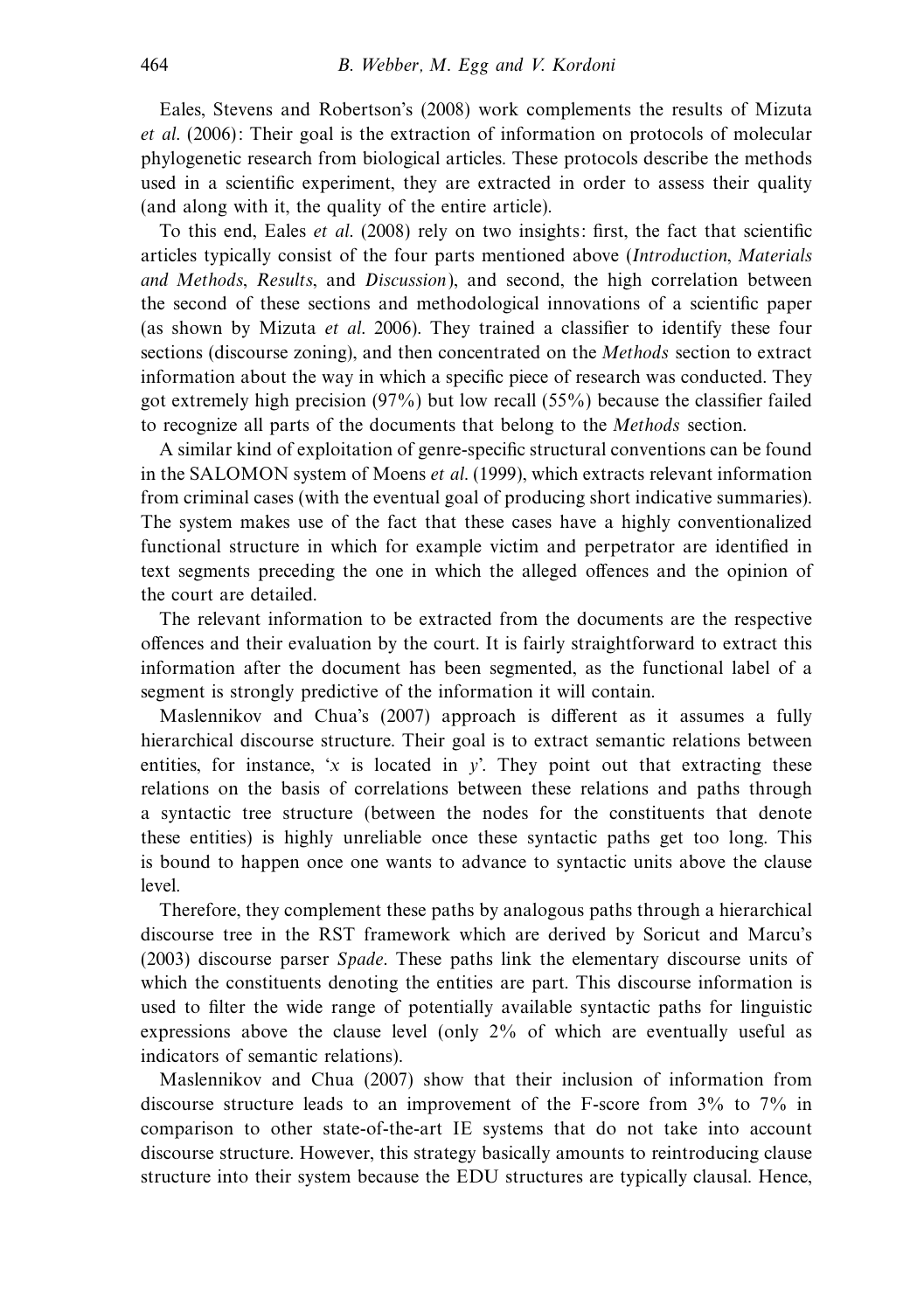they do not make use of the full discourse hierarchy but restrict themselves to the lower levels of the hierarchy within the confines of individual sentences.

#### *4.3 Essay analysis and scoring*

Another application for research on discourse structure is essay analysis and scoring, with the goal of improving the quality of essays by providing relevant feedback. This kind of evaluation and feedback is focussed on the organizational structure of an essay, which is a crucial feature of quality. For this application, specific discourse elements in an essay must first be identified. These discourse elements are part of a non-hierarchical genre-specific conventional discourse structure (Section 2.2.2). For their identification, probabilistic classifiers are trained on annotated data and evaluated against an unseen part of the data.

A first step is the automatic identification of thesis statements (Burstein et al. 2001). Thesis statements explicitly identify the purpose of the essay or preview its main ideas. Assessing the argumentation of the essay centers around the thesis statement.

The features used by Burstein *et al.* (2001) to identify thesis statements are their position in the essay, characteristic lexical items, and RST-based properties obtained from discourse parsing (Soricut and Marcu 2003), including for each sentence the discourse relation for which it is an argument and its nuclearity. Their Bayesian classifier could identify thesis statements on unseen data with a precision of .55 and a recall of .46 and was shown to be applicable to different essay topics.

Burstein et al. (2003) extend this approach to the automatic identification of all essential discourse elements of an argumentative essay, in particular introductory material, thesis, main point (the latter two making up the thesis statement), supporting ideas, and conclusion. Example 23 illustrates the segmentation into discourse elements of an essay's initial paragraph.

(23)

*<***Introductory material***>* In Korea, where I grew up, many parents seem to push their children into being doctors, lawyers, engineer etc. *<***/Introductory material***> <***Main point***>*Parents believe that their kids should become what they believe is right for them, but most kids have their own choice and often doesn't choose the same career as their parent's. *<***/Main point***> <***Support***>* I've seen a doctor who wasn't happy at all with her job because she thought that becoming doctor is what she should do. That person later had to switch her job to what she really wanted to do since she was a little girl, which was teaching. *<***/Support***>*

Burstein et al. (2003) trained three automated discourse analyzers on this data. The first, a decision-tree analyzer, reused features from Burstein *et al.* (2001) plus explicit lexical and syntactic discourse cues (e.g., discourse markers or syntactic subordination) for the identification of discourse elements. The other two were probabilistic analyzers that associated each essay with the most probable sequence of discourse elements. For example, a sequence with a conclusion at the beginning would have a low probability.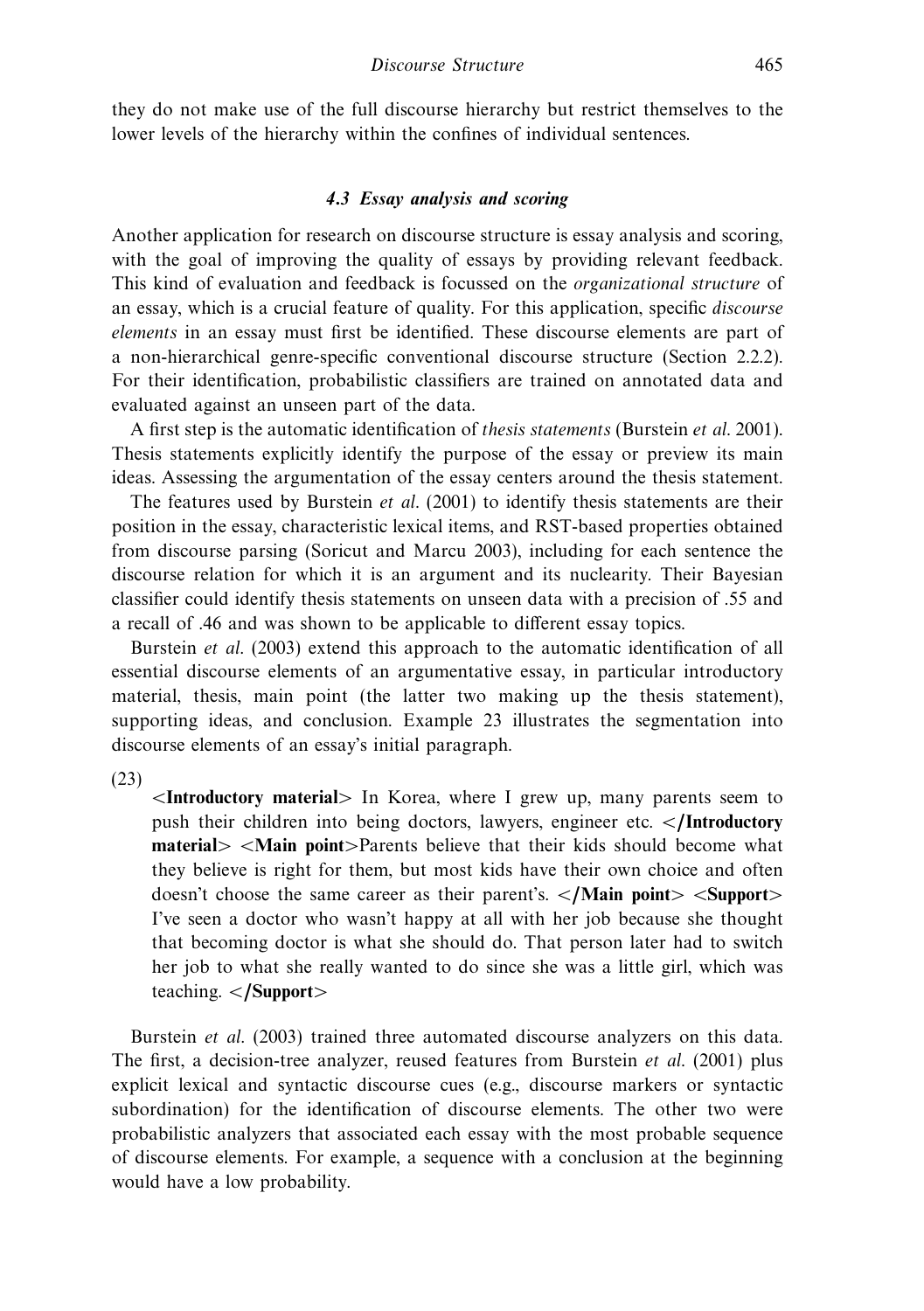All three analyzers significantly outperform a naive baseline that identifies discourse elements by position. Even better results were obtained by combining the best analyzers through voting. Performace nevertheless varied by the type of discourse element: For example, for INTRODUCTORY MATERIAL, baseline precision/recall/Fscore of  $35/23/28$  improved to  $68/50/57$  through voting, while for the Conclusion, precision/recall/F-score went from a higher baseline of 56/67/61 to 84/84/84 through voting.

The next step in this thread of research is then to assess the internal coherence of an essay on the basis of having identified its discourse elements. Higgins et al. (2004) define coherence in terms of three dimensions of relatedness measured as the number or density of terms in the same semantic domain: (1) The individual sentences of the essay must be related to the (independently given) essay question or topic, in particular, those sentences that make up thesis statement, background, and conclusion; (2) specific sentences must be related to each other, e.g., background and conclusion sentences to sentences in the thesis; and (3) the sentences within a single discourse element (e.g., background) should be related to each other.

Higgins et al. (2004) use a support vector machine to assess coherence. Evaluated on manually annotated gold-standard data, they found that it is very good on the first dimension when there was high relatedness of sentences to the essay question, with an F-score of .82, and on the second dimension, with an F-score of .84. It was less good at detecting low relatedness of sentences to the essay question (F-score of .51) and low relatedness between sentences (F-score of .34). Further work is needed to assess relatedness along the third dimension.

#### *4.4 Sentiment analysis and opinion mining*

Finally, we comment on the roles that we believe discourse structure can play in the increasingly popular areas of sentiment analysis and opinion mining, including (1) assessing the overall opinion expressed in a review (Turney 2002; Pang and Lee 2005); (2) extracting fine-grained opinions about individual features of an item; and (3) summarizing the opinions expressed in multiple texts about the same item. We believe much more is possible than has been described to date in the published literature.

The simplest use we have come across to date was suggested by Polanyi and Zaenen (2004), and involves taking into account discourse connectives when assessing the positive or negative contribution of a clause. They note, for example, that a positive clause such as 'Boris is brilliant at math' should be considered neutralized in a concession relation such as in

(24) Although Boris is brilliant at math, he is a horrible teacher.

Another simple use we have noticed reflects the tendency for reviews to end with an overall evaluative judgment based on the opinions expressed earlier. Voll and Taboada (2007) have used this to fine-tune their approach to sentiment analysis to give more weight to evaluative expressions at the end of text, reporting approximately 65% accuracy. One can also refine this further by employing an approach like Appraisal Analysis (Martin 2000), which distinguishes different dimensions along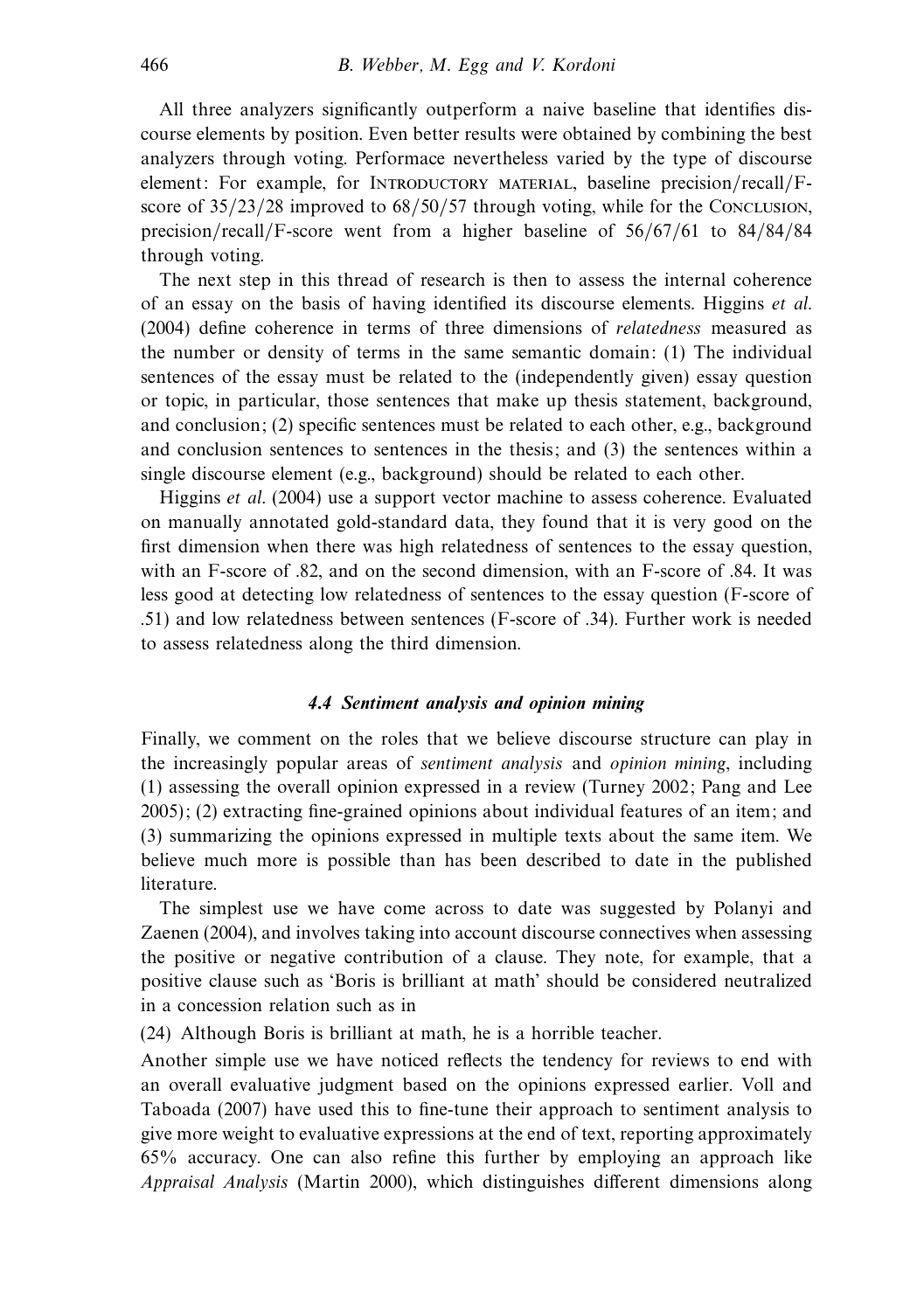which opinion may vary, each of which can be assigned a separate score. In the case of appraisal analysis, these dimensions are affect (emotional dimension), judgement (ethical dimension), and appreciation (aesthetic dimension).

However, approaches that ignore discourse structure will encounter problems in cases like Example (25), which express a positive verdict, while having more negative evaluative expressions than positive ones.

(25) Aside from a couple of **unnecessary** scenes, The Sixth Sense is a low-key **triumph** of mood and menace; the most **shocking** thing about it is how hushed and intimate it is, how softly and quietly it goes about its business of creeping us out. The movie is all **of a piece**, which is probably why the scenes in the trailer, ripped out of context, feel a bit **cheesy**.

If Example 25 is analyzed from the perspective of RST, the EDU 'The Sixth Sense is a low-key triumph of mood and menace' is the nucleus of the highest level RST relation, and thus the central segment of the text. As such, the positive word triumph tips the scales in spite of the majority of negative words. A related observation is that evaluative expressions in highly topical sentences get a higher weight.

For movie reviews (as opposed to product reviews), both sentiment analysis and opinion extraction are complicated by the fact that such reviews consist of descriptive segments embedded in evaluative segments, and vice versa. Evaluative expressions in descriptive segments do not contribute as much to the overall sentiment expressed in the review as evaluative expressions in evaluative segments; some of them do not contribute at all (Turney 2002). Consider, for example, love in 'I love this movie' and 'The colonel's wife (played by Deborah Kerr) loves the colonel's staff sergeant (played by Burt Lancaster)'; the first but not the second use of the word expresses a sentiment.

From the viewpoint of a flat genre-specific discourse structure, this calls for a distinction of these two kinds of discourse segments, which allows one to assign less weight to evaluative expressions in descriptive segments when calculating the overall opinion in the review (or to ignore them altogether). Pang, Lee and Vaithyanathan (2002) investigated whether such a distinction could be approximated by assuming that specific parts of the review (in particular, its first and last quarter) are evaluative while the rest is devoted to a description of the movie. However, they report that implementing this assumption into their analysis does not improve their results in a significant way.

These observations suggest that discourse analysis (discourse zoning or discourse parsing) has a unique contribution to make to opinion analysis, which is the topic of ongoing work (Voll and Taboada 2007; Taboada, Brooke and Stede 2009).

Voll and Taboada (2007) evaluate the integration of discourse parsing into opinion analysis into their system SO-CAL for automatic sentiment analysis. They compare the results of using only 'discourse-central' evaluative adjectives for assessing the sentiment of movie reviews by SO-CAL against a baseline that uses all these adjectives in the review, and an alternative that only uses evaluative adjectives from topical sentences.

Considering only 'discourse-central' adjectives ignores those adjectives outside the top nuclei of individual sentences, obtained automatically with the discourse parser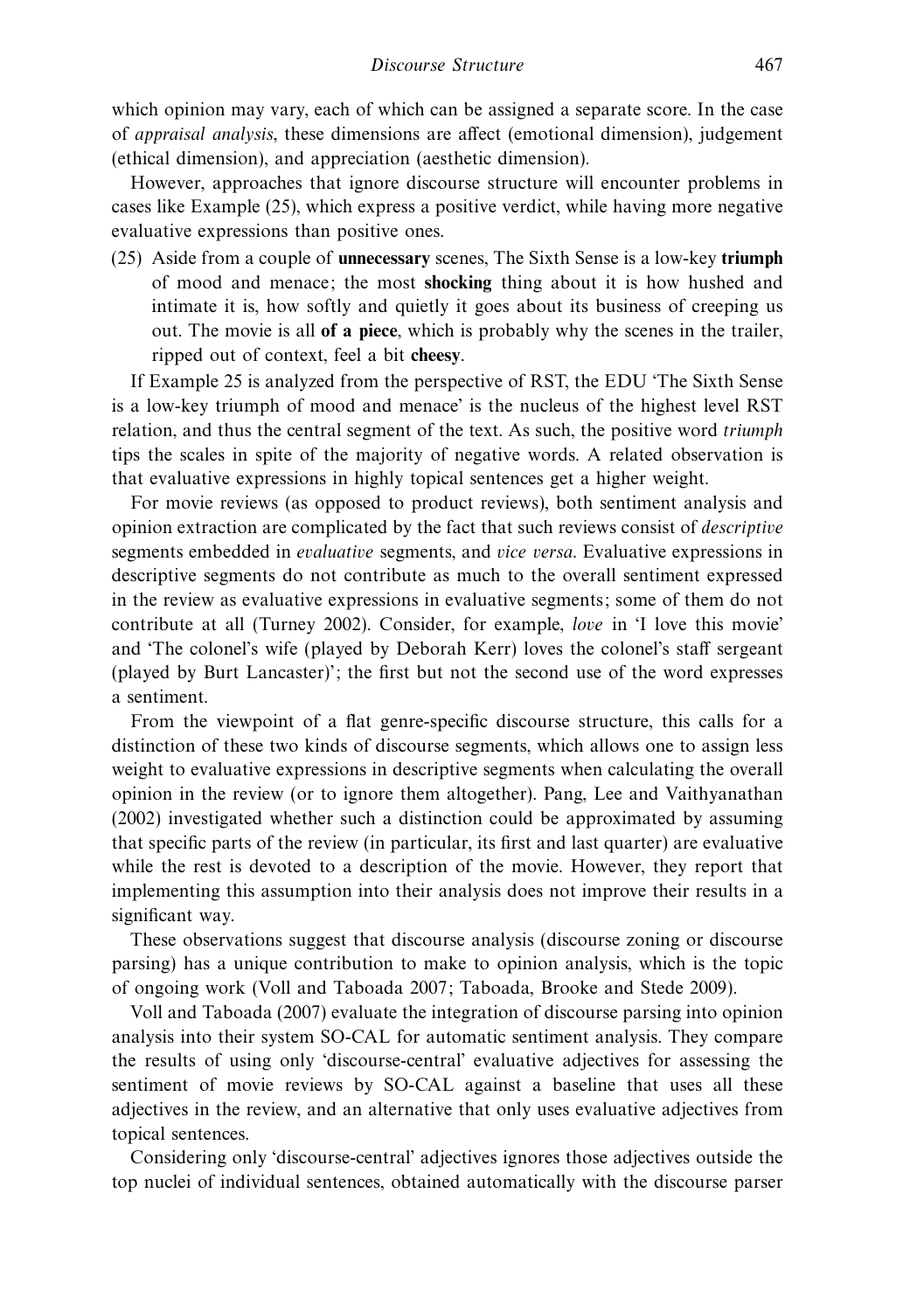Spade (Soricut and Marcu 2003). This led to a drop in performance, which Voll and Taboada (2007) blame on the discourse parser having only 80% accuracy. An alternative possibility is the way they chose to integrate discourse information into sentiment analysis. It also does not address the task of excluding from sentiment analysis, adjectives from descriptive sections of movie reviews or the problem illustrated in Example 25.

Later work by Taboada *et al.* (2009) uses discourse zoning to distinguish descriptive and evaluative segments of a review. Evaluative expressions from different segments are then weighted differently when the overall opinion of a review is calculated by SO-CAL. This approach is based on experience with the weighing of evaluative expressions within discourse segments, which is used to model the influence of negation, linguistic hedges like a little bit, modal expressions like would, etc. on the evaluative potential of an expression. They show that the inclusion of information from discourse structure can boost the accuracy of classifying reviews as either positive or negative from 65% to 79%.

In sum, including information on discourse structure into opinion analysis can potentially improve performance by identifying those parts of a discourse whose evaluative expressions are particularly relevant for eventual judgement. Although only a single type of document (short movie reviews) has been studied to date, it is probable that the results of this research will generalize to other kinds of reviews (e.g., for books) as well as to other types of evaluative documents (e.g., client feedback).

This, however, does not exhaust the ways in which discourse structure could contribute to opinion or sentiment analysis. For instance, in comparative reviews (especially of consumer goods), several competing products are evaluated by comparing them feature by feature. Comparisons are often expressed through coherence relations, so recognizing and linking the arguments of these relations could be used to extract all separate judgments about each product. We conclude that research on discourse structure has considerable potential to contribute to opinion analysis, which in our opinion should motivate further attempts to bring together these two threads of research.

## *4.5 Assessing text quality*

Entity chains were introduced earlier (Section 2.2.1) as a feature of Topic Structure, and then as a feature used in algorithms for Topic Segmentation (Section 3.1). Here we briefly describe their use in assessing the naturalness and coherence of automatically generated text.

Barzilay and Lapata (2008) were the first researchers to recognize the potential value of entity chains and their properties for assessing text quality. They showed how one could learn patterns of entity distribution from a corpus and then use the patterns to rank the output of statistical generation. They represent a text in the form of an entity grid, a two-dimensional array whose rows correspond to the sequence of sentences in the text, and whose columns correspond to discourse entities evoked by noun phrases. The contents of a grid cell indicate whether the column entity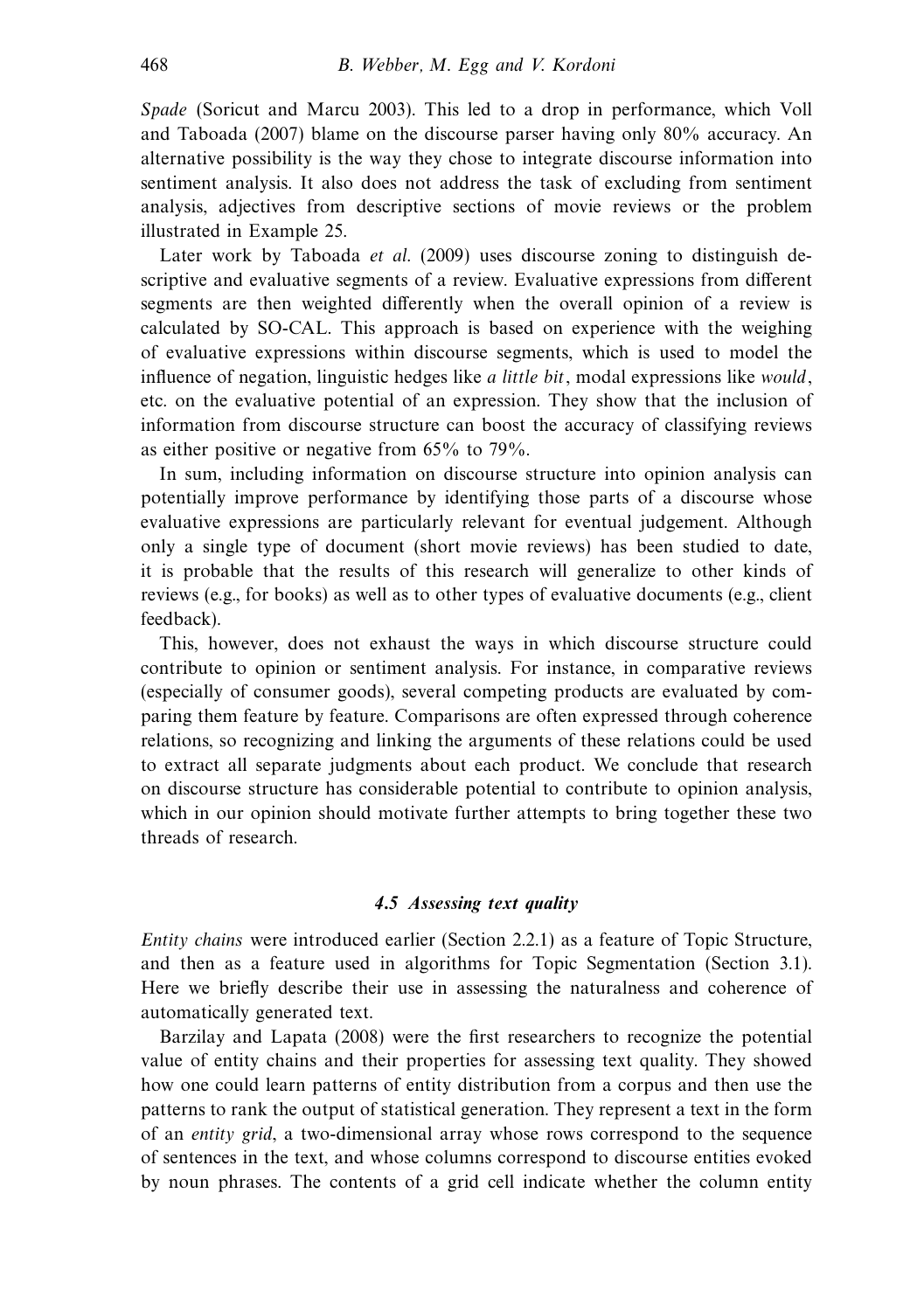|                | Pinochet | London | October | Surgery | Arrest | Extradition | Warran | Judge                | Thousands | Spaniards | Hearing | Fate | Balance | Scholars |
|----------------|----------|--------|---------|---------|--------|-------------|--------|----------------------|-----------|-----------|---------|------|---------|----------|
| $\mathbf{1}$   | S        | X      | X       |         |        |             |        |                      |           |           |         |      |         |          |
| $\overline{2}$ | S        |        |         |         |        |             |        |                      |           |           |         |      |         |          |
| 3              |          |        |         |         | S      | X           |        | О                    |           |           |         |      |         |          |
| $\overline{4}$ | S        |        |         |         |        |             |        |                      | О         | O         |         |      |         |          |
| 5              | S        |        |         |         |        |             |        |                      |           |           | O       | X    | X       |          |
| 6              |          |        |         |         |        |             |        |                      |           |           |         |      |         | S        |
|                |          |        |         |         |        |             |        | Fig. 8. Entity grid. |           |           |         |      |         |          |

appears in the row sentence and if so, in what grammatical role: as a grammatical subject  $(S)$ , a grammatical object  $(O)$ , some other grammatical role  $(X)$ , or absent (-). A short section of an entity grid is shown in Figure 8.

Inspired by the Centering Theory (Grosz, Joshi and Weinstein 1995), Barzilay and Lapata (2008) consider patterns of local entity transitions. A local entity transition is a sequence  $\{s, \mathbf{o}, \mathbf{x}, -\}^n$  that represents entity occurrences and their syntactic roles in *n* successive sentences. It can be extracted as a continuous subsequence from a column in the grid. Since each transition has a certain probability in a given grid, each text can be viewed as a distribution over local entity transitions. A set of coherent texts can thus be taken as a source of patterns for assessing the coherence of new texts. Coherence constraints are also modeled in the grid representation implicitly by entity transition sequences, which are encoded using a standard feature vector notation: each grid  $x_{ij}$  for document  $d_i$  is represented by a feature vector

$$
\Phi(x_{ij}) = (p_1(x_{ij}), p_2(x_{ij}), \ldots, p_m(x_{ij}))
$$

where *m* is the number of predefined entity transitions, and  $p_t(x_{ij})$  is the probability of transition *t* in grid *xij*.

To evaluate the contribution of three types of linguistic knowledge to model performance (i.e., syntax, coreference resolution, and salience), Barzilay and Lapata (2008) compared their model to models using linguistically impoverished representations. Omitting syntactic information is shown to cause a uniform drop in performance, which confirms its importance for coherence analysis. Accurate identification of coreferring entities is a prerequisite to the derivation of accurate salience models, and salience has been shown to have a clear advantage over other methods. Thus, Barzilay and Lapata provide empirical support for the idea that coherent texts are characterized by transitions with particular properties that do not hold for all discourses. Their work also measures the predictive power of various linguistic features for the task of coherence assessment.

In this work, a sentence is a bag of entities associated with syntactic roles. A mention of an entity, though, may contain more information than just its head and syntactic role. Thus, Elsner and Charniak (2008a), inspired by work on coreference resolution, consider additional discourse-related information in referring expressions – information distinguishing familiar entities from unfamiliar ones and salient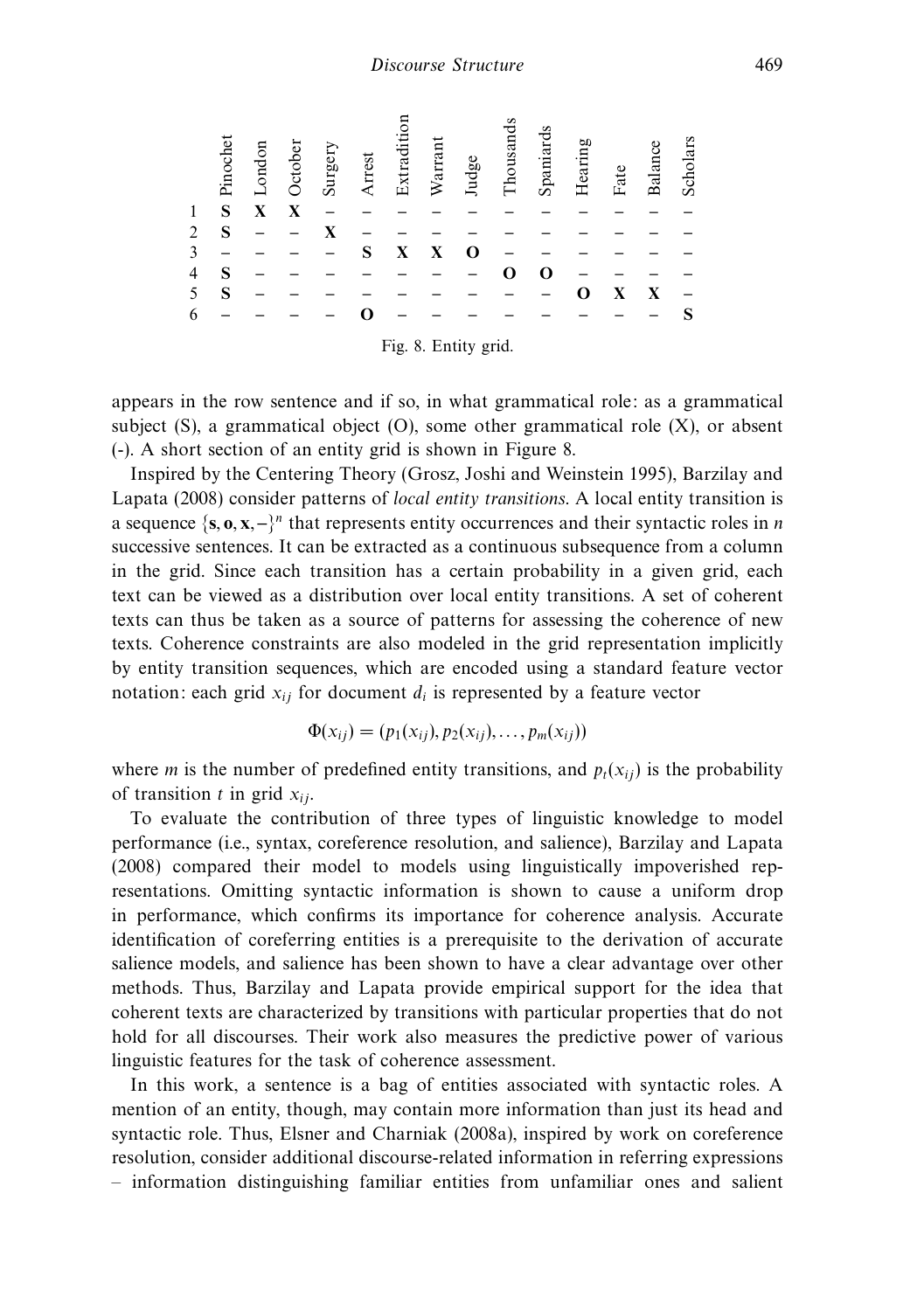entities from nonsalient ones. They offer two models which complement Barzilay and Lapata's (2008) entity grid. Their first model distinguishes discourse-new noun phrases whose referents have not been previously mentioned in a given discourse from discourse-old noun phrases. Their second model keeps pronouns close to referents with correct number and gender. Both models improve on the results achieved in Barzilay and Lapata (2008) without using coreference links, which are often erroneous because the disordered input text is so dissimilar to the training data. Instead, they exploit their two models' ability to measure the probability of various aspects of the text.

To sum up this section, different NLP applications make use of automated analysis of discourse structure. For this analysis to be of value for applications, they must have access to robust systems for automated discourse analysis. Right now, the most robust systems are ones for linear discourse segmentation, and so these are most widely used in applications of discourse structure. In contrast, the full range of a hierarchical discourse structure is used only in few applications, in particular, text summarizers. Parts of discourse structure that applications take into account are either sentence-level discourse structures, the top level of the structure, or the discourse relations that link specific segments in a discourse.

## **5 Supporting algorithms and applications**

Technology advances through the public availability of resources and through standardization that allows them to be used simply 'out of the box'. Here we describe discourse resources available in single languages or genres (Section 5.1) and factored discourse resources that integrate multiple levels of annotation (Section 5.2). For recent efforts at standardization, the reader is referred to Petukhova and Bunt (2009) and Ide, Prasad and Joshi (2011).

#### *5.1 Resources*

There is a growing number of textual resources annotated with some form of discourse structure. Some of this annotation is intrinsic, as in the topical subheading structure of Wikipedia articles and the conventionalized functional subheading structure of structured abstracts (Section 3.1). The rest of this section describes resources under development in different languages and genres that have been annotated with discourse relations, intentional structure, or both.

#### 5.1.1 English

English has several resources annotated for some form of discourse structure. The earliest is the RST Discourse TreeBank (Carlson et al. 2003), which has been annotated for discourse relations (Section 2.2.4) in a framework adapted from Mann and Thompson (1988) that produces a complete tree-structured RST analysis of each text. The RST corpus comprises 385 articles from PDTB (Marcus, Santorini and Marcinkiewicz 1993), and is available from the Linguistics Data Consortium (http://www.ldc.upenn.edu, CatalogEntry=LDC2002T07).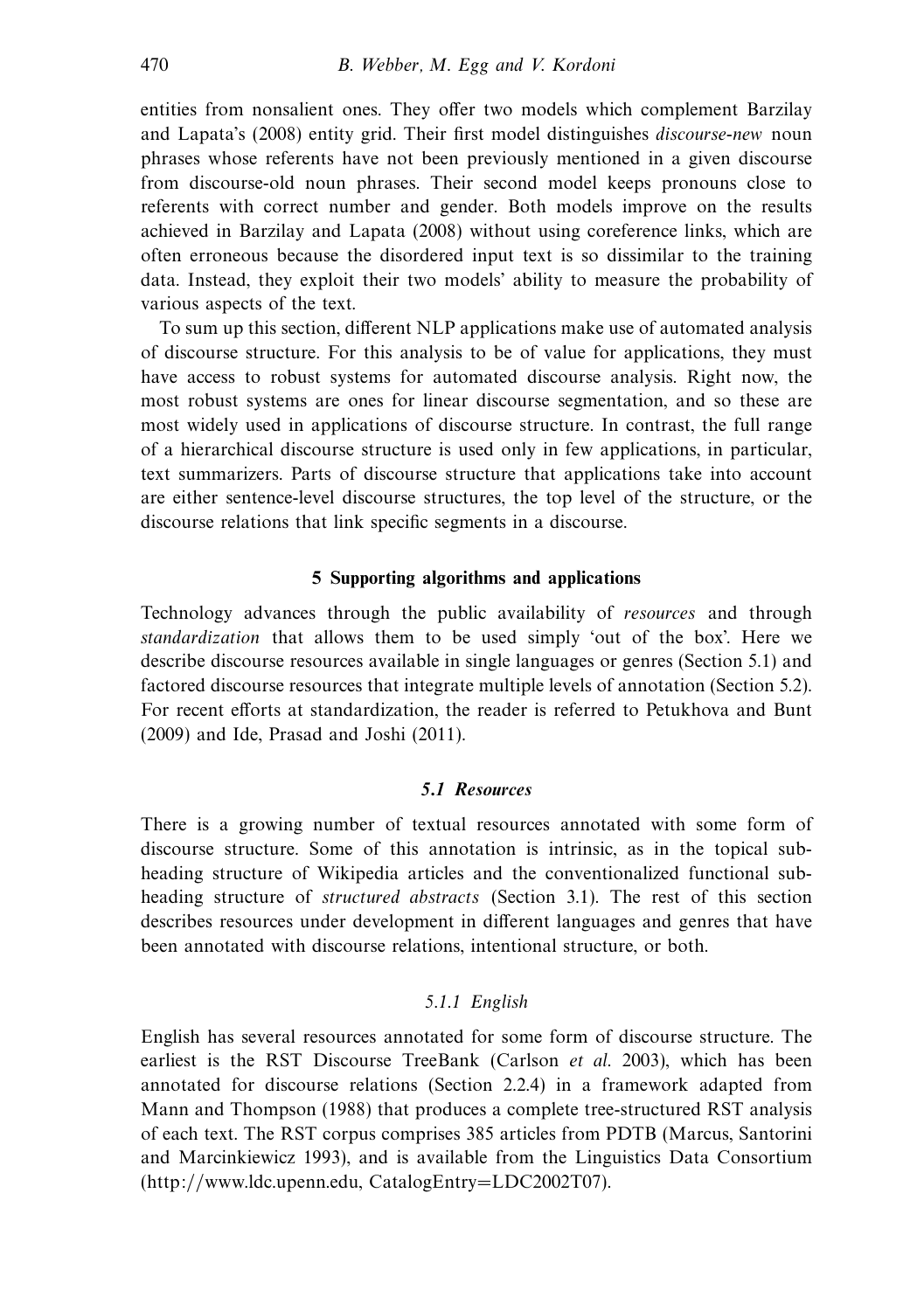Also available from the Linguistics Data Consortium is the Discourse Graph Bank (CatalogEntry=LDC2005T08), based on Wolf's PhD thesis and described in Wolf and Gibson (2005). The corpus comprises 135 articles from the AP Newswire and the PDTB, thus partially overlapping with the set of articles annotated in the RST corpus. The style of annotation in the Discourse Graph Bank differs significantly from other resources as annotators were told to annotate all discourse relations that could be taken to hold between a discourse segment and any segment to its left. Each such relation was also annotated with its sense. Unlike in the RST corpus, annotators did not then attempt to link up the resulting structures. The results is a rather flat discourse structure with frequent crossing arcs and nodes with multiple parents. Egg and Redeker (2010) have pointed out that many of these discourse relations are motivated solely by lexical or referential overlap. Webber (2006) makes a similar point in terms of the number of these long-distance relations that are simply instances of ELABORATION, forming *entity chains* (Section 2.2.1).

The largest resource annotated with some form of discourse structure is the PDTB (Prasad et al. 2007, 2008), also available from the Linguistics Data Consortium (CatalogEntry=LDC2008T05). The PDTB 2.0 is lexically grounded annotating discourse relations signalled by explicit discourse connectives drawn from syntactically welldefined classes, as well as relations between adjacent sentences that are not signalled by an explicit connective. Annotators were also allowed to note discourse relations signalled by expressions from outside the annotated classes (AltLex) or 'entity relations' between adjacent sentences (EntRel) where the only relation was between an entity mentioned in one sentence and the sentence following. Approximately 40K discourse relations have been annotated in the PDTB 2.0 (approximately 18.5K explicit discourse relations, 16K implicit discourse relations, 5K ENTRELS, and the remainder, AltLex or no relation). Work on Discourse Chunking (Section 3.2) has used the PDTB 2.0.

#### 5.1.2 German

The Potsdam Commentary Corpus (PCC) (Stede 2004) consists of 170 commentaries from the German regional daily newspaper Märkische Allgemeine Zeitung, which have been annotated with part of speech tags, syntactic analyses, rhetorical structure in the style of RST (Mann and Thompson 1988), discourse relations associated with explicit discourse connectives, links from anaphoric and bridging expressions to the antecedents that license them, and information structure (Topic-Comment, Theme-Rheme, and Cognitive Status). Commentaries were chosen so as to have a more interesting rhetorical structure than either narratives or news reports, and a regional periodical was chosen so as to have a simpler lexicon and syntactic structure than commonly found in national periodicals. The main feature of the PCC is the multiplicity of linguistic analyses and its commitment to their simultaneous accessibility via the same search tool.

Other features of the PCC are its use of a format called URML for underspecifying rhetorical structure. This allows alternative competing analyses to be annotated, rather than just a single one. Explicit connectives are annotated using a bespoke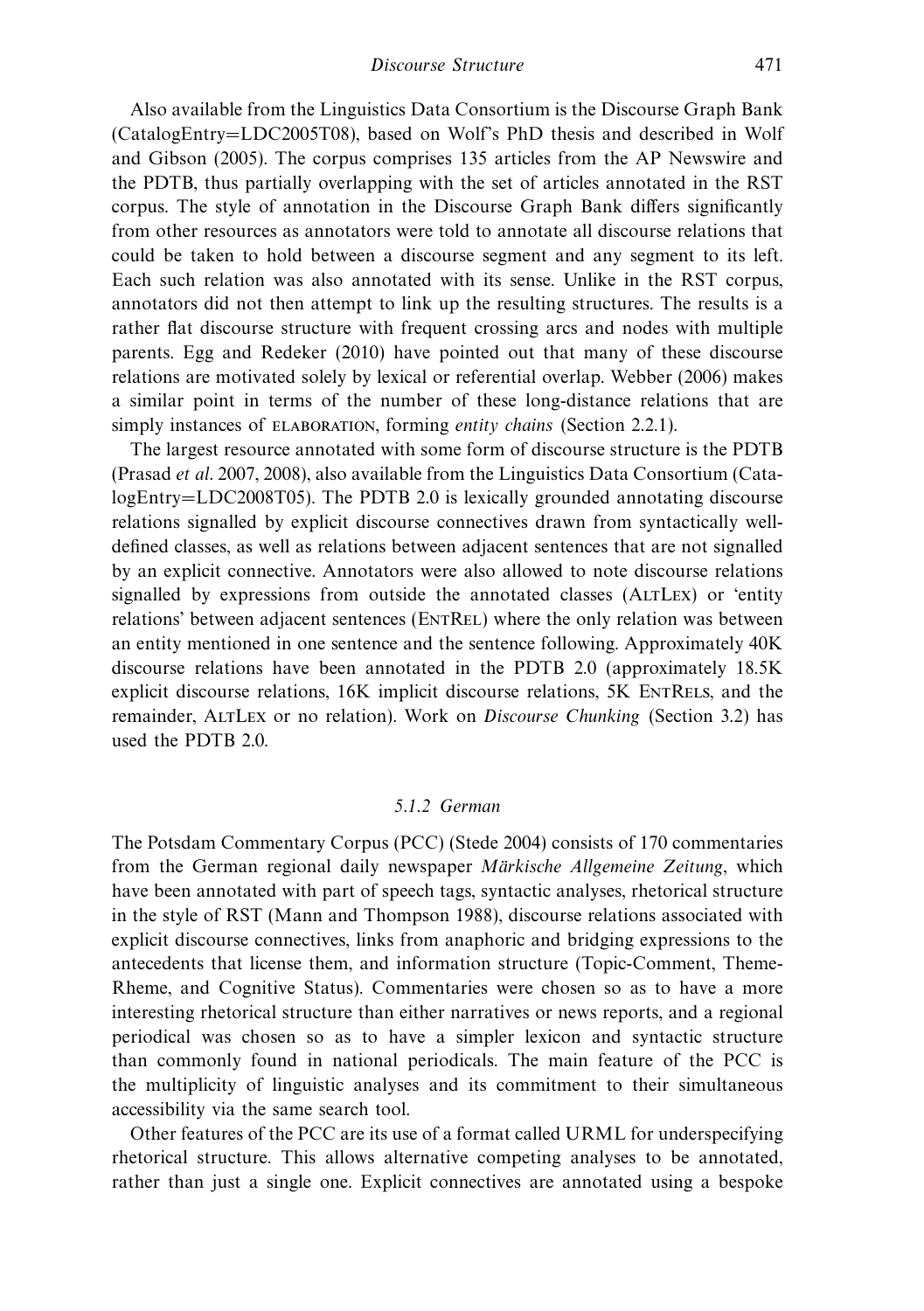tool that highlights all instances of potential connectives, allowing the annotator to remove those tokens that are not functioning as connectives, and then offering heuristic-based suggestions as to the arguments of each connective, which the annotator can always override.

Information about the PCC can be found at http://www-old.ling.uni-potsdam.de/ cl/cl/res/forsch pcc.en.html. Further discussion of the value of having simultaneous access to multiple levels of linguistic and discourse analysis can be found in Section 5.2.

## 5.1.3 Danish, English, Italian, and Spanish

The Copenhagen Dependency TreeBank (CDT) (Buch-Kromann, Korzen and Muller ¨ 2009; Buch-Kromann and Korzen 2010) comprises four parallel treebanks for Danish, English, Italian, and Spanish that have been richly annotated (morphology, syntax, discourse structure, and coreference) and word aligned with the Danish source text for translational equivalence. The Danish source texts consist of 200– 250-word extracts from a range of general texts. As of this writing, there are approximately 440 parallel texts for Danish and English in the CDT that have been syntactically annotated, and seventy-two each for Spanish and Italian. Of these, approximately 340 Danish texts have been annotated for anaphora and discourse structure, and seventy-two each for English, Spanish, and Italian.

Both the syntactic and discourse structure annotations take the form of dependency structures. For discourse, CDT annotation consists in linking up the top dependency node of each sentence with the unique word from some other sentences deemed to govern the relation, and labelling the relation between them. Where a discourse connective signals a relation, it is simply noted as a feature on the relation's sense label. The CDT resembles the RST Discourse TreeBank (Section 5.1.1) both in assuming a nucleus-satellite distinction on all discourse relations (Section 2.3.3) and in taking a tree-structured analysis to fully cover the text (Section 2.3.2). It is unique in having both primary and secondary discourse relations, with the latter encoding anaphoric relations (including coreference) and information related to attribution.

The CDT treebank, annotation manual, and relation hierarchy can be downloaded from http://code.google.com/p/copenhagen-dependency-treebank

## 5.1.4 Turkish

The METU Turkish Discourse Bank (TDB) (Zeyrek and Webber 2008; Zeyrek et al. 2009, 2010) aims to annotate a 500K-word sub-corpus of the 2-million word METU Turkish Corpus (Say *et al.* 2004). The sub-corpus contains a wide range of texts – novels, newspaper columns, memoirs, etc. The initial annotation has focussed on discourse relations that are signalled by explicit discourse connectives, realized either as words or affixes. The style of TDB discourse annotation is similar to that of the PDTB, with several interesting differences. The first is that phrasal expressions, such as buna rağmen ('despite this'), have been annotated. These consist of one part that refers to the discourse relation and another part that anaphorically refers to Arg1.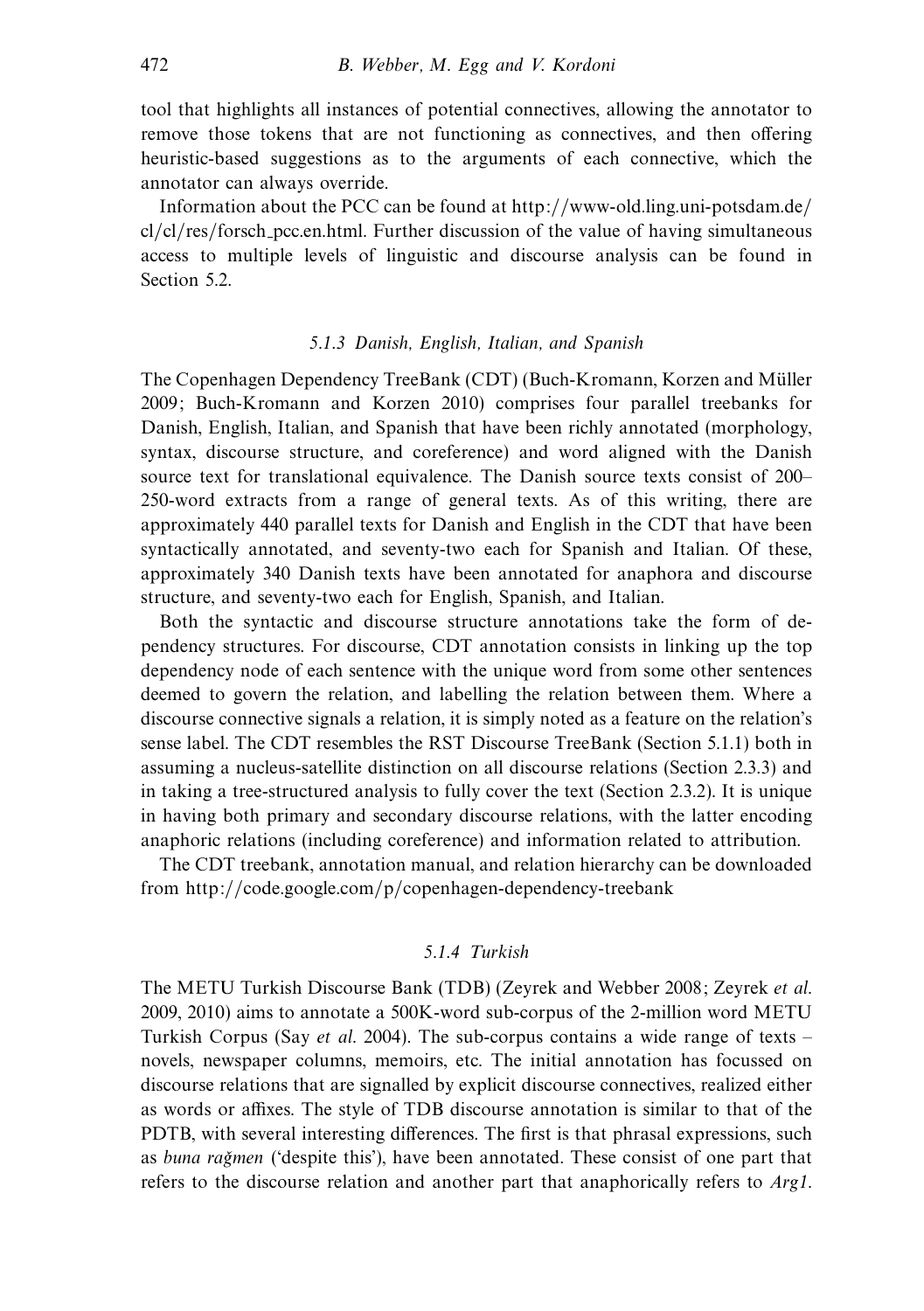While similar adverbials occur in English, these were not systematically annotated in the PDTB. However, not to do so in the TBD would be to miss an important property of Turkish discourse.

Secondly, the TDB distinguishes among different types of modifiers that can occur with connectives, including adverbials, focus particles, and polarity markers. (While modifiers have been noted in the PDTB, they have not been the subject of further analysis.) A third difference arises from the fact that Turkish is a pro-drop and free word-order language, with subjects and objects dropped if discourse's salient and overt subjects and objects are able to appear in initial, medial, or final position in the sentence. For this reason, the TDB also identifies subjects, objects, and any temporal adverbs that are shared by the arguments of a discourse relation, to enable their meaning to be recovered. This feature is also likely to be useful for learning models able to recover the intended sense of an explicit discourse connective.

More information about the project can be found at the TDB web site (http://www. ii.metu.edu.tr/research group/metu-turkish-discourse-resource-project).

## 5.1.5 Hindi

The Hindi Discourse Relation Bank (HDRB) (Oza et al. 2009) aims to annotate a 200K-word corpus, drawn from a 400K-word corpus of news articles from the Hindi newspaper Amar Ujala whose sentences have been annotated with syntactic dependencies. The style of HDRB discourse annotation is similar to that of the PDTB, with interesting differences. First, it considers a wider range of explicit signals of discourse relations: In addition to coordinating conjunctions, subordinating conjunctions, and discourse adverbials, the HDRB annotates sentential relativizers (i.e., relative pronouns that link a relative clause to a matrix clause, rather than to a noun phrase) and particles that indicate the emphatic inclusion of verbs into some relevant situation, much like the use of also in English. Secondly, Arg1 and **Arg2** are specific to particular discourse relation senses, rather than associated generically with clause-level syntax. For example, in a causal relation, **Arg2** will be assigned to the cause and Arg1 to the effect. (Syntax was the basis for Arg1 /**Arg2** distinction in the PDTB because arguments were annotated prior to any sense annotation, not for any deeper reason.) Thirdly, following Sweetser (1990) and Knott (2001), the HDRB makes a more principled three-way distinction between the pragmatic senses of discourse relations:

- An EPISTEMIC sense that relates an epistemic conclusion  $(Arg1)$  to an observation (**Arg2**), as in 'John loved Mary, because he came back.'
- A speech-act sense that relates the performance of a speech act  $(Arg1)$  to a justification for performing it (**Arg2**), as in 'Do you need anything, because I'm going to the supermarket?'
- A propositional sense that relates a proposition inferred from one argument with the content of the other argument, as in 'I like Iglu, but we can eat wherever you'd prefer' where inferred from 'I like Iglu' is 'we can/should eat there', which is denied by 'we can eat wherever you'd prefer'.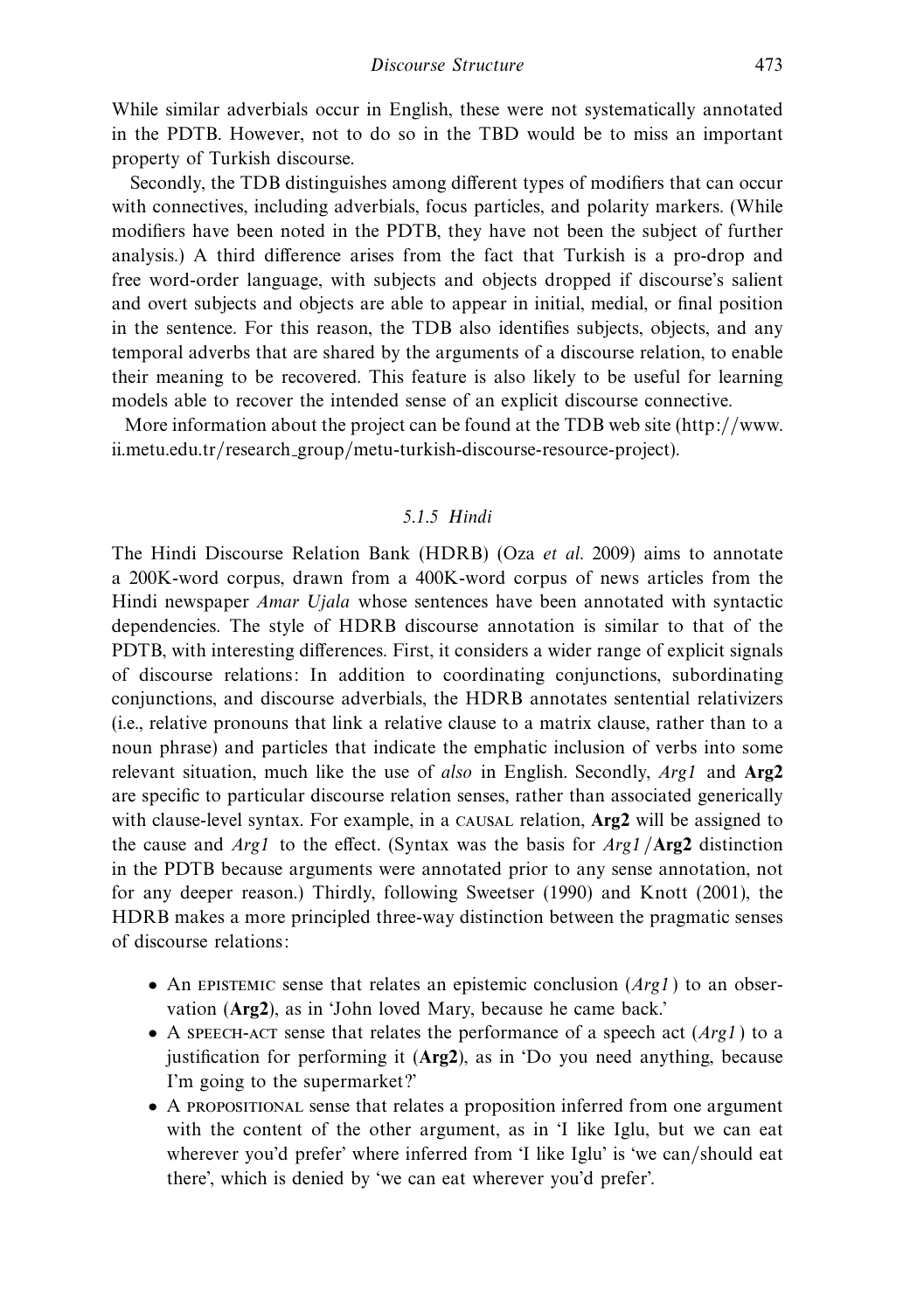A comparison of a small amount of HDRB annotation with PDTB annotation by Oza et al. (2009) shows that a significantly larger percentage of discourse relations are conveyed explicitly, but through some means other than a conjunction, discourse adverbial, sentence relativizer, or emphatic particle. Further analysis, along with further analysis of the same phenomenon in the PDTB, should lead to greater understanding of the many ways in which discourse relations are conveyed.

#### 5.1.6 Modern Standard Arabic

The Leeds Arabic Discourse TreeBank (LADTB) (Al-Saif and Markert 2010, 2011) is the first principled discourse annotation effort for Arabic. It is based on the Modern Standard Arabic Penn Treebank v.2 (Maamouri and Bies 2004) whose syntactic annotation has been augmented in the style of the PDTB 2.0 (Section 5.1.1) by annotating the explicit discourse connectives, their arguments, and their senses.

The LADTB comprises 534 news articles (news wire from the Agence France Press) annotated by two judges, with disagreements reconciled by an independent adjudicator. It contains 6,328 annotated tokens of explicit discourse connectives from eighty different types (including clitics, prepositions, and modified forms of basic connectives). Arguments are, for the most part, clauses or anaphoric references to clauses, though as in Turkish, discourse connectives can take a more noun phrase-like unit as an argument (called in Arabic, Al-Masdar). The developers note both a greater frequency of explicit connectives than in English text (in particular, between adjacent sentences) and a higher degree of sense ambiguity than with English connectives (Pitler et al. 2008). This holds especially true of the rhetorical use of w ('and') at the beginning of paragraphs.

As of this writing, the LADTB had not yet been released.

#### 5.1.7 Czech

For the next version of the Prague Dependency TreeBank (PDTB), PDT 3.0, a new layer of annotation is being created (Mladová, Šárka and Hajičová 2008) that will capture the connective relations in discourse, both within a sentence (through coordinating and subordinating relations) and across the sentence boundary. While this layer is inspired in part by the PDTB 2.0, it differs in two main ways: (1) Because all sentences of a text are interlinked into a form of dependency 'megatree' by some type of 'intersententional' relation, annotators can select nodes of this megatree as arguments of discourse connectives, and not just (possibly discontinuous) spans of one or more clauses; (2) because some syntactic constructions linked to connective relations have already been annotated intra-sententially (i.e., through clausal coordination, clausal subordination, and 'reference to the preceding context'), these are taken directly over to the discourse annotation layer. As of this writing, the PDT 3.0 has not been released, so only the intra-sentential annotation related to discourse structure is available for current use.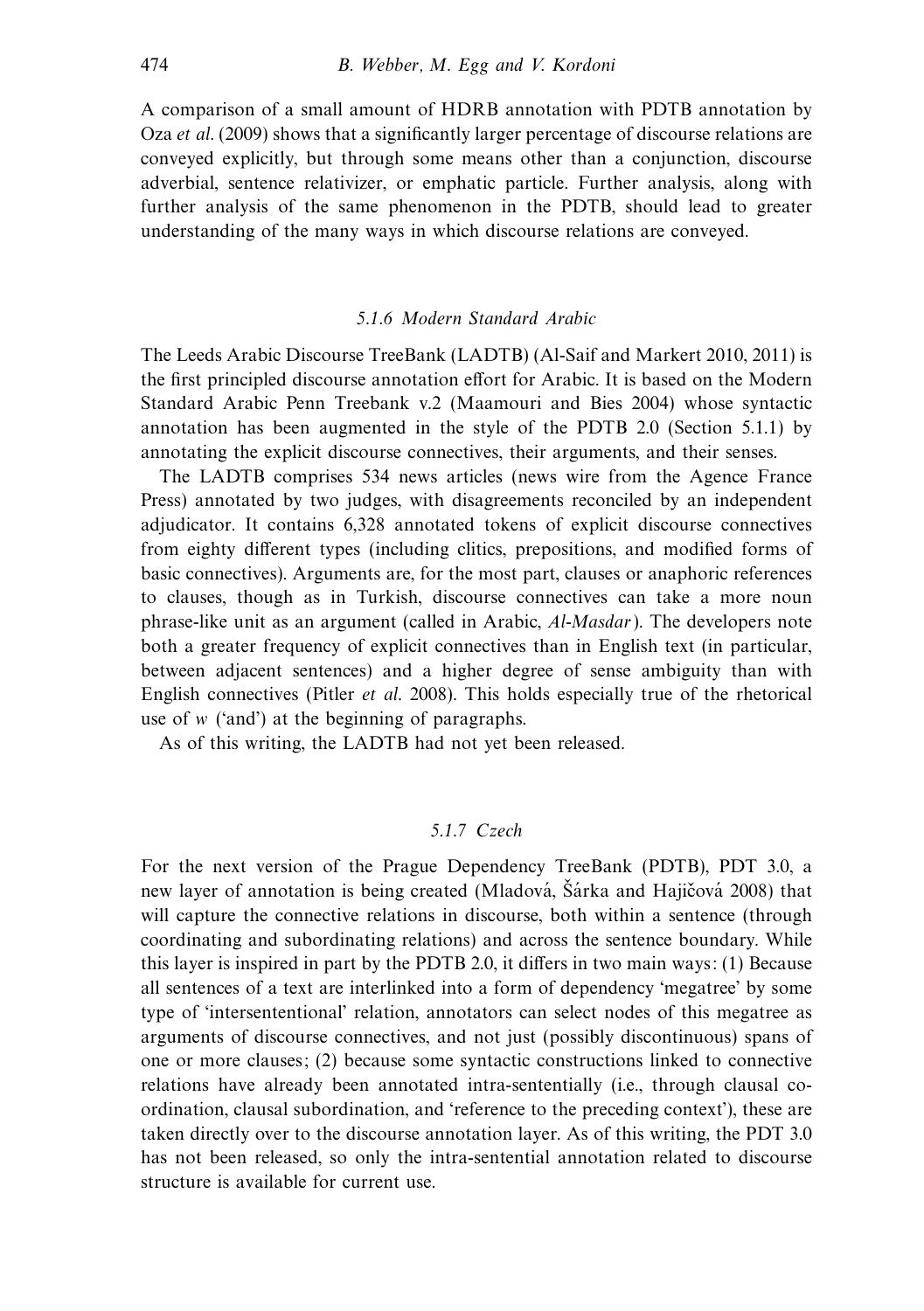#### 5.1.8 Dutch

The most recent language-specific effort to annotate discourse structure involves a corpus of eighty Dutch texts being annotated for discourse structure and for relational and lexical cohesion (van der Vliet et al. 2011). Because texts from different genres can evince different structures (Section 2.2.2) which is worth characterizing in more detail, the corpus includes forty expository texts (twenty articles on astronomy from an on-line encyclopedia and twenty from a popular science web site) and forty persuasive texts (twenty fund-raising letters and twenty commercial advertisements). Discourse structure is annotated in the style of the RST corpus (Section 5.1.1), with the omission of two problematic relations (ATTRIBUTION and SAME) that were not part of the original proposal for RST (Mann and Thompson 1988). Additional genre-specific structures are being annotated as well. The annotation of relational cohesion involves all lexical and phrasal elements that signal coherence relations at either locally or globally, while the annotation of lexical cohesion involves both repetition (full or partial) and standard semantic relations between nouns, verbs, adjectives, and adverbs.

## 5.1.9 Discourse annotation of scientific research papers

This and the next section describe discourse-annotated corpora from specific genres: in this section, scientific research papers in English, and in the next, spoken conversations in Italian.

The Biomedical Discourse Relation Bank (BioDRB) (Prasad et al. 2011) annotates explicit and implicit discourse relations in the style of the PDTB 2.0 (Section 5.1.1) in a twenty-four-article subset of the GENIA corpus of biomedical research papers (Kim et al. 2003) that has also been annotated for coreference and citation relations (Agarwal, Choubey and Yu 2010). Of the 5,859 annotated discourse relations in the BioDRB, 2,636 (45%) involve explicit discourse connectives, 3,001 (51.2%) involve implicit discourse relations, and 193 (3.3%) are annotated as AltLex.

While the BioDRB adheres to most of the PDTB 2.0 annotation conventions, it also allows implicit relations to hold between non-adjacent arguments within the same paragraph. (A similar convention will be adopted in the next version of the PDTB.) The BioDRB also has a flatter sense hierarchy, since most of the top-level categories in the PDTB 2.0 were found too broad to be useful. It also includes some senses that were found to be both important and common in the BioDRB, while dropping all 'pragmatic' senses in the PDTB 2.0, except those corresponding to Claim and Justification, here subtypes of Cause.

Just as the distribution of fine-grained functional categories has been found to differ among different sections of scientific research papers (Section 3.1.2), the distribution of sense relations was found to vary considerably across different functional sections of the BioDRB research papers (Section 3.1). Prasad et al. (2011) speculate that functional section may thus be a useful feature in classifying the sense of discourse relations. The BioDRB is available at http://www-tsujii.is.s.utokyo.ac.jp/GENIA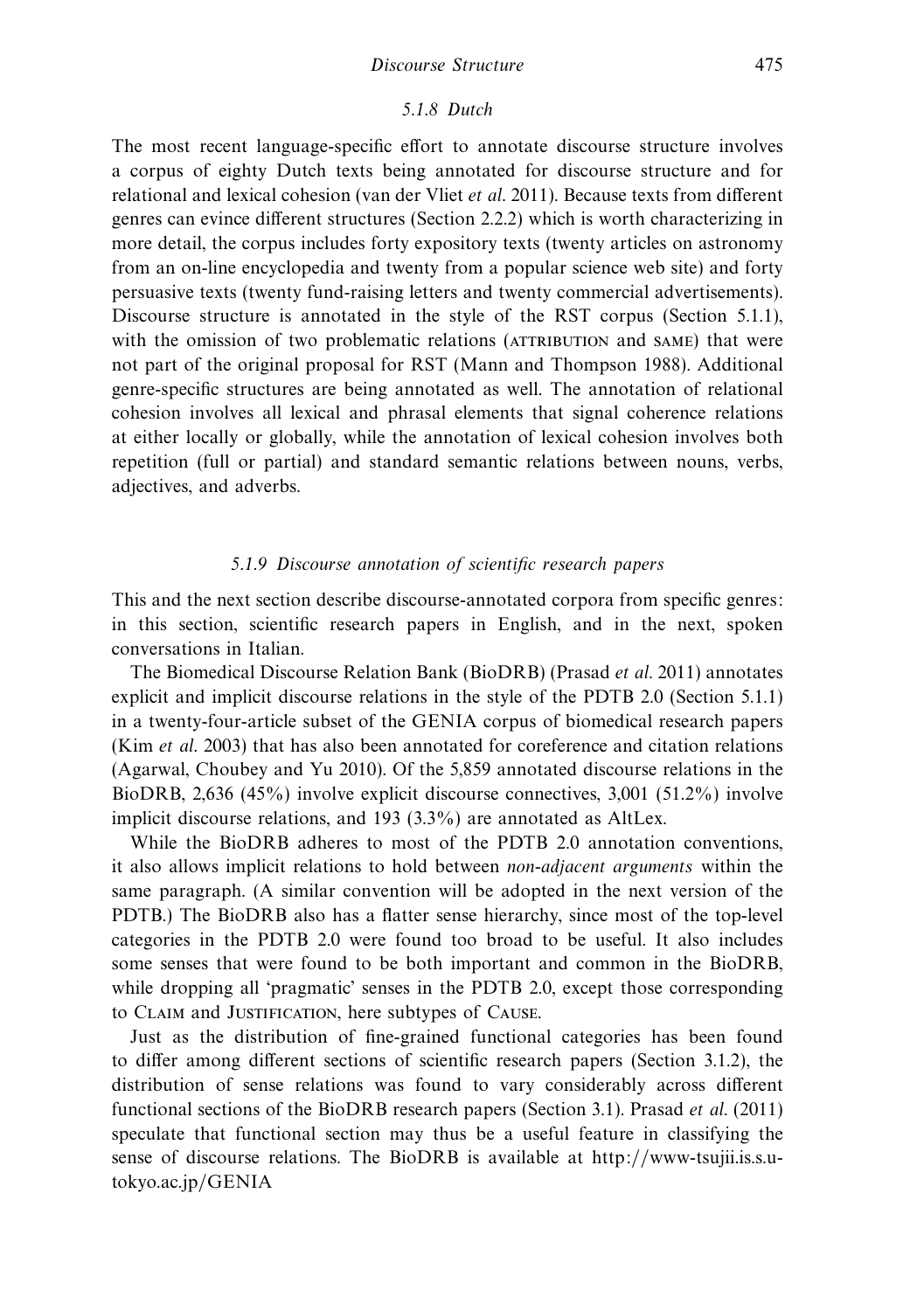The ART Corpus (Liakata et al. 2010) is a corpus of 265 papers from physical chemistry and biochemistry, each of whose sentences have been annotated (by one or more experts) with a functional label indicating the component of scientific investigation that it relates to: Motivation, Goal, Object, Method, Experiment, Observation, Result, Conclusion, Hypothesis, Model, or Background. This Core Scientific Concept (or  $CoreSC$ ) annotation scheme also indicates whether the information is about a previous concept or event (OLD) or the concept or event now being reported on  $(NEW)$  – e.g., METHOD-NEW\_ADVANTAGE: an advantage of the current method, Model: a statement about a theoretical model or framework. The corpus can be downloaded from http://www.aber.ac.uk/en/ns/research/cb/projects/art/ art-corpus/

The AZ-II Corpus (Teufel, Siddharthan and Batchelor 2009; Liakata et al. 2010) is a corpus of sixty-one articles from the Royal Society of Chemistry, each of whose sentences has been annotated (by multiple expert-trained amateurs) with a label indicating its rhetorical or argumentational function and connections it makes between the current work and work in a cited paper. (The annotation scheme is called AZ-II, an extension of the approach of argumentative zoning earlier described in Teufel and Moens (2002).) In contrast with the ART Corpus, it treats a scientific paper more as a reasoned argument supported by experimental evidence than as a report of a scientific investigation. Thirty-six papers belonging to both corpora have been annotated with both AZ-II and CoreSC annotation. Liakata et al. (2010) contains a detailed description of relations revealed between the two annotation schemes and their complementarity.

## 5.1.10 Discourse annotation of dialogue

Even though we have avoided discussion of spoken dialogue in this survey, a corpus of spoken dialogue annotated for discourse relations in much the same way as the corpora mentioned above may be of interest to readers. Such a corpus of 500 Italian conversations about computer troubleshooting is described by Tonelli et al. (2010), recorded at the help-desk facility of the Consortium for Information Systems of Piedmont Region. Within the corpus, all conversations have been segmented at the turn level and annotated with predicate–argument structures, dialogue acts, and concepts and relations drawn from a predefined domain attribute ontology.

In addition, sixty of the conversations have also been annotated with discourse relations in the style of the PDTB 2.0 (Section 5.1.1), both within and across turn boundaries. Of interest is the way this annotation differs from that of the PDTB 2.0. First, because spoken dialogue is more fragmented than written text, annotation of implicit relations could not be limited to adjacent sentences: Here they are annotated wherever they are taken to occur. As for the hierarchy of sense labels, even technical troubleshooting dialogues have more pragmatically motivated relations between utterances than are found in formal written discourse. Thus, the sense hierarchy here is like the Hindi Discourse Relation Bank (Section 5.1.5) in making a principled, three-way distinction among pragmatic senses of connectives. Finally, motivated by the demands of dialogue, one implicit relation was added to the sense hierarchy to annotate instances of REPETITION.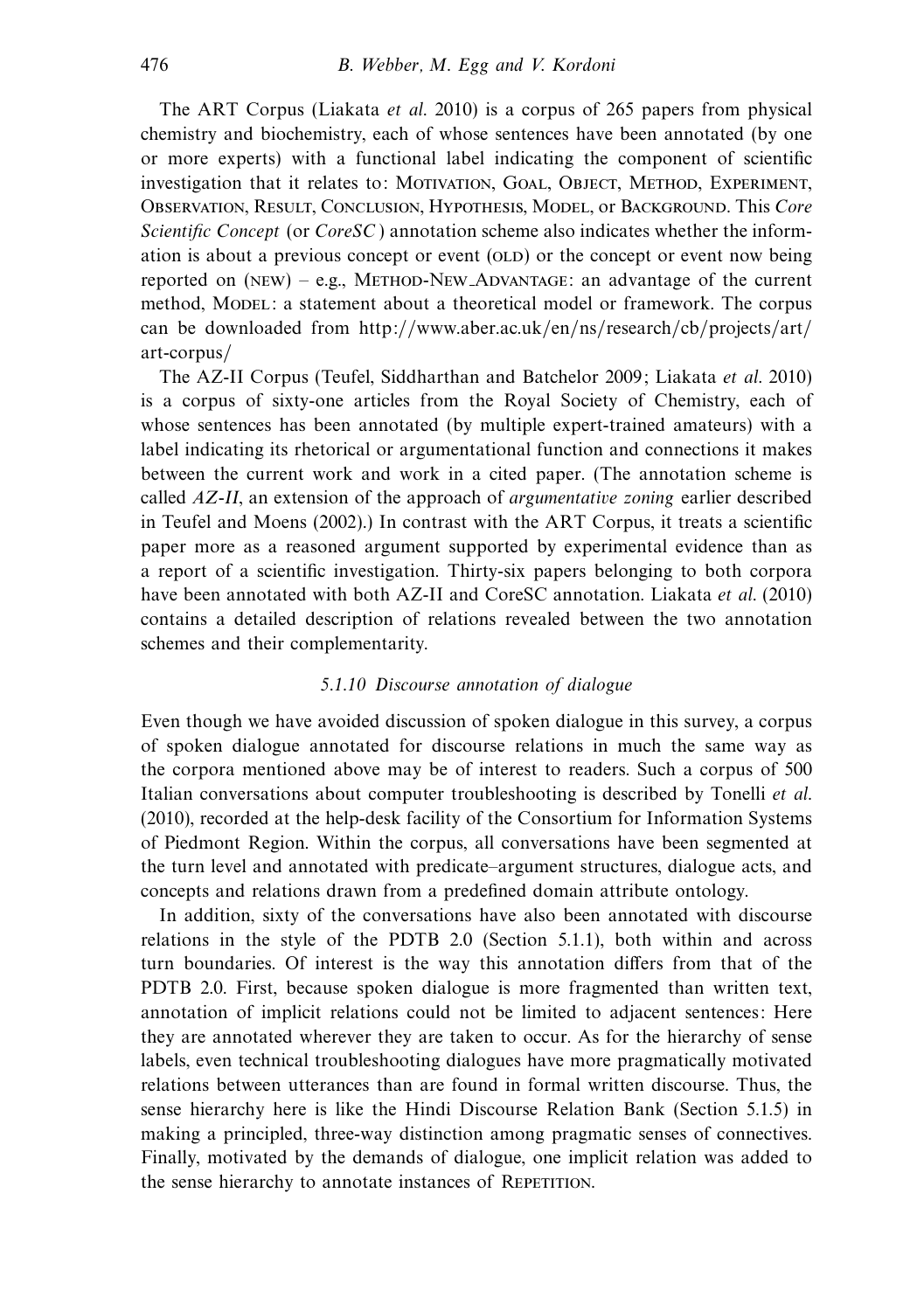Analysis of the sixty dialogues annotated with discourse relations shows a much greater proportion of explicit connectives than in the PDTB 2.0, even with annotators having been given the freedom to identify implicit discourse relations between nonadjacent units (65.5% explicitly marked discourse relations as compared with 45.8% in the PDTB). Whether this is a feature of Italian or a feature of dialogue has yet to be determined. Other types of analyses that can be carried out on discourse relations in the context of spoken dialogue are described in Petukhova, Préevot and Bunt (2011).

#### *5.2 Factored discourse structure*

Many researchers have noted that annotating corpora with information about discourse structure is both demanding and time-consuming. Inter-rater agreement is always an issue, as the task is difficult to fully characterize with a 'long tail' of cases not previously encountered and no independently verifiable truth.

While this problem is partially due to the high level of textual organization of some types of discourse structure, it also follows from assuming a single type of discourse structure fully covering every part of the discourse. For RST, Stede (2008a) presents cases in which this restriction can lead to situations in which the choice between several equally plausible candidate annotations is arbitrary. Some of these situations look like local ambiguities that should be resolvable within larger textual contexts or suggest augmentations of the original RST definitions.

However, other situations indicate genuine problems for monostratal discourse analyses, e.g., the question of how to attach discourse-final evaluative marks. It may not be clear that the marks refer to which part of the preceding discourse (formally, the first argument of the involved EVALUATION relation). Allowing for underspecification in the description might go some way in alleviating the problem but does not offer a principled way of resolving it.

Another problem noted by Stede (2008a) is that RST structures are a conflation of subject-matter (informational) and presentational (intentional) relations. While this looks as if it could motivate conflicting analyses, in practice it does not, because the most plausible analysis is chosen in the context of the larger discourse. However, this means that additional relations between discourse segments can get lost. Example 26 from Moore and Pollack (1992) shows a text that instantiates a subject-matter relation (CONDITION – i.e., the conditions under which (c) holds) and a presentational one (MOTIVATION – the desires motivating  $(a)$ ):

(26) (a) Come home by five o'clock. (b) Then we can go to the hardware store. (c) That way we can finish the bookshelves tonight.

In order to capture the full breadth of discourse-related information, one could alternatively use a more flexible multi-level analysis that allows annotating different aspects of discourse structure simultaneously. Such ideas motivated by Moore and Pollack (1992) were taken up by Moser and Moore (1996), Knott et al. (2001), and Poesio *et al.* (2004), and have led to large-scale multi-level analysis and annotation. For instance, the PCC (Stede 2004) includes for example annotations of coreference and discourse connectives and their arguments. Similarly, the PDTB (Prasad et al.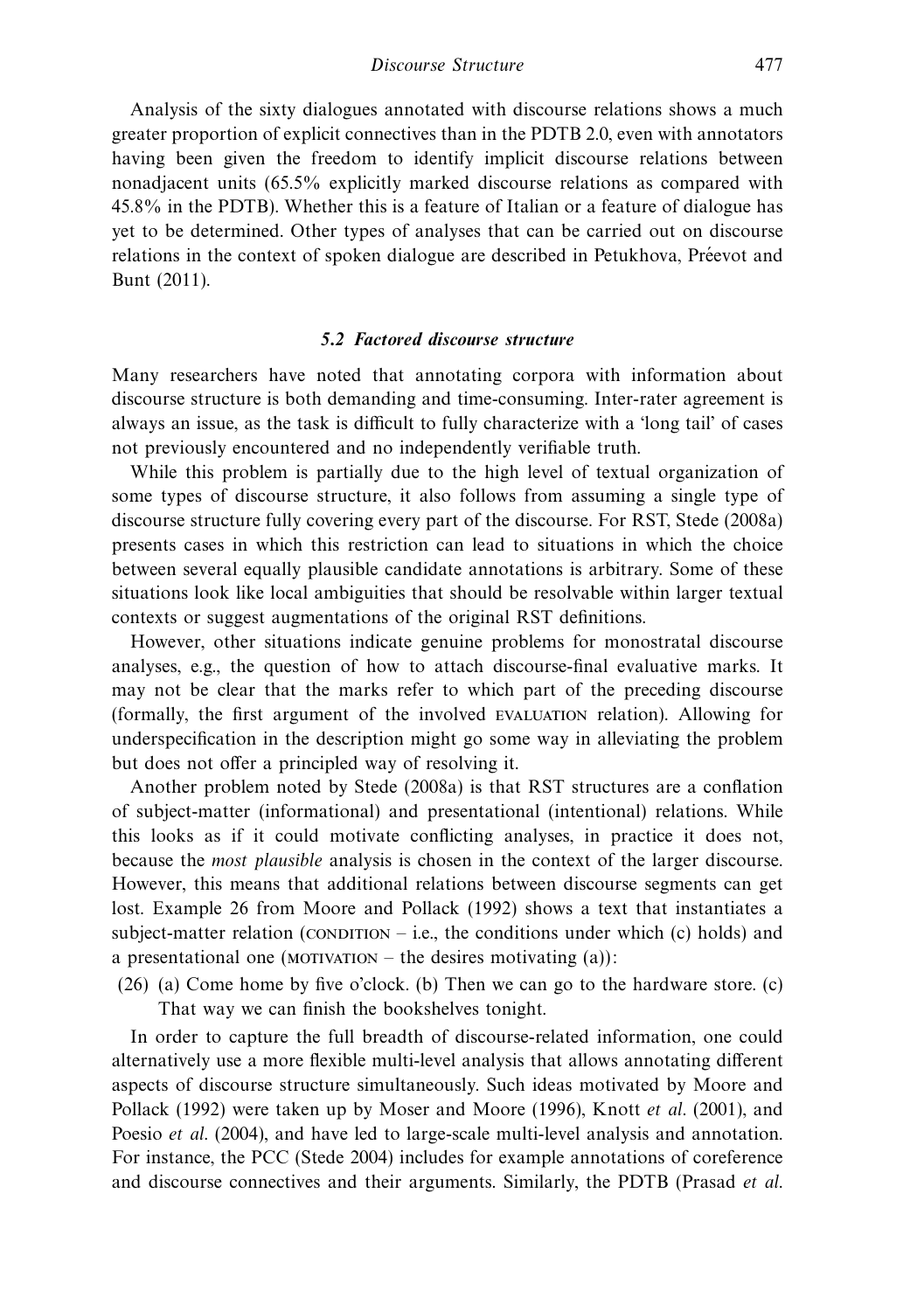2007, 2008) was designed to take advantage of syntactic annotation in the Penn TreeBank and any other related annotation of the Wall Street Journal corpus – for example, the semantic role labelling in PropBank (Kingsbury and Palmer 2002) and the annotation of entity coreference in *OntoNotes* (Hovy *et al.* 2006). In fact, discourse adverbials, such as *after that*, and in this case (Section 3.2), were explicitly not annotated in the PDTB to conserve resources under the assumption that a comprehensive annotation of event reference (resolving the demonstrative pronouns this and that and demonstrative noun phrases) would also cover these types of discourse adverbials.

Recent recoding of part of the PCC abandons the attempt to capture discourse structure in a single description, instead dividing it among several layers or levels of annotation, starting with coreference *(referential structure)*. The second level treats thematic structure, encoding the topics and subtopics of the discourse and the way in which they are related to each other. The third level annotates *conjunctive relations*, which are explicitly signalled by discourse connectives. A final level of *intentional* structure aims to encode the speaker's intentions in terms of speech acts such as 'stating an option' or 'making a suggestion'. This combines into more comprehensive argument structures for persuasive texts via relations that include 'encourage acting' (≈motivation in RST) and 'ease understanding' (≈background).

While neither referential structure nor conjunctive relations and intentional structure need cover every discourse segment, discourse segments can still be simultaneously in a conjunctive and an intentional relation, e.g., in Example 26: On the level of conjunctive relations, then introduces CONDITION, while the intentional level might be reconstructed as 'encourage acting' ( $\approx$ MOTIVATION).

To conclude, multi-level annotation allows a much more flexible annotation of discourse structure because it does not force one either to regard discourse structure as a unified phenomenon or to select among conflicting structural properties of a discourse. It is also practical through its potential for reducing the bottleneck of discourse resource creation by distributing the annotation effort and sharing the results. These positive aspects of multi-level annotation are not restricted to discourse structure, and have motivated several efforts to either add new levels to existing annotations (Burchardt et al. 2006) or to merge independently developed annotations (Pustejovsky et al. 2005; Bex and Verheij 2010). While the latter seems preferrable, it calls for either standardization of form (Ide et al. 2011) or content (Petukhova and Bunt 2009) or both, or sophisticated ways of integrating information from the resources involved (Pustejovsky et al. 2005; Chiarcos et al. 2008). Whatever method is used, aggregating and integrating information from different annotations brings with it the chance of investigating interdependencies between different linguistic levels in novel ways – within discourse structure as well as between other linguistic strata.

#### **6 Future developments**

In this section, we comment on two research directions in which we predict discourse structures playing a larger role.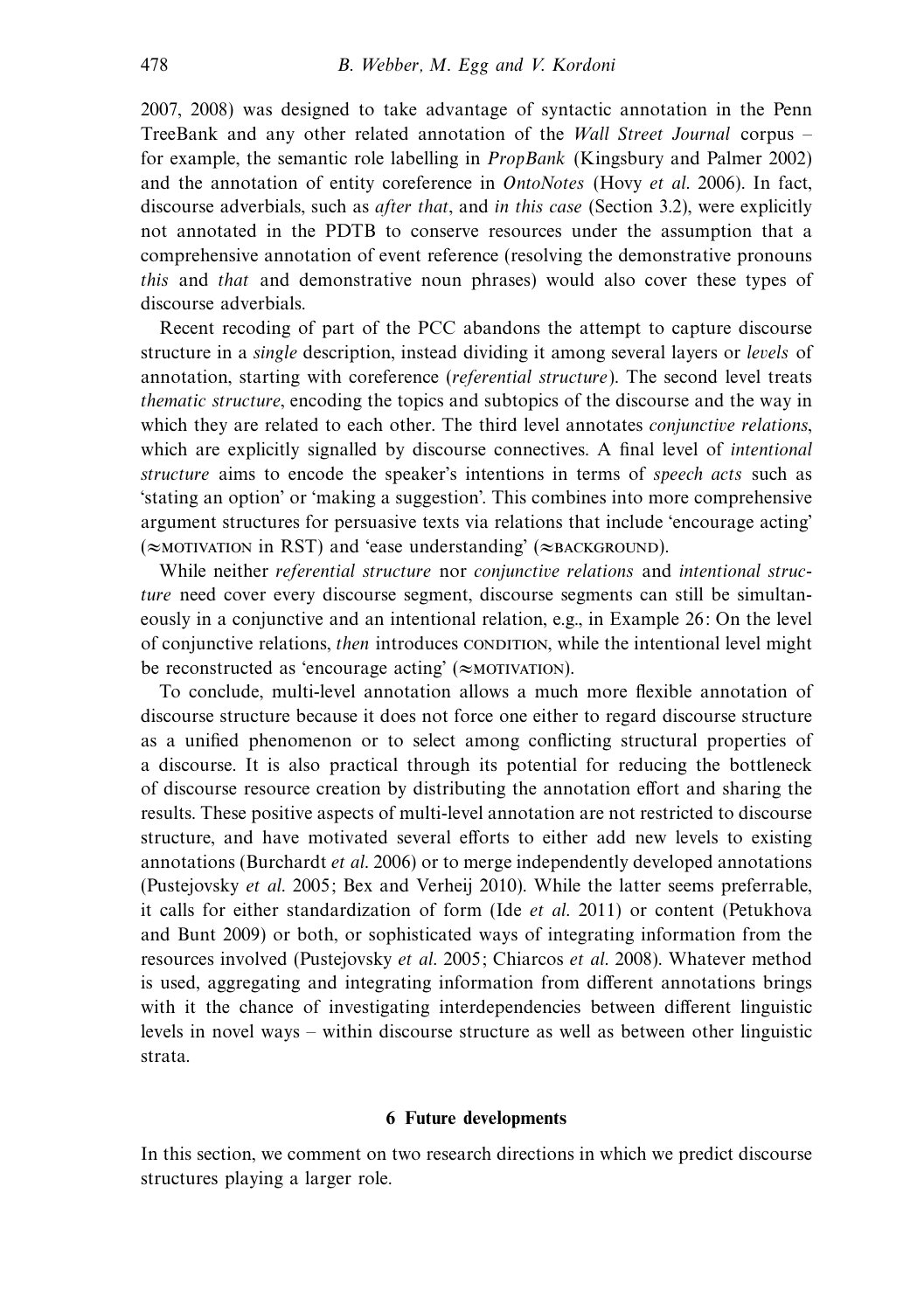#### *6.1 Discourse structures and dialogue structure*

While this survey has focussed on discourse structures, some newly evolving forms of written discourse, such as blogs, tweets, and on-line forums, involve written contributions from often multiple participants. These forms of written discourse display features of dialogue as well as discourse. Dialogue structure is commonly described in terms of dialogue acts (semantic content and the communicative function(s) it is meant to serve) and their *dependency* (or not) on particular previous dialogue acts that their communication function is directed toward (Bunt  $et$  al. 2010).<sup>14</sup> We foresee researchers in the future exploiting discourse structures (topic structure, high-level functional structure, eventuality structure, and discourse relations), dialogue structure and syntheses thereof in applications involving new forms of interactive written discourse.

This has already begun to happen. The 2009 workshop on Events in Emerging Text Types reported on properties of blog entries and blog threads relevant to summarizing such texts. More recently, Wang *et al.* (2011) applied a combination of discourse topic similarity and dialogue analysis to understanding the fine structure of threads in on-line fora. More specifically, within an on-line forum, posts (i.e., individual contribution) are connected into *threads* by their 'reply-to' links. A *thread* is thus a unit of discourse similar to research papers, essays, and news reports mentioned elsewhere in this survey. As in both discourse and dialogue, there are richer connections between posts than are evident from explicit 'reply-to' links alone, and researchers are beginning to use knowledge of both discourse and dialogue structures to elucidate them (Elsner and Charniak 2008b; Wang et al. 2011). Among the goals of this work are to allow richer visualization of thread structure and to identify particularly useful posts (separate from relying on other users to annotate contributions with whether – and if so, how much – they 'like' them).

## *6.2 Discourse structures and statistical machine translation*

Statistical machine translation (SMT) is a second area that we foresee benefitting from the use of discourse structures. Early research on machine translation recognized the importance of one aspect of discourse – correctly translating pronouns so that the same entity was referenced in the target text as in the source. This was attempted through rule-based methods (Mitkov 1999). The only aspect of discourse structure that received any attention was coherence relations (Section 2.2.4), where Marcu, Carlson and Watanabe (2000) suggested that coherence relations might provide an appropriate unit for translation. This is because the intra-sentential and/or inter-sentential realization of coherence relations differs systematically between languages in ways that cannot be predicted from the content of individual utterances alone. However, the only attempt to cash out this insight was a small proof-of-concept system (Ghorbel, Ballim and Coray 2001).

<sup>&</sup>lt;sup>14</sup> Bunt and colleagues (2010) provides a comprehensive bibliography of work on dialogue structures.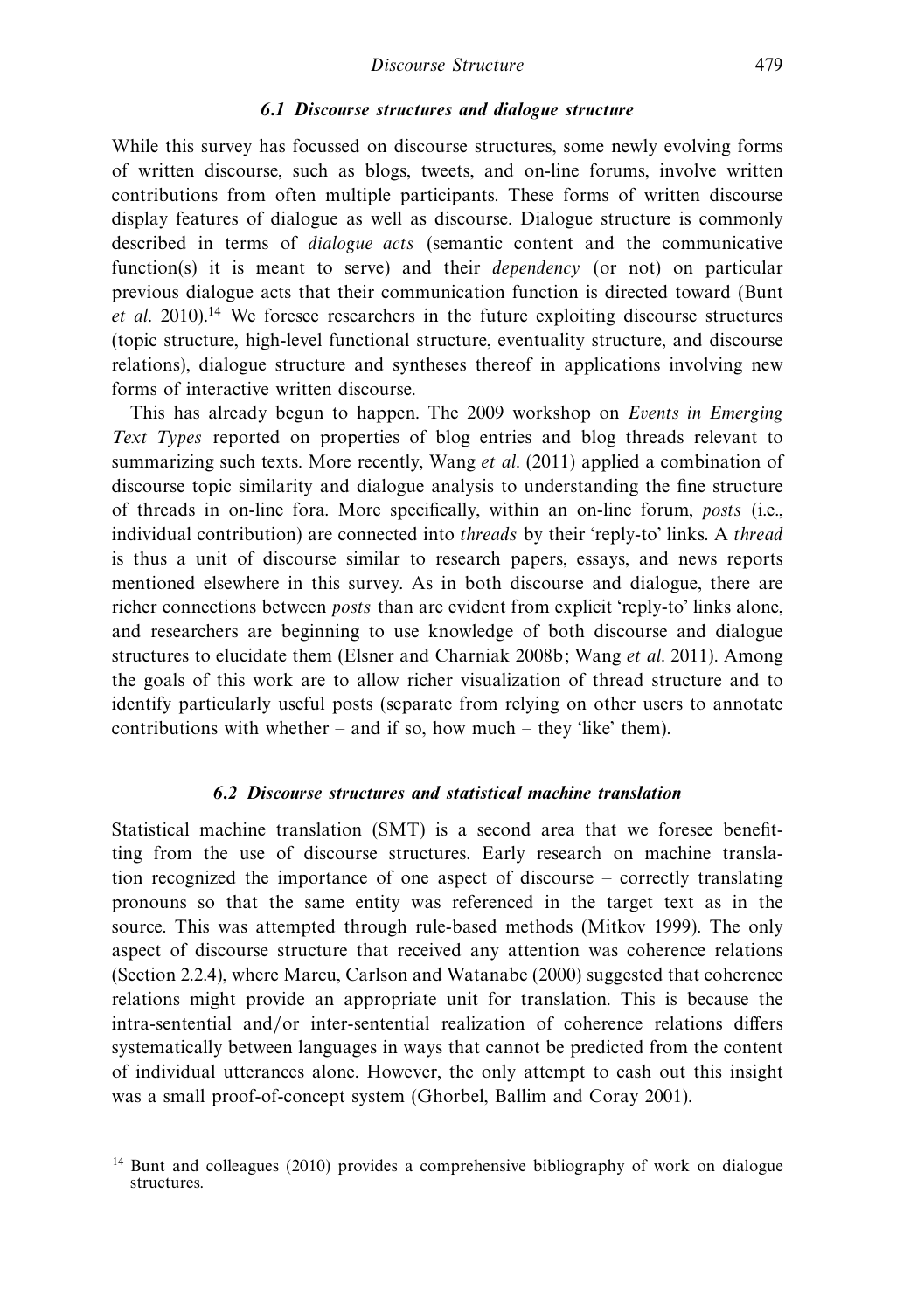Ten years on, now within the framework of SMT, attention is again turning to discourse phenomena, and exploiting the potential benefits of SMT to recognize discourse structure. Here we briefly note these new efforts, and what more could be done.

#### 6.2.1 Linear discourse segmentation and SMT

In Section 3.1, we showed how linear topic segmentation places segment boundaries between adjacent units when their lexical distributions are sufficiently different. Foster, Isabelle and Kuhn (2010) have now shown that one can exploit this to develop multiple source language models for SMT (each targetted to a different topic) along with multiple translation models. The claim is that together these can provide both more accurate (i.e., topic-relevant) translation for known words and a more natural back-off strategy for unknown words. This is just a first attempt, and more can be done.

When SMT is used as a component in machine-aided human translation, it has been observed that propagating corrections made in post-editing a document can improve how the rest of the document is translated (Hardt and Elming 2010). But Hardt and Elming also find that with highly structured documents, such as patents, corrections made to near-by sentences provide more value than corrections further away. From this, they conclude that, given a source text segmented by either topic structure or high-level functional structure, one could propagate corrections to all and only sentences within the same segment. If segmentation is done using topic models (Section 3.1), then one could also weight corrections in proportion to topic distributions.

## 6.2.2 Relational structure and SMT

A less comprehensive use of discourse relations than as a unit of translation lies in disambiguating ambiguous discourse connectives so that they can be translated correctly. This is needed because connectives do not have the same ambiguities in all languages. For example, while since in English can express either an explanation (like *because*) or a temporal relation (like *after*), there is no similarly ambiguous connective in French: Puisque in French expresses only the former sense, while depuis expresses only the latter.

Phrase-based SMT lacks sufficient context to disambiguate ambiguous discourse connectives based on context alone. While more context is available in syntaxbased SMT, phrase-based SMT allows for more context to be considered through a method called annotation projection. In annotation projection, instead of source language terms being mapped into the target language, they are first annotated with additional information derived through independent analysis of the source text, with the resulting annotated terms being mapped into the target.

In the case of discourse connectives, carrying out sense disambiguation in the source language (Pitler and Nenkova 2009) and then annotating the disambiguated connectives with their sense class could support more accurate translation, as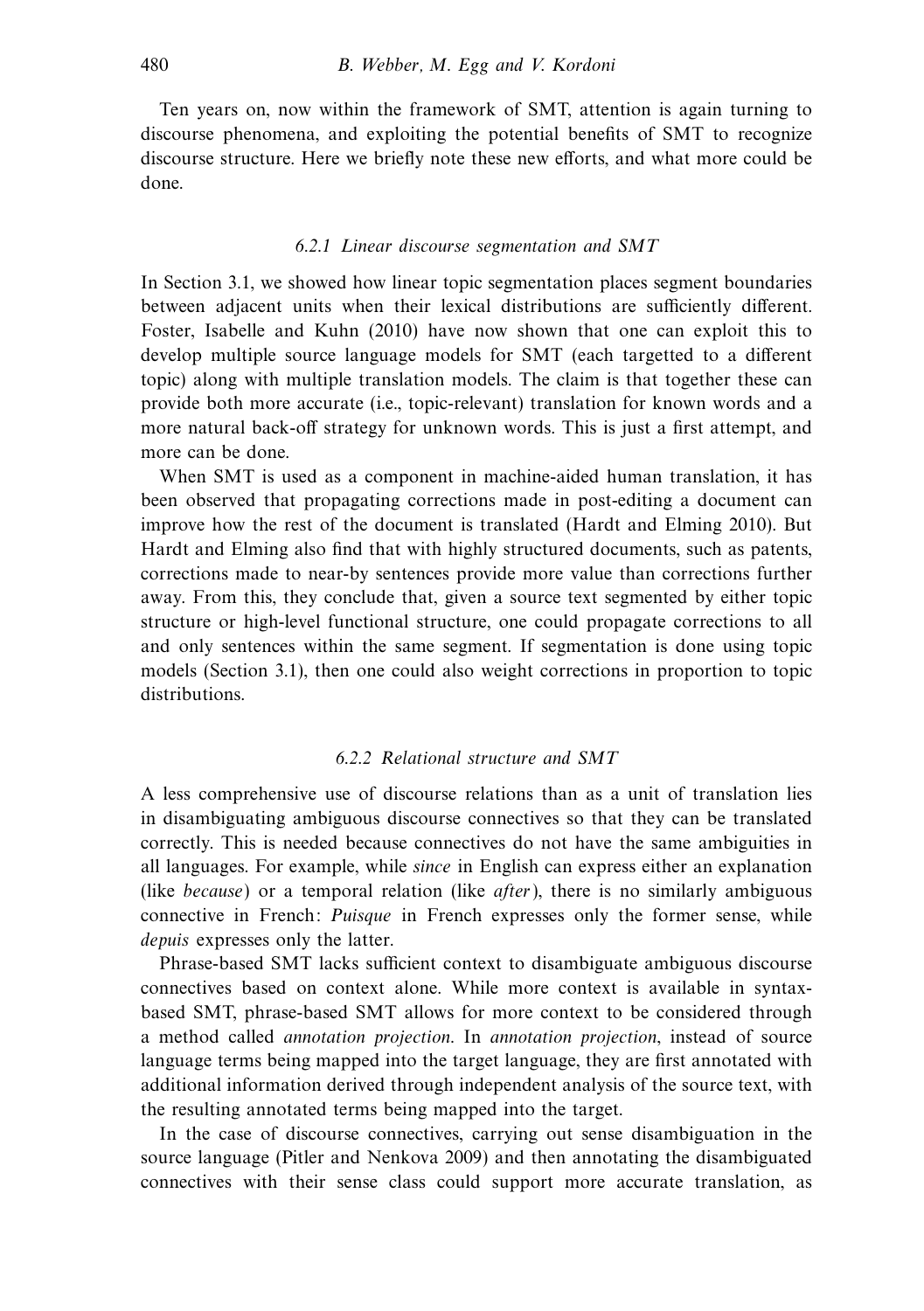suggested in a recent preliminary work by Meyer (2011). The technical downside to annotation projection is the need for more training data, all of which must be annotated, since annotation results in the probability mass associated with a single term in unannotated source texts being divided up among multiple (annotated) terms in annotated source texts. The deeper downside is the many ways in which discourse relations can be translated, not all of which even use an explicit discourse connective. Evidence for this comes from a study of explicitation in manual translation (Koppel and Ordan 2011), which showed that translators often make discourse connectives explicit in their target translation that were implicit in the source. For example, therefore and nevertheless are about twice as frequent in manually translated text as in source text  $(0.153\%$  vs.  $0.287\%$  for therefore and  $0.019\%$  vs.  $0.045\%$  for nevertheless), thus is nearly three times as frequent (0.015% vs. 0.041%) and moreover is over four times as frequent  $(0.008\% \text{ vs. } 0.035\%).$ 

Explicitation leads to another problem in texts used in training translation models for SMT – source-target misalignments. We thus predict that just as syntactic/dependency structure is starting to be used as the unit of translation so that features of the source conveyed through syntactic and/or dependency structure can be preserved through some means in the target, future research will return to the earlier suggestion (Marcu et al. 2000) that discourse relations be considered a appropriate unit of translation.

#### 6.2.3 Anaphora resolution and SMT

We mentioned at the start of this section that early work on Machine Translation recognized the importance of translating pronouns so that their intended coreference was maintained. The problem here is that while anaphoric expressions (pronouns and 0-anaphors) are constrained in all languages by their antecedents, the constraints vary. For example, in English the gender of a pronoun reflects the referent of the antecedent, while in French, German, and Czech, pronoun gender reflects its lexical form:

- (27) a. Here's a book. I wonder if **it** is new. (inanimate, neuter referent)
	- b. Voici un livre. Je me demande si **il** est nouveau. (masculine form)

In the context of phrase-based SMT, recent works using annotation projection from English source texts to French (Nagard and Koehn 2010) and to German (Hardmeier and Federico 2010) have shown some benefits. But a study of its use in projecting to a more distant and morphologically richer language (English to Czech) highlights specific problems in both the method and accurate evaluation (Guillou 2011). Because this problem is so pervasive in translation and one that receives so much attention in monolingual LT, we foresee significant future work here in SMT, possibly informed by one or more types of discourse structures.

## **7 Conclusion**

This review has attempted to show the reader the different ways in which discourse is organized and structured; the ways in which these structures manifest themselves in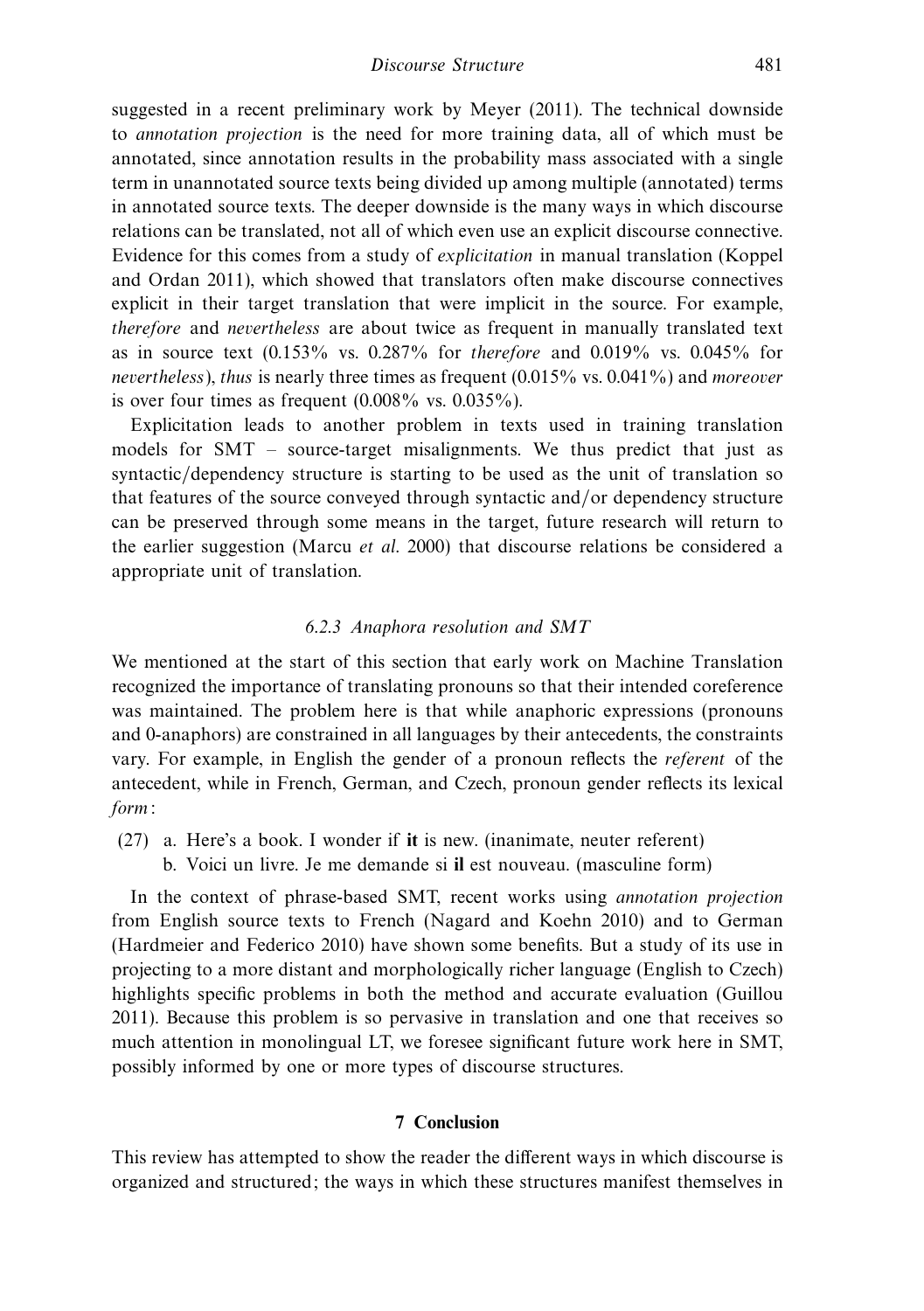text; different ways in which these structures can be recovered from 'raw' or parsed text; the ways in which discourse structuring can support various applications in LT; the resources available in different languages to help support new discoveries and applications of discourse structure; and what we can foresee in the future.

We believe that work on discourse structure offers both the promise of 'lowhanging fruit' that will improve performance in LT in the short term and the promise of challenging but solvable problems, both within a single language and cross-linguistically, that can enable LT to perform significantly better and more widely in the future.

#### **References**

- Agarwal, S., Choubey, L., and Yu, H. 2010. Automatically classifying the role of citations in biomedical articles. In Proceedings of American Medical Informatics Association (AMIA), Fall Symposium, Washington, DC, November 13–17, pp. 11–15.
- Agarwal, S., and Yu, H. 2009. Automatically classifying sentences in full-text biomedical articles into introduction, methods, results and discussion. Bioinformatics **25**(23): 3174–80.
- Al-Saif, A., and Markert, K. 2010. The Leeds Arabic Discourse Treebank: annotating discourse connectives for Arabic. In Proceedings of 7th International Conference on Language Resources and Evaluation (LREC 2010), Valletta, Malta, May 17–23.
- Al-Saif, A., and Markert, K. 2011. Modelling discourse relations for Arabic. In Proceedings of Empirical Methods in Natural Language Processing, Edinburgh, Scotland pp. 736–47.
- Asher, N. 1993. Reference to Abstract Objects in Discourse. Boston MA: Kluwer.
- Asher, N., and Lascarides, A. 2003. Logics of Conversation. Cambridge, UK: Cambridge University Press.
- Baldridge, J., Asher, N., and Hunter, J. 2007. Annotation for and robust parsing of discourse structure on unrestricted texts. Zeitschrift für Sprachwissenschaft 26: 213–39.
- Barzilay, R., and Elhadad, M. 1997. Using lexical chains for text summarization. In Proceedings of the ACL Workshop on Intelligent Scalable Text Summarization, Madrid, Spain, pp. 10–17.
- Barzilay, R., and Lapata, M. 2008. Modeling local coherence: an entity-based approach. Computational Linguistics **34**(1): 1–34.
- Barzilay, R., and Lee, L. 2004. Catching the drift: probabilistic content models with applications to generation and summarization. In Proceedings of the 2nd Human Language Technology Conference and Annual Meeting of the North American Chapter, Boston, MA, USA, pp. 113–20. Stroudsburg, PA: Association for Computational Linguistics.
- Bestgen, Y. 2006. Improving text segmentation using latent semantic analysis: a reanalysis of Choi, Wiemer-Hastings, and Moore (2001). Computational Linguistics **32**(1): 5–12.
- Bex, F., and Verheij, B. 2010. Story schemes for argumentation about the facts of a crime. In Proceedings, AAAI Fall Symposium on Computational Narratives. Menlo Park, CA: AAAI Press.
- Buch-Kromann, M., and Korzen, I. 2010 (July). The unified annotation of syntax and discourse in the Copenhagen Dependency Treebanks. In Proceedings of the Fourth Linguistic Annotation Workshop, Uppsala, Sweden, July 15–16, pp. 127–31.
- Buch-Kromann, M., Korzen, I., and Müller, H. H. 2009. Uncovering the 'lost' structure of translations with parallel treebanks. In F. Alves, S. Göpferich, and I. Mees (eds.), Copenhagen Studies of Language: Methodology, Technology and Innovation in Translation Process Research, pp. 199–224. Copenhagen Studies of Language, vol. 38. Frederiksberg, Denmark: Copenhagen Business School.
- Bunt, H., Alexandersson, J., Carletta, J., Choe, J.-W., Fang, A. C., Hasida, K., Lee, K., Petukhova, V., Popescu-Belis, A., Romary, L., Soria, C., and Traum, D. 2010. Towards an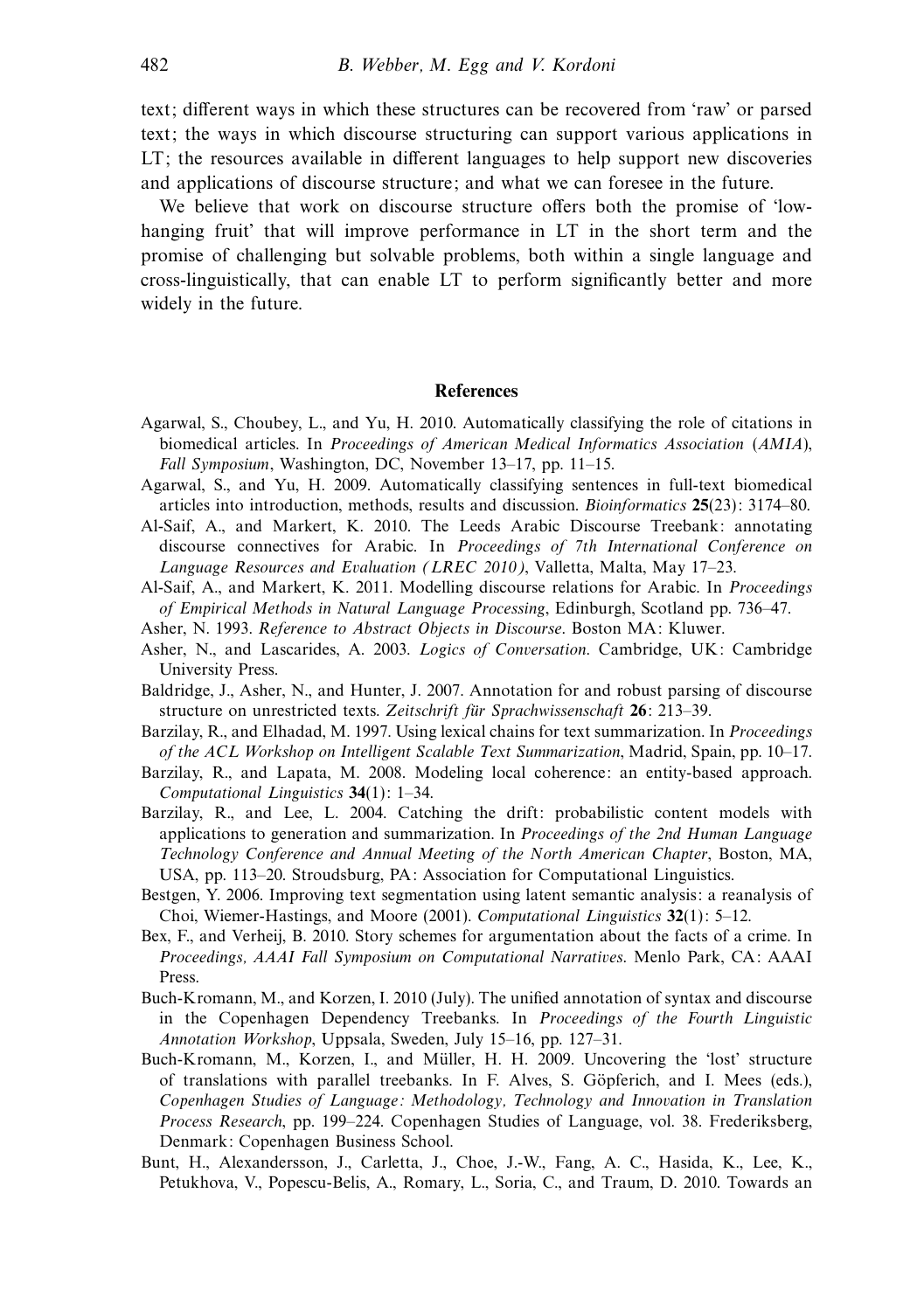ISO standard for dialogue act annotation. In Proceedings of the 7th International Conference on Language Resources and Evaluation (LREC 2010 ), Valletta, Malta.

- Burchardt, A., Frank, A., Erk, K., Kowalski, A., and Padó, S. 2006. SALTO versatile multi-level annotation tool. In Proceedings of LREC 2006, Genoa, Italy.
- Burstein, J., Marcu, D., Andreyev, S., and Chodorow, M. 2001. Towards automatic classification of discourse elements in essays. In Proceedings of the 39th Annual Meeting of the Association for Computational Linguistics, Toulouse, France, pp. 98–105. Stroudsburg, PA: Association for Computational Linguistics.
- Burstein, J., Marcu, D., and Knight, K. 2003. Finding the WRITE stuff: automatic identification of discourse structure in student essays. IEEE Intelligent Systems: Special Issue on Advances in Natural Language Processing **18**: 32–9.
- Callison-Birch, C. 2008. Syntactic constraints on paraphrases extracted from parallel corpora. In Proceedings of the Conference on Empirical Methods in Natural Language Processing (EMNLP '08 ), Honolulu, HI, USA.
- Carlson, L., Marcu, D., and Okurowski, M. E. 2003. Building a discourse-tagged corpus in the framework of Rhetorical Structure Theory. In J. van Kuppevelt and R. Smith (eds.), Current Directions in Discourse and Dialogue, pp. 85–112. New York: Kluwer.
- Chambers, N., and Jurafsky, D. 2008. Unsupervised learning of narrative event chains. In Proceedings, Annual Meeting of the Association for Computational Linguistics: Human Language Technologies, Columbus, OH, USA, pp. 789–97.
- Chen, H., Branavan, S. R. K., Barzilay, R., and Karger, D. 2009. Global models of document structure using latent permutations. In Proceedings, Annual Conference of the North American Chapter of the Association for Computational Linguistics (NAACL), Boulder, CO, USA, pp. 371–9.
- Chiarcos, C., Dipper, S., Gotze, M., Leser, U., Ldeling, A., Ritz, J., and Stede, M. 2008. A ¨ flexible framework for integrating annotations from different tools and tagsets. Traitement Automatique des Langues **49**: 271–93.
- Choi, F. Y. Y., Wiemer-Hastings, P., and Moore, J. 2001. Latent semantic analysis for text segmentation. In Proceedings of the Conference on Empirical Methods in Natural Language Processing (EMNLP '01 ), Pittsburgh, PA USA, pp. 109–17.
- Chung, G. 2009 (February). Sentence retrieval for abstracts of randomized controlled trials. BMC Medical Informatics and Decision Making **9**(10).
- Clarke, J., and Lapata, M. 2010. Discourse constraints for document compression. Computational Linguistics **36**(3): 411–41.
- Dale, R. 1992. Generating Referring Expressions. Cambridge MA: MIT Press.
- Daume III, H., and Marcu, D. 2002. A noisy-channel model for document compression. In Proceedings of the 40th Annual Meeting of the Association for Computational Linguistics, Philadelphia, PA, USA, pp. 449–56.
- Do, Q. X., Chan, Y. S., and Roth, D. 2011. Minimally supervised event causality identification. In Proceedings, Conference on Empirical Methods in Natural Language Processing, Edinburgh, UK, pp. 294–303.
- Eales, J., Stevens, R., and Robertson, D. 2008. Full-text mining: linking practice, protocols and articles in biological research. In Proceedings of the BioLink SIG, ISMB 2008, Toronto, Canada.
- Egg, M., and Redeker, G. 2010. How complex is discourse structure? In Proceedings of the 7th International Conference on Language Resources and Evaluation (LREC 2010 ), Valletta, Malta, pp. 1619–23.
- Eisenstein, J., and Barzilay, R. 2008. Bayesian unsupervised topic segmentation. In Proceedings of the Conference on Empirical Methods in Natural Language Processing, (EMNLP '08), Honolulu, HI, pp. 334–43.
- Elsner, M., and Charniak, E. 2008a. Coreference-inspired coherence modeling. In Proceedings of ACL-HLT 2008, Columbus, OH, USA.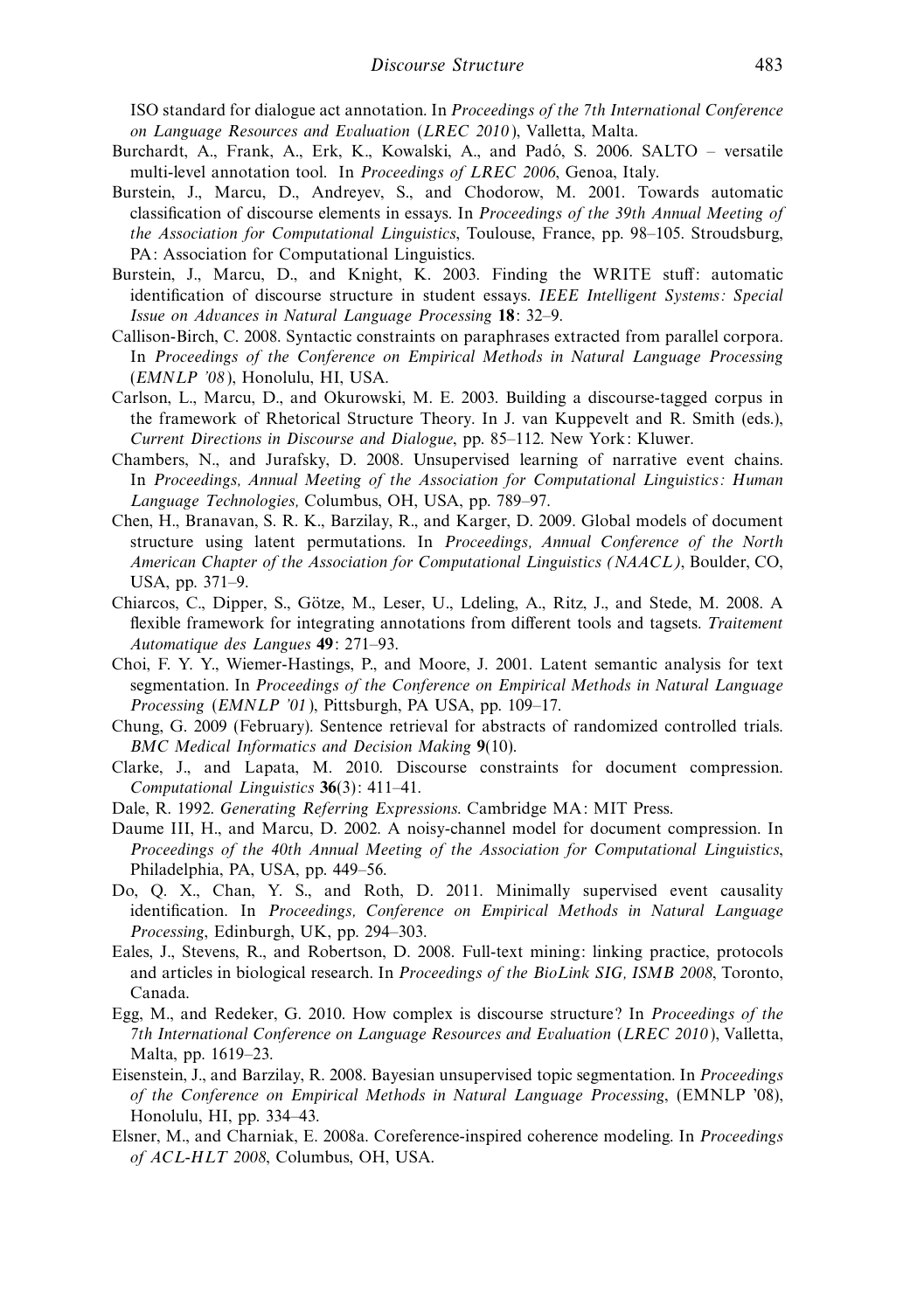- Elsner, M., and Charniak, E. 2008b. You talking to me? In Proceedings of ACL-HLT 2008, Columbus, OH, pp. 834–42.
- Elwell, R., and Baldridge, J. 2008. Discourse connective argument identification with connective specic rankers. In Proceedings of the IEEE Conference on Semantic Computing (ICSC-08 ), Santa Clara, CA, USA.
- Finlayson, M. 2009. Deriving narrative morphologies via analogical story merging. In Proceedings, 2nd International Conference on Analogy, Sofia, Bulgaria, pp. 127–36.
- Foster, G., Isabelle, P., and Kuhn, R. 2010. Translating structured documents. In Proceedings of AMTA, Atlanta, GA, USA.
- Galley, M., McKeown, K., Fosler-Lussier, E., and Jing, H. 2003. Discourse segmentation of multi-party conversation. In Proceedings of the 41st Annual Conference of the Association for Computational Linguistics, Sapporo, Japan.
- Ghorbel, H., Ballim, A., and Coray, G. 2001. ROSETTA: rhetorical and semantic environment for text alignment. Proceedings of Corpus Linguistics, Lancaster, UK, pp. 224–33.
- Ghosh, S., Johansson, R., Riccardi, G., and Tonelli, S. 2011b. Shallow discourse parsing with conditional random fields. In Proceedings, International Joint Conference on Natural Language Processing, Chiang Mai, Thailand, November 8–13.
- Ghosh, S., Tonelli, S., Riccardi, G., and Johansson, R. 2011a. End-to-end discourse parser evaluation. In Proceedings, IEEE Conference on Semantic Computing (ICSC-11 ), Hong Kong.
- Grosz, B., Joshi, A., and Weinstein, S. 1995. Centering: a framework for modelling the local coherence of discourse. Computational Linguistics **21**(2): 203–25.
- Grosz, B., and Sidner, C. 1986. Attention, intention and the structure of discourse. Computational Linguistics **12**(3): 175–204.
- Grosz, B., and Sidner, C. 1990. Plans for discourse. In P. Cohen, J. Morgan, and M. Pollack (eds.), Intentions in Communication, pp. 417–44. Cambridge MA: MIT Press.
- Gu, Z., and Cercone, N. 2006. Segment-based hidden Markov models for information extraction. In Proceedings of the 21st International Conference on Computational Linguistics and the 44th Annual Meeting of the Association for Computational Linguistics, Sydney, Australia, July 17–21, pp. 481–8. Stroudsburg PA: Association for Computational Linguistics.
- Guillou, L. 2011. Improving Pronoun Translation for Statistical Machine Translation (SMT). M.Sc. dissertation, University of Edinburgh, Edinburgh, UK.
- Guo, Y., Korhonen, A., Liakata, M., Silins, I., Sun, L., and Stenius, U. 2010 (July). Identifying the information structure of scientific abstracts. In Proceedings of the 2010 BioNLP Workshop, Uppsala, Sweden.
- Halliday, M., and Hasan, R. 1976. Cohesion in English. Switzerland: Longman.
- Hardmeier, C., and Federico, M. 2010. Modelling pronominal anaphora in Statistical Machine Translation. In Proceedings 7th Int'l Workshop on Spoken Language Translation, Paris, France, December 2–3, pp. 283–90.
- Hardt, D., and Elming, J. 2010. Incremental re-training for post-editing SMT. In *Proceedings* of AMTA, Denver, CO, USA.
- Hearst, M. 1994. Multi-paragraph segmentation of expository text. In Proceedings, 32nd Annual Meeting of the Association for Computational Linguistics, Plainsboro, NJ, USA, pp. 9–16.
- Hearst, M. 1997. TextTiling: segmenting text into multi-paragraph subtopic passages. Computational Linguistics **23**(1): 33–64.
- Higgins, D., Burstein, J., Marcu, D., and Gentile, C. 2004. Evaluating multiple aspects of coherence in student essays. In Proceedings of HLT-NAACL, Boston, MA, USA, pp. 185– 92. Stroudsburg, PA: Association for Computational Linguistics.
- Hirohata, K., Okazaki, N., Ananiadou, S., and Ishizuka, M. 2008. Identifying sections in scientific abstracts using conditional random fields. In Proceedings of the 3rd International Joint Conference on Natural Language Processing, Hyderabad, India, pp. 381–8.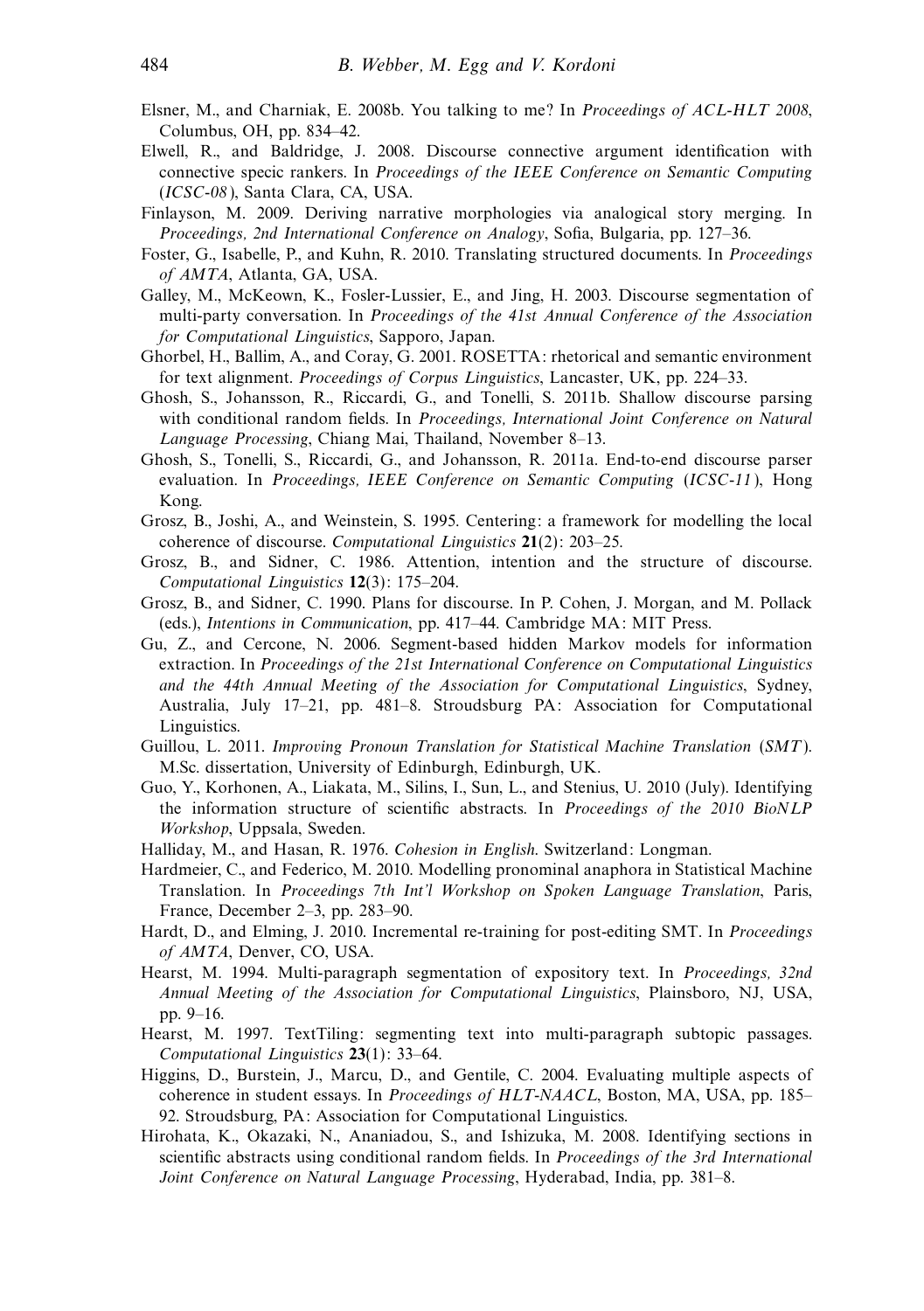- Holler, A., and Irmen, L. 2007. Empirically assessing effects of the right frontier constraint. In Proceedings of the 6th Discourse Anaphora and Anaphor Resolution Conference, Lagos (Algarve), Portugal, pp. 15–27.
- Hovy, E., Marcus, M., Palmer, M., Ramshaw, L., and Weischedel, R. 2006. OntoNotes: the 90% solution. In Proceedings, Annual Meeting of the Association for Computational Linguistics: Human Language Technologies, pp. 57–60. Stroudsburg, PA: Association for Computational Linguistics.
- Ide, N., Prasad, R., and Joshi, A. 2011. Towards interoperability for the Penn Discourse Treebank. In Proceedings, 6th Joint ACL-ISO Workshop on Interoperable Semantic Annotation (ISA-6), Oxford, UK, pp. 49–55.
- Kan, M.-Y., Klavans, J., and McKeown, K. 1998. Linear segmentation and segment significance. In Proceedings of the Sixth Workshop on Very Large Corpora, Montreal, Canada.
- Kim, J.-D., Ohta, T., Tateisi, Y., and Tsujii, J. 2003. GENIA corpus semantically annotated corpus for bio-textmining. Bioinformatics **19**(Suppl 1): i180–2.
- Kingsbury, P., and Palmer, M. 2002. From Treebank to PropBank. In Proceedings of the 3rd International Conference on Language Resources and Evalution (LREC ), Spain.
- Kintsch, W., and van Dijk, T. 1978. Towards a model of text comprehension and production. Psychological Review **85**: 363–94.
- Knott, A. 2001. Semantic and pragmatic relations and their intended effects. In T. Sanders, J. Schilperoord, and W. Spooren (eds.), Text Representation: Linguistic and Psycholinguistic Aspects, pp. 127–51. Amsterdam: Benjamins.
- Knott, A., Oberlander, J., O'Donnell, M., and Mellish, C. 2001. Beyond elaboration: the interaction of relations and focus in coherent text. In T. Sanders, J. Schilperoord, and W. Spooren (eds.), Text Representation: Linguistic and Psycholinguistic Aspects, pp. 181–96. Amsterdam: Benjamins.
- Koppel, M., and Ordan, N. 2011. Translationese and its dialects. In Proceedings of the 49th Annual Meeting, pp. 1318–26. Stroudsburg, PA: Association for Computational Linguistics.
- Lee, A., Prasad, R., Joshi, A., Dinesh, N., and Webber, B. 2006. Complexity of dependencies in discourse: are dependencies in discourse more complex than in syntax? In *Proceedings* of the 5th Workshop on Treebanks and Linguistic Theory (TLT'06), Prague, Czech Republic.
- Lee, A., Prasad, R., Joshi, A., and Webber, B. 2008. Departures from tree structures in discourse. In Proceedings of the Workshop on Constraints in Discourse III, Potsdam, Germany.
- Liakata, M., Teufel, S., Siddharthan, A., and Batchelor, C. 2010. Corpora for the conceptualisation and zoning of scientific papers. In Proceedings of the 7th International Conference on Language Resources and Evaluation (LREC 2010), Valletta, Malta.
- Lin, J., Karakos, D., Demner-Fushman, D., and Khudanpur, S. 2006. Generative content models for structural analysis of medical abstracts. In Proceedings of the HLT-NAACL Workshop on BioNLP, Brooklyn, New York, pp. 65–72.
- Lin, Z., Ng, H. T., and Kan, M.-Y. 2010 (November). A PDTB-styled end-to-end discourse parser. Technical Report, Department of Computing, National University of Singapore. Available at http://arxiv.org/abs/1011.0835
- Lochbaum, K. 1998. A collaborative planning model of intentional structure. Computational Linguistics **24**(4), 525–72.
- Louis, A., Joshi, A., and Nenkova, A. 2010. Discourse indicators for content selection in summarization. In Proceedings of the 11th Annual Meeting of the Special Interest Group on Discourse and Dialogue, SIGDIAL '10, pp. 147–56. Stroudsburg, PA: Association for Computational Linguistics.
- Louis, A., and Nenkova, A. 2011. General versus specific sentences: automatic identification and application to analysis of news summaries. Technical Report, University of Pennsylvania. Available at http://repository.upenn.edu/cis reports/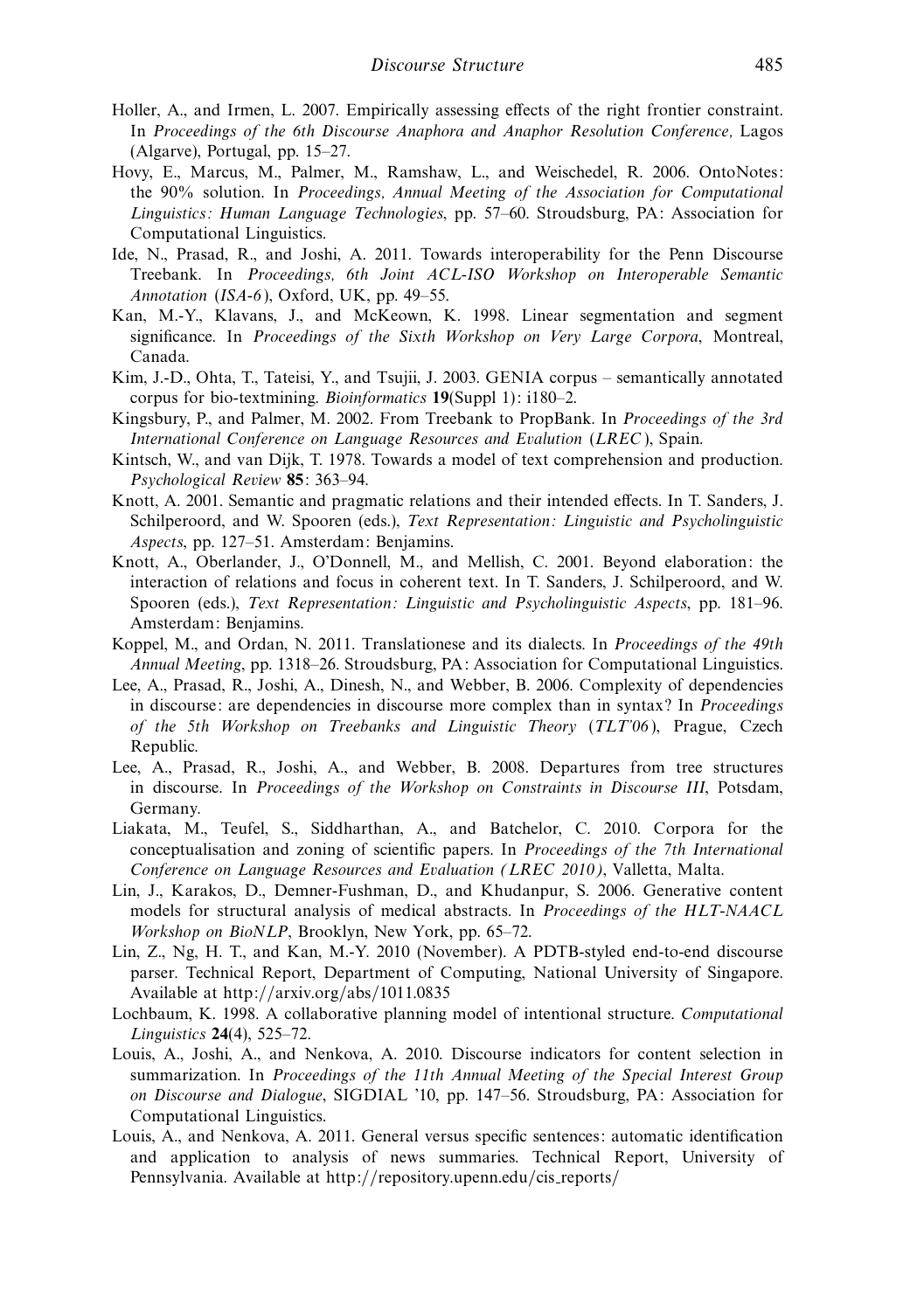- Maamouri, M., and Bies, A. 2004. Developing an Arabic treebank: methods, guidelines, procedures, and tools. In Proceedings of the Workshop on Computational Approaches to Arabic Script-Based Languages, pp. 2–9. Stroudsburg, PA: ACL.
- Malioutov, I., and Barzilay, R. 2006. Minimum cut model for spoken lecture segmentation. In Proceedings of the 21st International Conference on Computational Linguistics and the 44th annual meeting of the Association for Computational Linguistics (CoLing-ACL 2006), Sydney, Australia.
- Mandler, J. 1984. Stories, Scripts, and Scenes: Aspects of Schema Theory. Hillsdale NJ: Lawrence Erlbaum.
- Mani, I. 2001. *Automatic Summarization*. Amsterdam, Netherlands: Benjamins.
- Mann, W., and Thompson, S. 1988. Rhetorical structure theory: toward a functional theory of text organization. Text **8**(3), 243–1.
- Marcu, D. 1999. A decision-based approach to rhetorical parsing. In *Proceedings of ACL'99*, Maryland, USA, pp. 365–72.
- Marcu, D. 2000. The rhetorical parsing of unrestricted texts: a surface-based approach. Computational Linguistics **26**: 395–448.
- Marcu, D., Carlson, L., and Watanabe, M. 2000. The automatic translation of discourse structures. In Proceedings of the 1st Conference of the North American Chapter of the ACL, Seattle, WA, pp. 9–17.
- Marcu, D., and Echihabi, A. 2002. An unsupervised approach to recognizing discourse relations. In Proceedings of ACL'02, Philadelphia, PA, USA.
- Marcus, M., Santorini, B., and Marcinkiewicz, M. A. 1993. Building a large-scale annotated corpus of English: the Penn TreeBank. Computational Linguistics **19**: 313–30.
- Martin, J. 2000. Beyond exchange: appraisal systems in English. In S. Hunston and G. Thompson (eds.), Evaluation in Text: Authorial Distance and the Construction of Discourse, pp. 142–75. Oxford, UK: Oxford University Press.
- Maslennikov, M., and Chua, T.-S. 2007. A multi-resolution framework for information extraction from free text. In Proceedings of the 45th Annual Meeting of the Association of Computational Linguistics, pp. 592–99. Stroudsburg, PA: Association for Computational Linguistics.
- McDonald, R., Crammer, K., and Pereira, F. 2005. Online large-margin training of dependency parsers. In Proceedings of ACL, Michigan, USA. Stroudsburg, PA: Association for Computational Linguistics.
- McKeown, K. 1985. Text Generation: Using Discourse Strategies and Focus Constraints to Generate Natural Language Texts. Cambridge, UK: Cambridge University Press.
- McKnight, L., and Srinivasan, P. 2003. Categorization of sentence types in medical abstracts. In Proceedings of the AMIA Annual Symposium, Washington DC, pp. 440–44.
- Meyer, T. 2011. Disambiguating temporal-contrastive connectives for machine translation. In Proceedings of the 49th Annual Meeting, Association for Computational Linguistics, Student Session, pp. 46–51. Stroudsburg, PA: Association for Computational Linguistics.
- Mitkov, R. 1999. Introduction: special issue on anaphora resolution in machine translation and multilingual NLP. Machine Translation **14**: 159–61.
- Mizuta, Y., Korhonen, A., Mullen, T., and Collier, N. 2006. Zone analysis in biology articles as a basis for information extraction. International Journal of Medical Informatics **75**: 468–87.
- Mladová, L., Šárka, Z., and Hajičová, E. 2008. From sentence to discourse: building an annotation scheme for discourse based on the Prague Dependency Treebank. In Proceedings of the 6th International Conference on Language Resources and Evaluation (LREC 2008 ), Marrakech, Morocco.
- Moens, M.-F., Uyttendaele, C., and Dumortier, J. 1999. Information extraction from legal texts: the potential of discourse analysis. International Journal of Human-Computer Studies **51**: 1155–71.
- Moore, J. 1995. Participating in Explanatory Dialogues. Cambridge MA: MIT Press.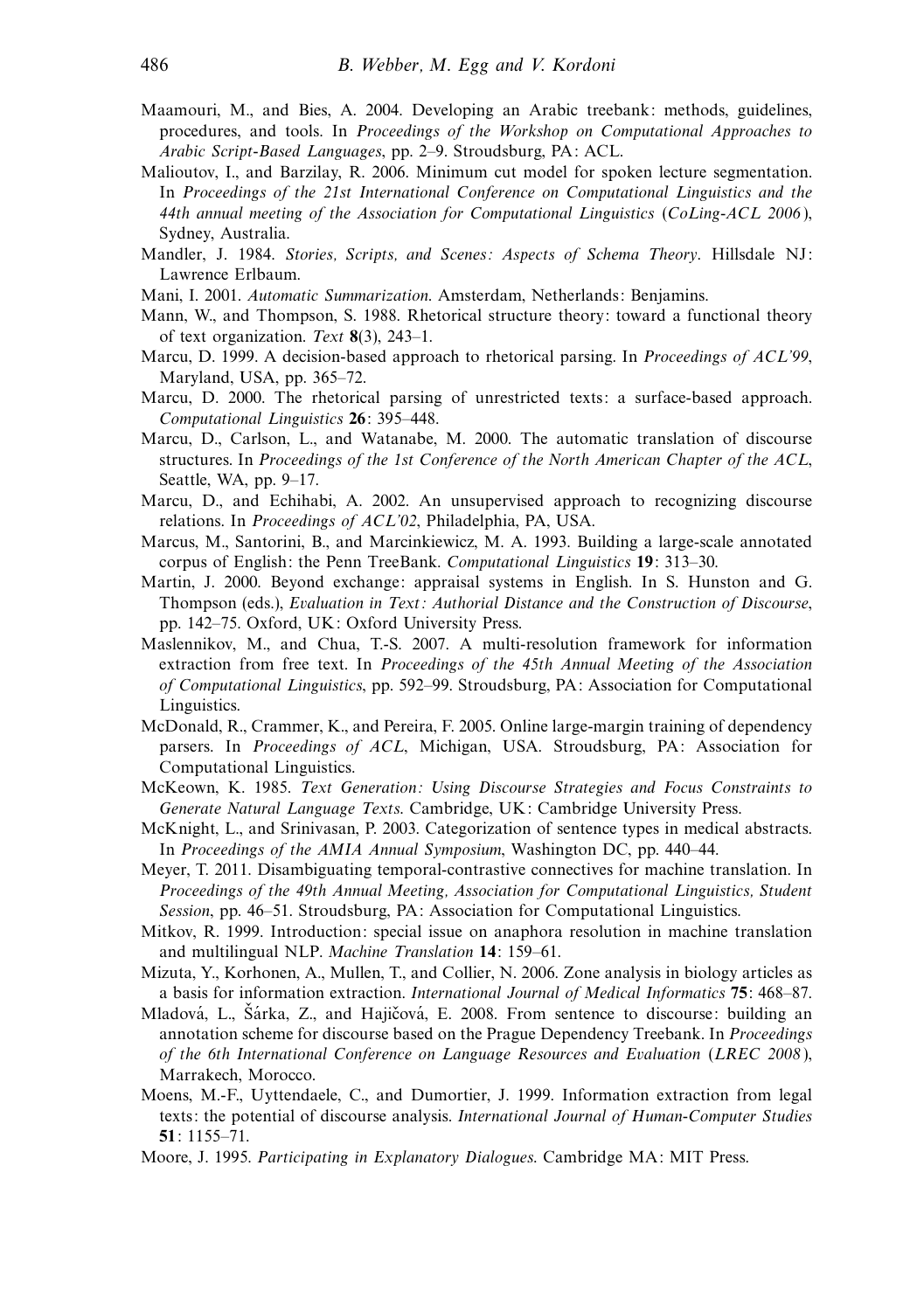- Moore, J., and Paris, C. 1993. Planning text for advisory dialogues: capturing intentional and rhetorical information. Computational Linguistics **19**(4): 651–95.
- Moore, J., and Pollack, M. 1992. A problem for RST: the need for multi-level discourse analysis. Computational Linguistics **18**(4): 537–44.
- Moser, M., and Moore, J. 1996. Toward a synthesis of two accounts of discourse structure. Computational Linguistics **22**(3): 409–19.
- Nagard, R. L., and Koehn, P. 2010. Aiding pronoun translation with co-reference resolution. In Proceedings of the 5th Joint Workshop on Statistical Machine Translation and Metrics (MATR), Uppsala, Sweden.
- Ono, K., Sumita, K., and Miike, S. 1994. Abstract generation based on rhetorical structure extraction. In Proceedings, International Conference on Computational Linguistics (COLING), Kyoto, Japan, pp. 344–48.
- Oza, U., Prasad, R., Kolachina, S., Sharma, D. M., and Joshi, A. 2009. The Hindi Discourse Relation Bank. In Proceedings of the 3rd ACL Language Annotation Workshop (LAW III), Singapore.
- Palau, R. M., and Moens, M.-F. 2009. Argumentation mining: the detection, classification and structure of arguments in text. In Proceedings of the 12th International Conference on Artificial Intelligence and Law, ICAIL '09, pp. 98–107. New York: ACM.
- Pang, B., and Lee, L. 2005. Seeing stars: exploiting class relationships for sentiment categorization with respect to rating scales. In Proceedings of ACL, pp. 115–24. Stroudsburg PA: ACL.
- Pang, B., Lee, L., and Vaithyanathan, S. 2002. Thumbs up? Sentiment classification using machine learning techniques. In Proceedings of the Conference on Empirical Methods in Natural Language Processing (EMNLP), pp. 79–86. Stroudsburg PA: Association for Computational Linguistics.
- Paris, C. 1988. Tailoring object descriptions to a user's level of expertise. Computational Linguistics **14**(3), 64–78.
- Pasch, R., Brausse, U., Breindl, E., and Wassner, U. 2003. Handbuch der Deutschen Konnektoren. Berlin, Germany: Walter de Gruyter.
- Patwardhan, S., and Riloff, E. 2007. Effective information extraction with semantic affinity patterns and relevant regions. In Proceedings of the 2007 Conference on Empirical Methods in Natural Language Processing (EMNLP-07 ), Prague, Czech Republic.
- Petukhova, V., and Bunt, H. 2009. Towards a multidimensional semantics of discourse markers in spoken dialogue. In Proceedings, 8th International Conference on Computational Semantics, Tilburg, The Netherlands, pp. 157–68.
- Petukhova, V., Préevot, L., and Bunt, H. 2011. Multi-level discourse relations in dialogue. In Proceedings, 6th Joint ACL-ISO Workshop on Interoperable Semantic Annotation (ISA-6), Oxford, UK, pp. 18–27.
- Pitler, E., and Nenkova, A. 2009. Using syntax to disambiguate explicit discourse connectives in text. In Proceedings of the 47th Meeting of the Association for Computational Linguistics and the 4th International Joint Conference on Natural Language Processing (ACL-IJCNLP '09 ), Singapore.
- Pitler, E., Raghupathy, M., Mehta, H., Nenkova, A., Lee, A., and Joshi, A. 2008. Easily identifiable discourse relations. In Proceedings, International Conference on Computational Linguistics (COLING), Manchester, UK.
- Poesio, M., Stevenson, R., Eugenio, B. D., and Hitzeman, J. 2004. Centering: a parametric theory and its instantiations. Computational Linguistics **30**: 309–63.
- Polanyi, L., Culy, C., van den Berg, M., Thione, G. L., and Ahn, D. 2004a. A rule-based approach to discourse parsing. In Proceedings of the 5th SIGdial Workshop on Discourse and Dialogue, p. 10. Stroudsburg, PA: Association for Computational Linguistics.
- Polanyi, L., Culy, C., van den Berg, M., Thione, G. L., and Ahn, D. 2004b. Sentential structure and discourse parsing. In Proceedings of the ACL 2004 Workshop on Discourse Annotation, Barcelona, Spain.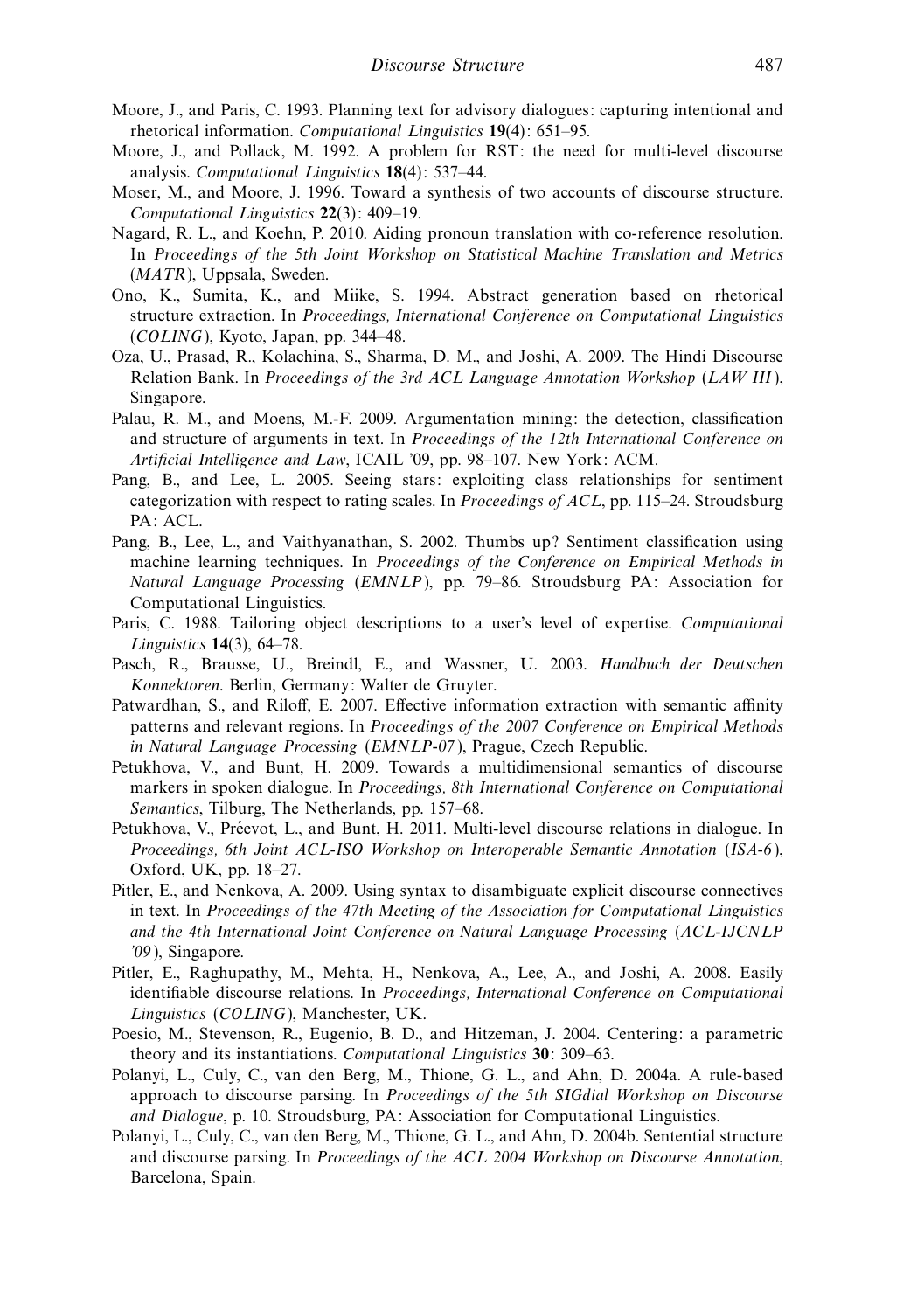- Polanyi, L., and Zaenen, A. 2004. Contextual valence shifters. In *Proceedings of AAAI Spring* Symposium on Attitude, Stanford CA, USA, p. 10.
- Prasad, R., Dinesh, N., Lee, A., Joshi, A., and Webber, B. 2007. Attribution and its annotation in the Penn Discourse TreeBank. TAL (Traitement Automatique des Langues) **47**(2): 43–63.
- Prasad, R., Dinesh, N., Lee, A., Miltsakaki, E., et al. 2008. The Penn Discourse Treebank 2.0. In Proceedings of the 6th International Conference on Language Resources and Evaluation, Morocco.
- Prasad, R., Joshi, A., and Webber, B. 2010a. Exploiting scope for shallow discourse parsing. In Proceedings of the 7th International Conference on Language Resources and Evaluation (LREC 2010 ), Valletta, Malta.
- Prasad, R., Joshi, A., and Webber, B. 2010b. Realization of discourse relations by other means: alternative lexicalizations. In Proceedings, International Conference on Computational Linguistics (COLING). Stroudsburg, PA: Association for Computational Linguistics.
- Prasad, R., McRoy, S., Frid, N., Joshi, A., and Yu, H. 2011. The Biomedical Discourse Relation Bank. BMC Bioinformatics **12**(188): 18. http://www.biomedcentral.com/1471-2015/12/188
- Propp, V. 1968. The Morphology of the Folktale, 2nd ed. Austin TX: University of Texas Press. Publication of the American Folklore Society, Inc., Bibliographical & Special Series.
- Purver, M. 2011. Topic segmentation. In: G. Tur and R. de Mori (eds.), Spoken Language Understanding: Systems for Extracting Semantic Information from Speech. Hoboken NJ: Wiley. Chapter 11, doi:1002/9781119992691.ch11.
- Purver, M., Griffiths, T., Körding, K. P., and Tenenbaum, J. 2006. Unsupervised topic modelling for multi-party spoken discourse. In Proceedings, International Conference on Computational Linguistics (COLING) and the Annual Meeting of the Association for Computational Linguistics, pp. 17–24. Stroudsburg, PA: Association for Computational Linguistics.
- Pustejovsky, J., Meyers, A., Palmer, M., and Poesio, M. 2005. Merging PropBank, NomBank, TimeBank, Penn Discourse Treebank and Coreference. In CorpusAnno '05: Proceedings of the Workshop on Frontiers in Corpus Annotations II, pp. 5–12. Stroudsburg, PA: Association for Computational Linguistics.
- Ruch, P., Boyer, C., Chichester, C., Tbahriti, I., Geissbühler, A., Fabry, P., et al. 2007. Using argumentation to extract key sentences from biomedical abstracts. International Journal of Medical Informatics **76**(2–3): 195–200.
- Rumelhart, D. 1975. Notes on a schema for stories. In D. Bobrow and A. Collins (eds.), Representation and Understanding: Studies in Cognitive Science, pp. 211–36. New York: Academic Press.
- Sagae, K. 2009. Analysis of discourse structure with syntactic dependencies and data-driven shift-reduce parsing. In Proceedings of IWPT 2009, Paris, France.
- Sagae, K., and Lavie, A. 2005. A classifier-based parser with linear run-time complexity. In Proceedings of IWPT 2005, Vancouver, British Columbia.
- Say, B., Zeyrek, D., Oflazer, K., and Özge, U. 2004. Development of a corpus and a treebank for present day written Turkish. In Current Research in Turkish Linguistics, 11th International Conference on Turkish Linguistics (ICTL 2002), Eastern Mediterranean University, Northern Cyprus, pp. 183–92.
- Schank, R., and Abelson, R. 1977. Scripts, Plans, Goals and Understanding: An Inquiry into Human Knowledge Structures. Hillsdale NJ: Lawrence Erlbaum.
- Schilder, F. 2002. Robust discourse parsing via discourse markers, topicality and position. Natural Language Engineering **8**(3): 235–55.
- Sibun, P. 1992. Generating text without trees. Computational Intelligence, **8**(1): 102–22.
- Soricut, R., and Marcu, D. 2003. Sentence level discourse parsing using syntactic and lexical information. In Proceedings of HLT/NAACL 2003, Edmonton, Canada.
- Sporleder, C., and Lascarides, A. 2008. Using automatically labelled examples to classify rhetorical relations: a critical assessment. Natural Language Engineering **14**(3): 369–416.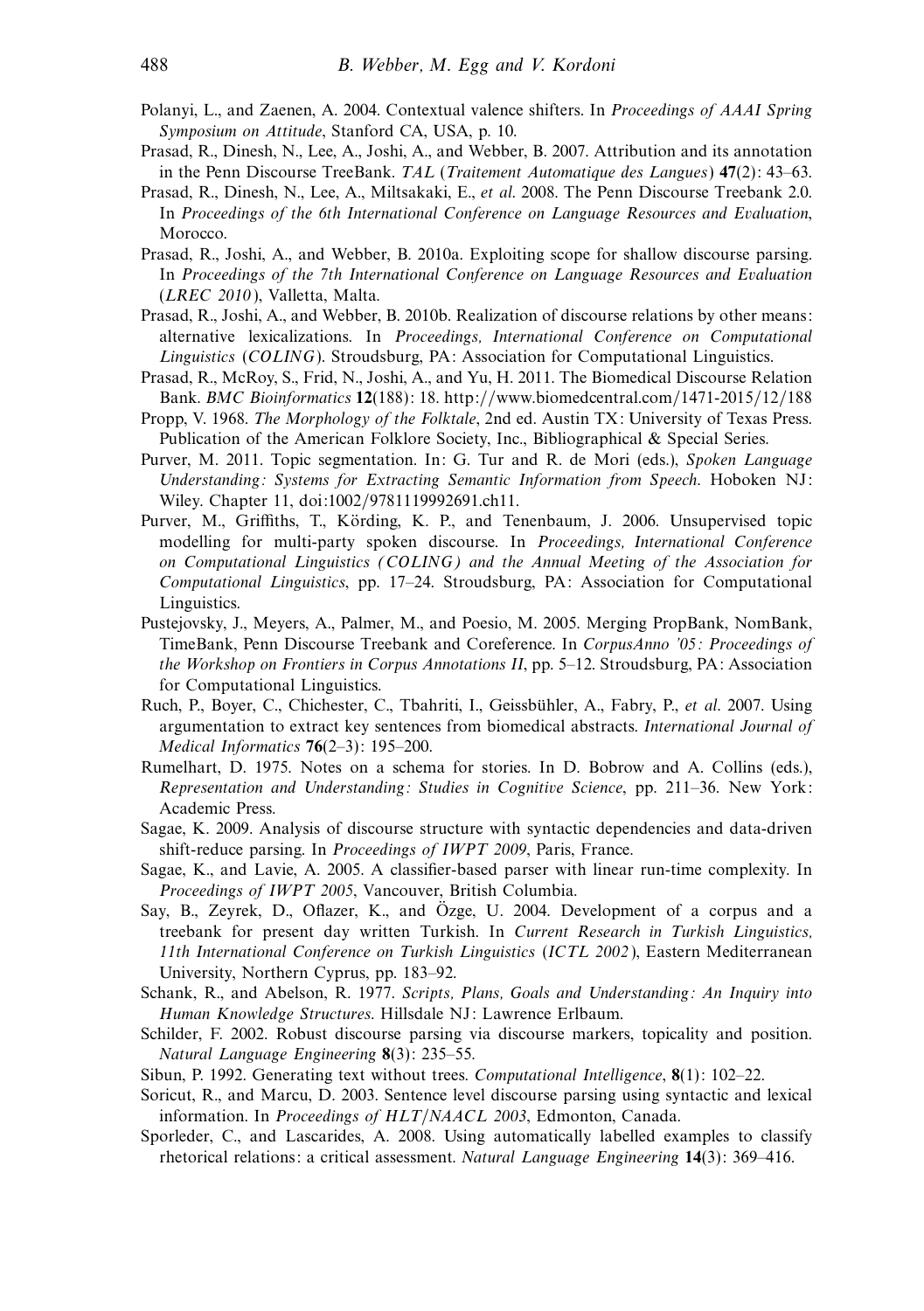- Stede, M. 2004. The Potsdam Commentary Corpus. In ACL Workshop on Discourse Annotation. Stroudsburg, PA: ACL.
- Stede, M. 2008a. Disambiguating rhetorical structure. Research on Language and Computation **6**: 311–32.
- Stede, M. 2008b. RST revisited: disentangling nuclearity. In C. Fabricius-Hansen and W. Ramm (eds.), Subordination versus Coordination in Sentence and Text, pp. 33–58. Amsterdam, Netherlands: John Benjamins.
- Subba, R., and Eugenio, B. D. 2009. An effective discourse parser that uses rich linguistic information. In Proceedings of NAACL '09, pp. 566–74. Stroudsburg, PA: Association for Computational Linguistics.
- Subba, R., Eugenio, B. D., and Kim, S. N. 2006. Discourse parsing: learning FOL rules based on rich verb semantic representations to automatically label rhetorical relations. In Proceedings of the EACL 2006 Workshop on Learning Structured Information in Natural Language Applications, Trento, Italy.
- Sweetser, E. 1990. From Etymology to Pragmatics. Metaphorical and Cultural Aspects of Semantic Structure. Cambridge, UK: Cambridge University Press.
- Taboada, M., Brooke, J., and Stede, M. 2009. Genre-based paragraph classification for sentiment analysis. In Proceedings of SIGDIAL 2009, London, UK, pp. 62–70.
- Taboada, M., and Mann, W. 2006. Applications of rhetorical structure theory. Discourse Studies **8**: 567–88.
- Tamames, J., and de Lorenzo, V. 2010. EnvMine: a text-mining system for the automatic extraction of contextual information. BMC Bioinformatics **11**: 294.
- Teufel, S., and Moens, M. 2002. Summarizing scientific articles experiments with relevance and rhetorical status. Computational Linguistics **28**: 409–45.
- Teufel, S., Siddharthan, A., and Batchelor, C. 2009. Towards discipline-independent argumentative zoning: evidence from chemistry and computational linguistics. In Proceedings, Conference on Empirical Methods in Natural Language Processing, Singapore, pp. 1493–502.
- Thione, G., van den Berg, M., Polanyi, L., and Culy, C. 2004. Hybrid text summarization: combining external relevance measures with structural analysis. In Proceedings of the ACL 2004 Workshop Text Summarization Branches Out, Barcelona, Spain. Stroudsburg, PA: ACL.
- Tonelli, S., Riccardi, G., Prasad, R., and Joshi, A. 2010. Annotation of discourse relations for conversational spoken dialogs. In Proceedings of the 7th International Conference on Language Resources and Evaluation (LREC 2010 ), Valletta, Malta.
- Toolan, M. 2006. Narrative: linguistic and structural theories. In K. Brown (ed.), Encyclopedia of Language and Linguistics, 2nd ed., pp. 459–73. Amsterdam, Netherlands: Elsevier.
- Turney, P. 2002. Thumbs up or thumbs down? Semantic orientation applied to unsupervised classification of reviews. In Proceedings of the 40th Annual Meeting of the Association for Computational Linguistics, pp. 417–24.Stroudsburg, PA: Association for Computational Linguistics.
- Uzêda, V. R., Pardo, T. A. S., and Nunes, M. D. G. V. 2010. A comprehensive comparative evaluation of RST-based summarization methods. ACM Transactions on Speech and Language Processing **6**: 1–20.
- van der Vliet, N., Berzlánovich, I., Bouma, G., Egg, M., and Redeker, G. 2011. Building a discourse-annotated Dutch text corpus. In S. Dipper and H. Zinsmeister (eds.), Bochumer Linguistische Arbeitsberichte, 157–71.
- Versley, Y. 2010. Discovery of ambiguous and unambiguous discourse connectives via annotation projection. In Workshop on the Annotation and Exploitation of Parallel Corpora (AEPC ), NODALIDA, Tartu, Estonia.
- Voll, K., and Taboada, M. 2007. Not all words are created equal: extracting semantic orientation as a function of adjective relevance. In Proceedings of the 20th Australian Joint Conference on Artificial Intelligence, Gold Coast, Australia, pp. 337–46.